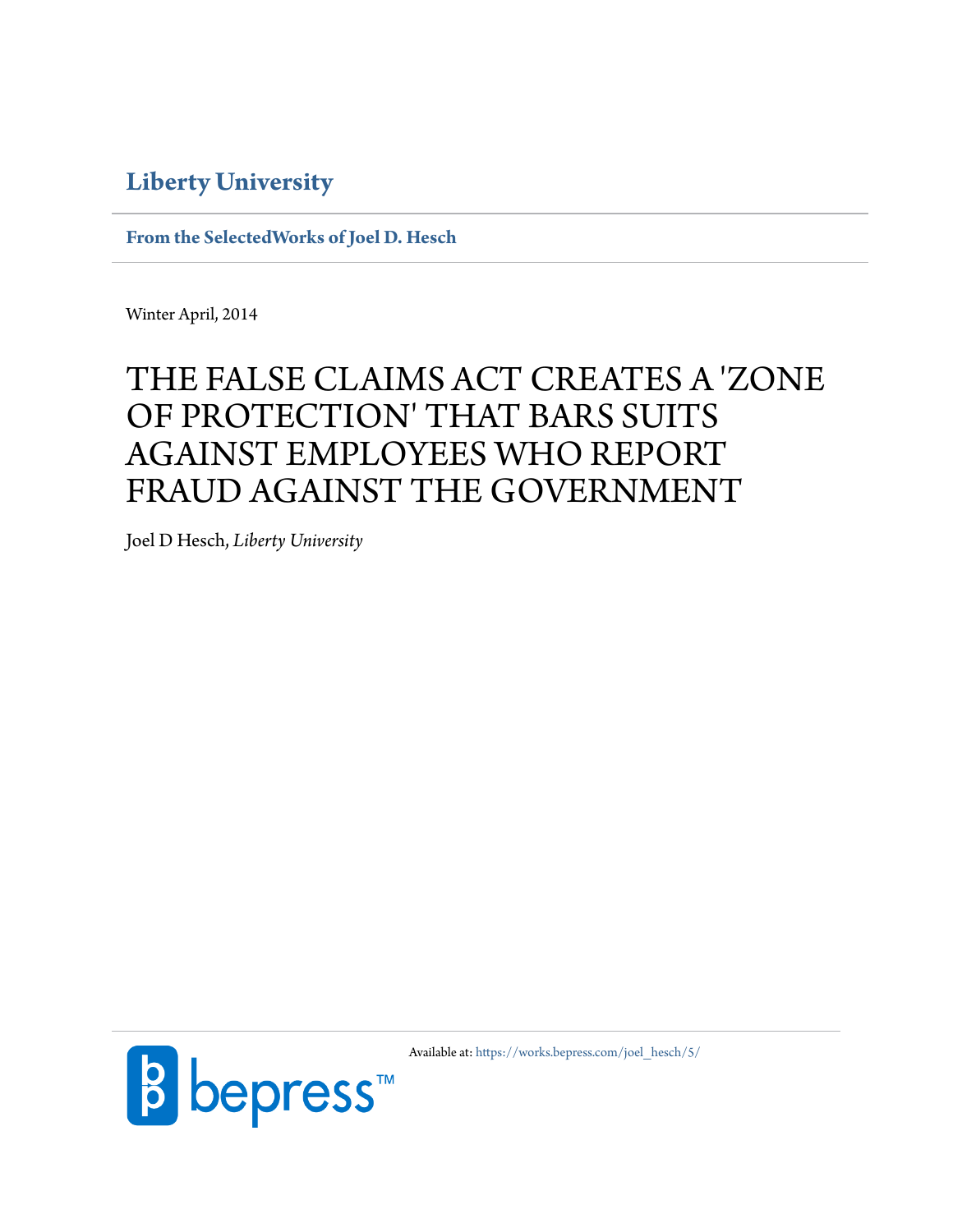The following advanced version of this Article, dated December 6, 2013, was accepted for publication by the Drake Law Review, and will be published in the Winter of 2014. It may still be cited to courts prior to official publication and final editing. The Bluebook citation is: Joel D. Hesch, The False Claims Act Creates a 'Zone of Protection' that Bars Suits Against Employees Who Report Fraud Against the Government, 62:2 Drake L. Rev. (forthcoming Winter 2014).

#### **ARTICLE**

#### THE FALSE CLAIMS ACT CREATES A "ZONE OF PROTECTION" THAT BARS SUITS AGAINST EMPLOYEES WHO REPORT FRAUD AGAINST THE GOVERNMENT

#### Joel D. Hesch∗<sup>±</sup>

#### **ABSTRACT**

May employees copy internal company documents and turn them over to the U.S. Department of Justice as part of applying for a whistleblower reward for reporting fraud against the Government? This is one of the most hotly contested issues facing whistleblowers and employers, and the answer will affect the future of the Government's primary whistleblower reward program.

Each year, companies are cheating the military and Medicare by billions of dollars. To combat fraud, Congress enacted the federal False Claims Act  $(FCA)$ , which is the primary anti-fraud tool used by the Department of Justice (DOJ) and the fastest growing area of federal litigation. A unique and particularly effective component of the FCA is the *qui tam* provisions, which allow a private person to bring a lawsuit, known as a *qui tam* suit, on behalf of DOJ against companies accused of cheating the government. So far, whistleblowers have recovered for the Government over \$35 billion in *qui tam* cases, and received rewards of \$4 billion. In response, employers have begun filing counterclaims against its whistleblower employees who secretly copy company documents to give to the Government, including claims of breach of contract and a host of tort claims, such as conversion, libel, tortious interference with contracts, and malicious prosecution. Therefore, courts are increasingly being asked to balance the interests of the Government, the relator and the company under a wide variety of situations stemming from employees copying internal company documents for use in filing a *qui tam* case. Unfortunately, due to a lack of a proper framework, court rulings are inconsistent regarding whether to permit or dismiss state law counterclaims against federal whistleblowers. With the threat of damages

 $\overline{a}$ 

<sup>∗</sup> Joel D. Hesch is a Professor of Law, Liberty University School of Law; J.D., The Catholic University of America, 1988. From 1990 through mid-2006, Mr. Hesch was a Trial Attorney with the Civil Fraud Section of the Department of Justice in Washington, D.C., which is the office responsible for nationwide administration of the *qui tam* provisions of the False Claims Act ("FCA"). The author handled FCA and *qui tam* cases throughout the nation in many different circuits, including the trial aspects of *Rockwell Int'l Corp. v. United States*, 549 U.S. 457 (2007). He is the author of WHISTLEBLOWING: REWARDS FOR REPORTING FRAUD AGAINST THE GOVERNMENT (2013); REWARD: COLLECTING MILLIONS FOR REPORTING TAX EVASION (2009); *Breaking the Siege: Restoring Equity and Statutory Intent to the Process of Determining Qui Tam Relator Awards Under the False Claims Act*, 29 T.M. COOLEY L. REV. 217 (2012); *Whistleblower Rights and Protections: Critiquing Federal Whistleblower Laws and Recommending Filling in Missing Pieces to Form a Beautiful Patchwork Quilt*, 6 LIBERTY U. L. REV. 51 (2011); and *Restating the "Original Source Exception" to the False Claims Act's "Public Disclosure Bar,"* 1 LIBERTY U. L. REV. 111 (2006).

<sup>±</sup> Mr. Hesch extends a special note of thanks to his research assistants, Kristie Pierce (J.D. 2014) and Jonathan Sater (J.D. 2013) who provided valuable assistance in researching and writing this article. <sup>1</sup> 31 U.S.C. §§ 3729-3733 (2012).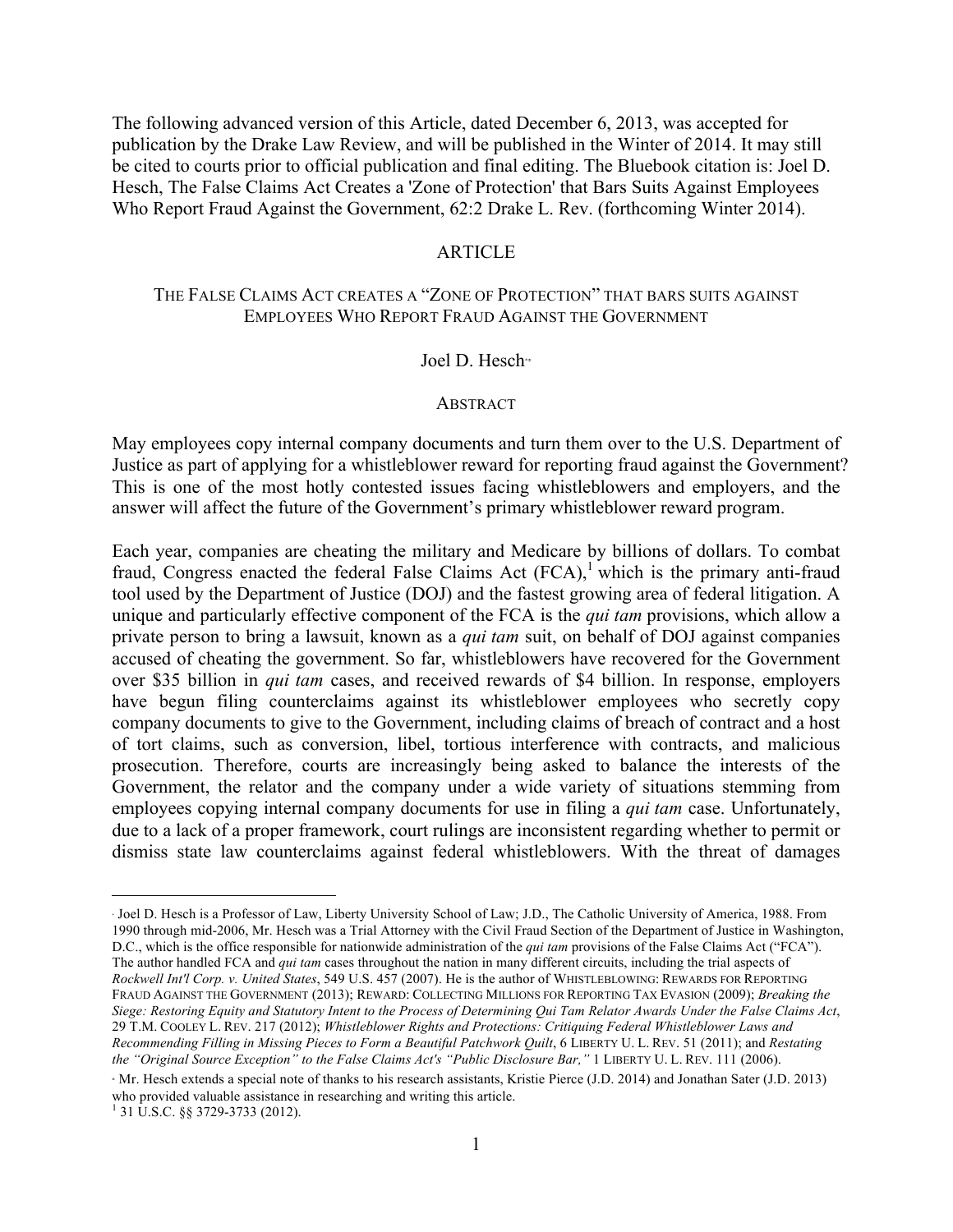hanging over whistleblower's head, many potential future whistleblowers are unlikely to risk reporting fraud against the Government.

The core problem is that no court has examined all of the relevant FCA provisions and policy implications in sufficient detail to determine whether and to what extent the FCA creates federal privileges or protections for federal whistleblowers. This Article balances the competing interests and takes the position that six key provisions of the FCA demonstrates both "substantial public interests" and "unique federal interests" in protecting employees filing FCA *qui tam* cases, and therefore federal law should apply. Next, it defines the level of protections flowing from the substantial public and federal interests, which are referred to as the "zone of protection." Finally, this Article guides the courts through the application of the zone of protection to a series of complex and difficult scenarios.

### TABLE OF CONTENTS

**INTRODUCTION** 

I. THE FCA DEMONSTRATES BOTH A SUBSTANTIAL PUBLIC INTEREST AND UNIQUE FEDERAL INTEREST IN PROTECTING EMPLOYEES FILING QUI TAM CASES AND PROVIDING COPIES OF INTERNAL DOCUMENTS TO THE GOVERNMENT

- *A. FCA: A Brief History and Outline of Key Provisions* 
	- 1. FCA: The Statement of Material Evidence
	- 2. FCA: The Seal Provisions
	- 3. FCA: The Public Disclosure Bar
	- 4. FCA: Incentives Based on Participation
	- 5. FCA: Anti-Retaliation Provisions
	- 6. FCA: Remedy Provision for Defendants When a Relator Acts Unreasonably

*B. Other Relevant Federal Statutes or Regulations* 

*C. The FCA Provisions Demonstrate both a Substantial Public and Federal Interest that Creates a Zone of Protection for Relators, which Shields them from State Based Contract or Tort Claims*

1. Defining the Zone of Protection

II. APPLYING THE ZONE OF PROTECTION WHEN FACING A COUNTERVAILING PUBLIC INTEREST IN ENFORCING EMPLOYMENT CONTRACT PROVISIONS

- *A. Cases Dismissing Contact Counterclaims*
- *B. Cases Not Dismissing Counterclaims*
- *C. Application of the Zone of Protection to Privilege Documents*
	- 1. Attorney Client Privilege
	- 2. Trade Secrets

*D. Application of the Zone of Protection to Potentially Non-Relevant Documents*

- 1. Not Restricting Gathering Documents to Discovery
- *E. When Relators Ask Others to Gather Documents*

(1) In general

III. BALANCING THE FCA'S ZONE OF PROTECTION AGAINST THE COUNTERVAILING PUBLIC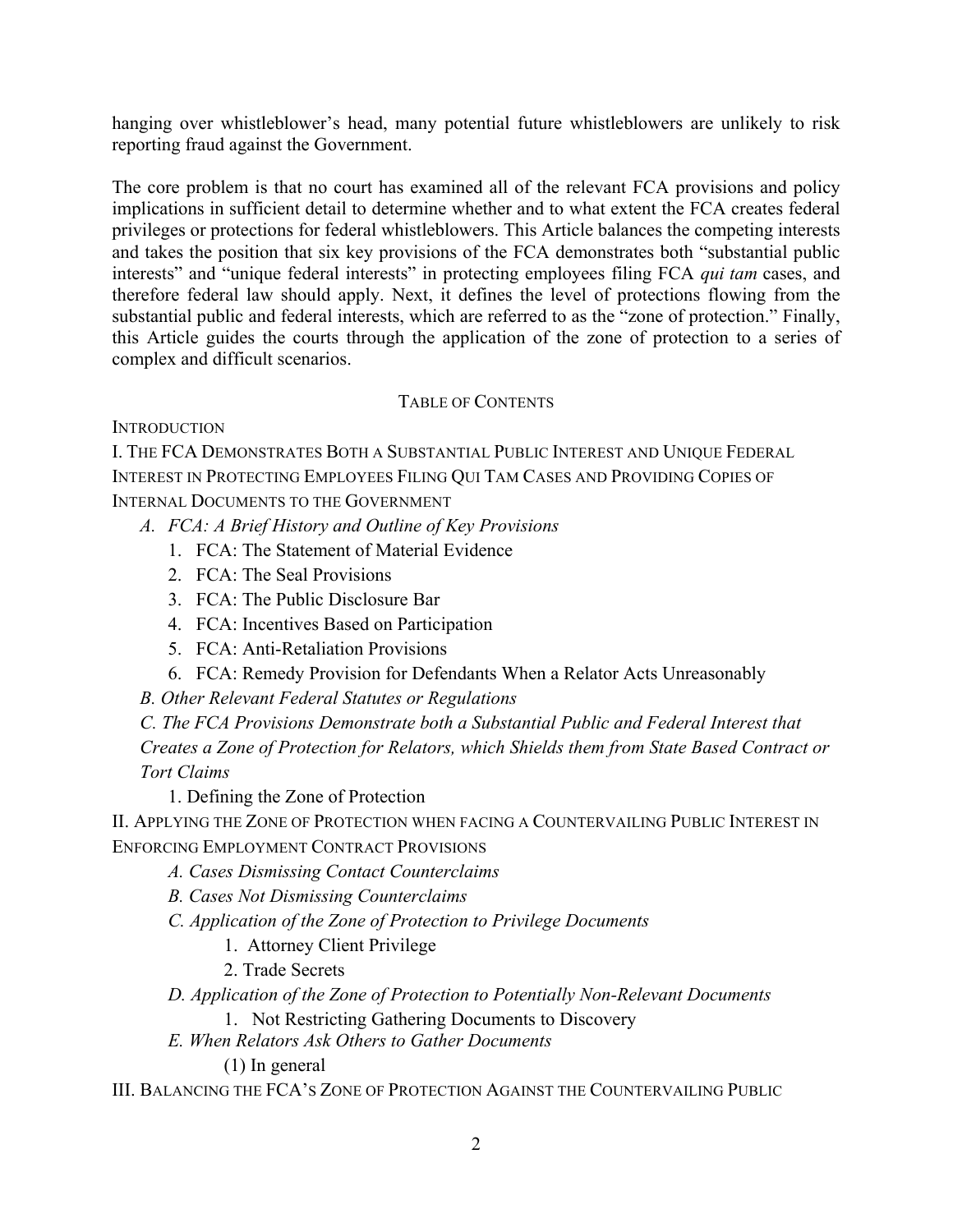## INTEREST IN ALLOWING TORT CLAIMS AGAINST A RELATOR *A. Cases Incorrectly Applying Independent Damages Approach to Torts B. Appling the Zone of Protection to Torts*

1. Examples of Actions Not Flowing from the Zone of Protection IV. CONCLUSION

#### **INTRODUCTION**

The False Claims Act  $(FCA)^2$  a *qui tam*<sup>3</sup> statute, is the federal Government's primary tool in combating fraud against the Government,<sup>4</sup> which has led to the recovery of over \$35 billion in taxpayer's dollars. <sup>5</sup> The FCA *qui tam* provisions authorize private individuals, called relators (also referred to as *qui tam* plaintiffs<sup>6</sup> or whistleblowers), to receive a reward or a portion of the amount recovered based upon filing a *qui tam* action on behalf of the Government against a fraudfeasor.<sup>7</sup> Today, over 70 percent of all federal Government FCA actions are initiated by relators filing *qui tam* cases.<sup>8</sup> Without relators, fraud against the Government would return to the days of the Civil War when contractors provided the military with sand instead of sugar, or the

<sup>&</sup>lt;sup>2</sup> 31 U.S.C. §§ 3729–3733 (2012).<br><sup>3</sup> "*Qui tam* is short for the Latin phrase *qui tam pro domino rege quam pro se ipso in hac parte sequitur*, which means 'who pursues this action on our Lord the King's behalf as well as his own.'" Vt. Agency of Natural Res. v. United States *ex rel.* Stevens, 529 U.S. 765, 769 n.1 (2000). A *relator* is one who relates the fraud action on behalf of the Government. *See* United States *ex rel.* Karvelas v. Melrose-Wakefield Hosp., 360 F.3d 220, 226 n.7 (1st Cir. 2004) ("A 'relator' is '[a] party in interest who is permitted to institute a proceeding in the name of the People or the Attorney General when the right to sue resides solely in that official.'" (quoting BLACK'S LAW DICTIONARY 1289 (6th ed. 1990)). <sup>4</sup> *E.g.*, United States *ex rel.* Steury v. Cardinal Health, Inc., 625 F.3d 262, 267 (5th Cir.2010); ("The FCA is the Government's

primary litigation tool for recovering losses resulting from fraud."); Avco Corp. v. U.S. Dep't of Justice, 884 F.2d 621, 622 (D.C. Cir.1989) ("The False Claims Act is the Government's primary litigation tool for recovering losses sustained as the result of fraud.").

<sup>5</sup> Since 1986, the DOJ has recovered over \$35 billion under the False Claims Act. *Fraud Statistics – Overview, Oct. 1, 1987 – Sept. 30, 2012*, U.S. DEP'T OF JUSTICE (Oct. 24, 2012), http://www.taf.org/DoJ-FCA-statistics-2012.pdf. Of this amount, over \$24 billion or 70% was from *qui tam* cases brought by relators. *See id.* 

<sup>&</sup>lt;sup>6</sup> Qui tam is short for the Latin phrase "*qui tam pro domino rege quam pro se ipso in hac parte sequitur*," which means "who as well for the king as for himself sues in this matter." Vt. Agency of Natural Res. v. United States *ex rel.* Stevens, 529 U.S. 765, 769 n.1 (2000).

A "relator" is one who relates the fraud action on behalf of the Government. United States *ex rel*. Karvelas v. Melrose-Wakefield Hosp., 360 F.3d 220, 225 (1st Cir. 2004) ("A 'relator' is '[a] party in interest who is permitted to institute a proceeding in the name of the People or the Attorney General when the right to sue resides solely in that official.' Black's Law Dictionary 1289 (6th ed. 1990).").

<sup>8</sup> Hesch, *Breaking the Siege: Restoring Equity and Statutory Intent to the Process of Determining Qui Tam Relator Awards Under the False Claims Act*, 29 T.M. COOLEY L. REV. 217, 229 (2012) ("Whistleblower qui tam suits have become the Government's chief anti-fraud tool and account for about 70% of all funds the DOJ recovers from defrauders.").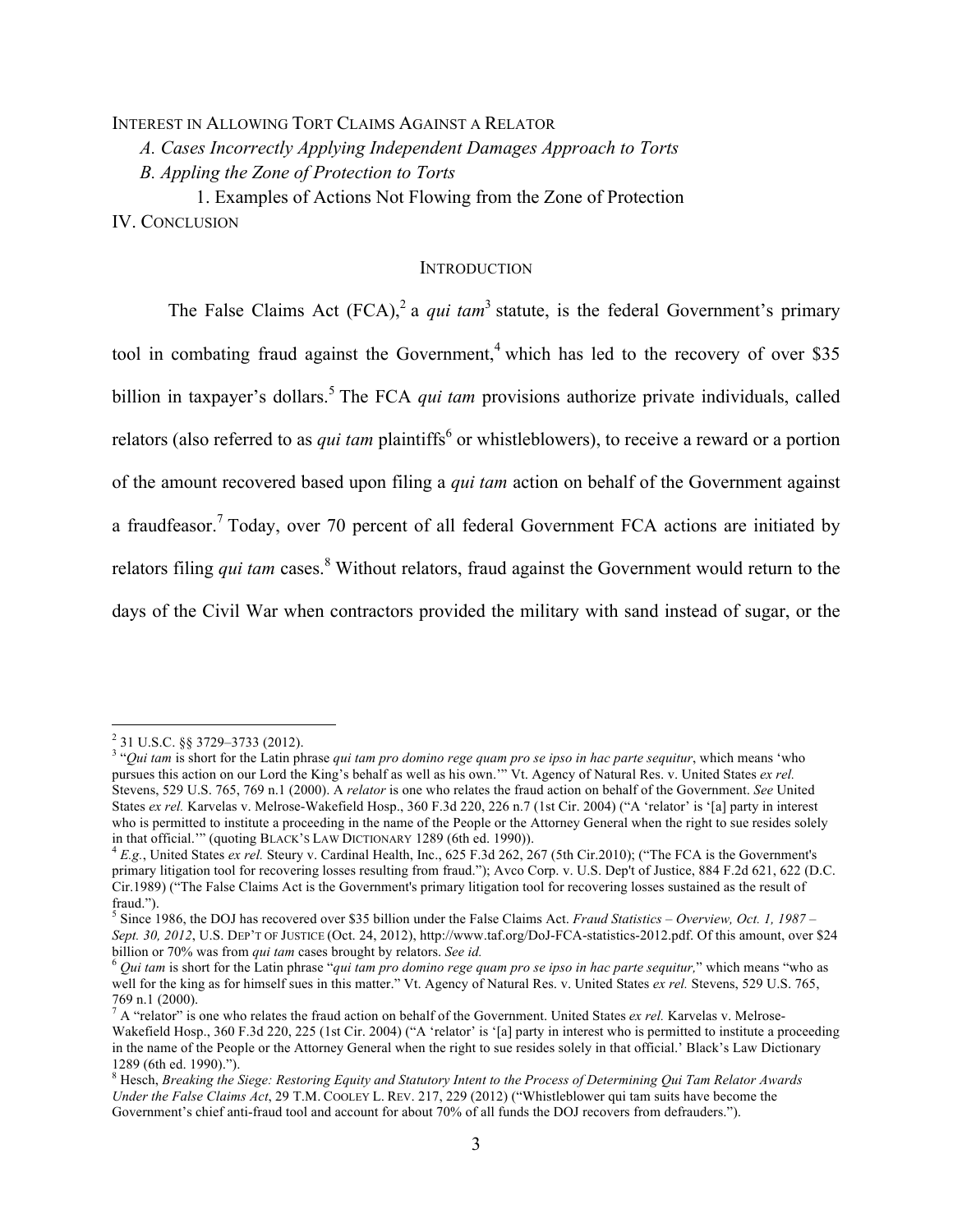1980's when the military paid \$600 for toilet seats and \$748 for pliers.<sup>9</sup>

Recently, however, in response to a rise in employees filing *qui tam* actions, employers are engaging in aggressive legal maneuvers, such as asking courts to force the return of documents, to dismiss the *qui tam*, or to grant contract and tort damages based upon nondisclosure agreements in employment contracts and confidentiality provisions in settlement agreements. Therefore, courts are increasingly being asked to balance the interests of the Government, the relator and the company under a wide variety of situations stemming from employees copying internal company documents for use in filing a *qui tam* case. However, due to a lack of a proper framework, court rulings are inconsistent court rulings regarding whether to permit or dismiss state law counterclaims against relators who file FCA *qui tam* complaints. In fact, because some courts are exclusively applying state law defenses they are improperly refusing to dismiss counterclaims against the whistleblower at the pleading stage and a few courts appear to improperly require that fraud be proven in court as a condition of dismissing counterclaims. 10

With the threat of damages, attorney fees, and costs incurred by a defendant company hanging over whistleblower's head, many whistleblowers are unlikely to risk reporting fraud against the Government. This strikes at the very heart and future of the FCA. Indeed, the FCA is premised on information revelation. Whistleblowers are valuable because they have what the Government lacks – information. Remove that, and the FCA statute does not work. Unless courts recognize a zone of protection flowing from the FCA, the information will dry up and fraud against the Government will rise as it goes undetected.

The core problem is that no court has examined all of the relevant FCA provisions in

 <sup>9</sup> Id. (citing to Lisa A. Estrada, *Congress to Consider Dramatic Expansion of False Claims Act: How will a Bigger, Stronger False Claims Act Impact Compliance Officers?*, J. HEALTH CARE COMPLIANCE, Mar.–Apr. 2008, at 5.). <sup>10</sup> See infra Sections II(B) and III(A).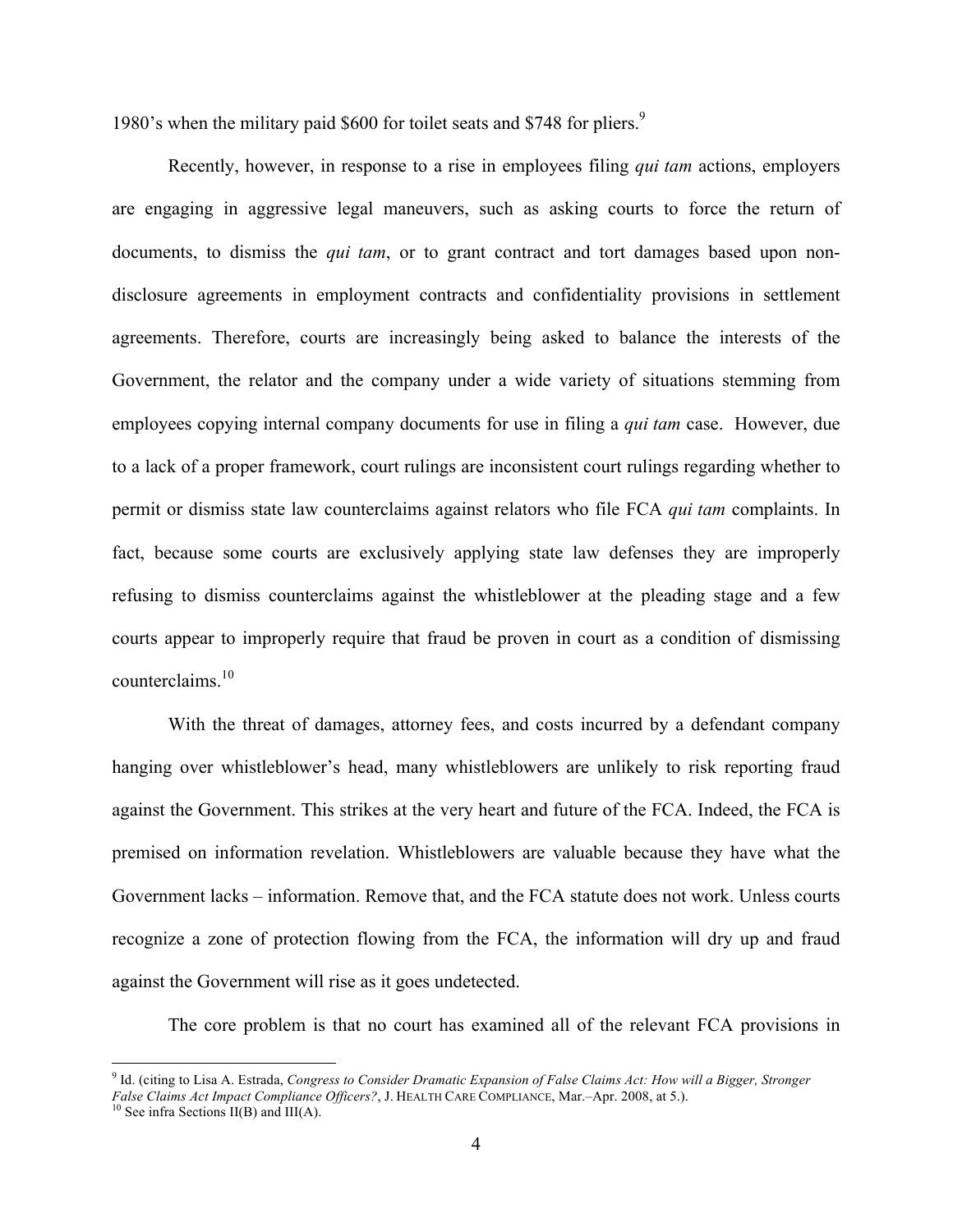sufficient detail to determine the extent whether and to what extent the FCA creates privileges or protections for relators filing *qui tam* cases based upon either (1) a substantial public interest that voids as against public policy contract provisions and associated tort actions, or (2) federal common law flowing from the unique federal interests should apply and preempt state law causes of actions. This Article addresses both issues and provides the courts with a proper framework for addressing the competing interests between a company's right to maintain confidential information, the Government's need for information regarding suspected fraud, and a relator's need for protection when it seeks to comply with the FCA's invitation to file a *qui tam* case in order to receive an award for reporting fraud against the Government. Section I begins by demonstrating that six provisions of the FCA demonstrates both "substantial public interests" and "unique federal interests" in protecting employees filing FCA *qui tam* cases, including utilizing internal company documents in support. It also addresses the level of protections and privileges flowing from the substantial public and federal interests, which are referred to as the "zone of protection." This section concludes by offering a uniform definition of the zone of protection for courts to adopt. Although Section I(C) explains why the zone of protection applies to both contract and tort claims, because some courts have treated these claims differently, separate sections of this Article address additional analyses of contract and tort claims. Specifically, Section II tackles how courts have incorrectly ruled upon contract counterclaims and provides additional reasons why confidentiality agreements or other contract provisions cannot be enforced when they interfere with an employee engaging in an activity covered by the zone of protection. It concludes by discussing the boundaries of the zone of protection in a variety of difficult situations facing the courts. Section III addresses how courts have incorrectly permitted certain tort counterclaims and further explains why the same substantial public policy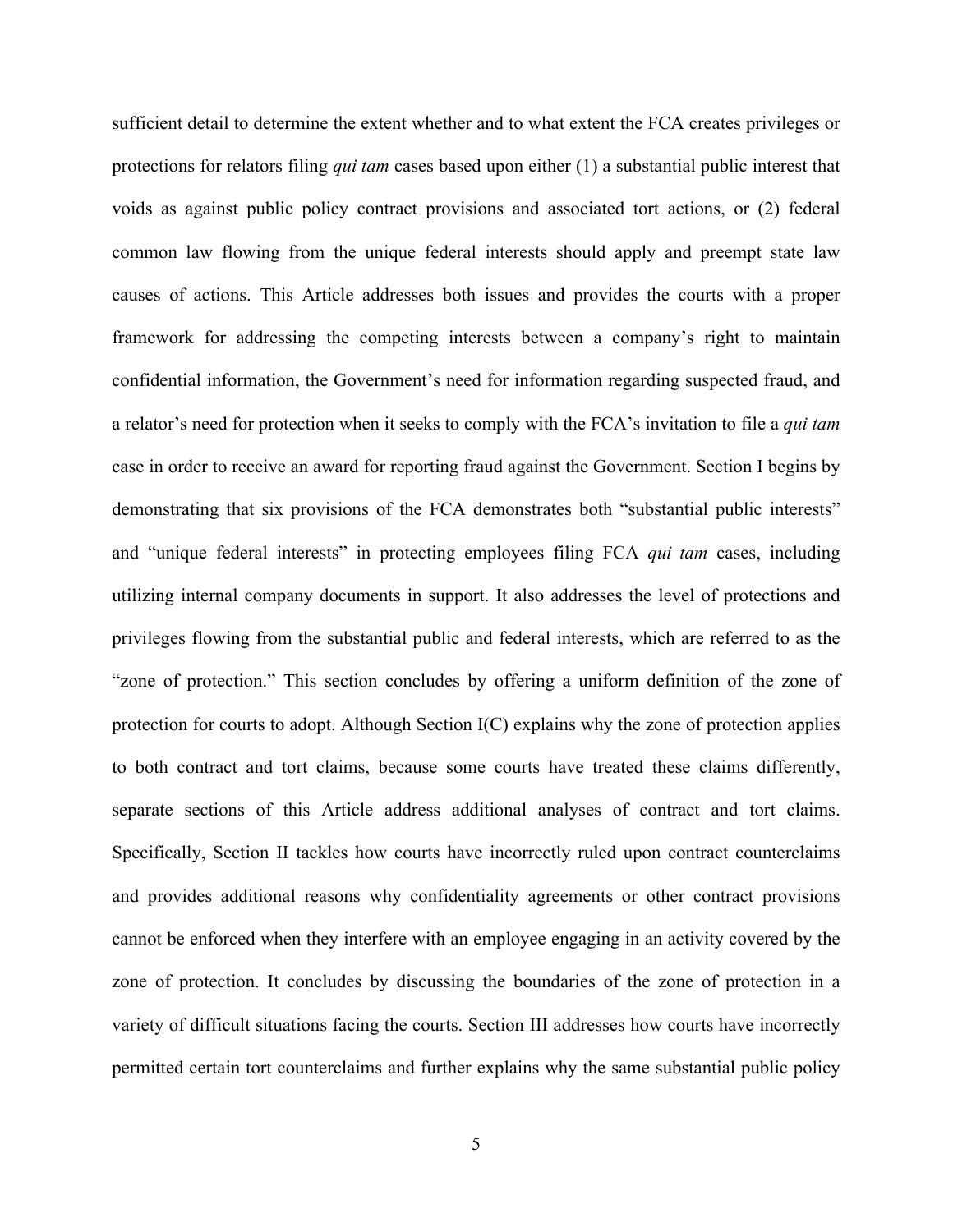and federal interests also provide a zone of protection from tort claims. It ends by providing guidance to the courts by distinguishing situations where tort claims may continue because the conduct is outside of the zone of protection.

#### I. THE FCA DEMONSTRATES BOTH A SUBSTANTIAL PUBLIC INTEREST AND UNIQUE FEDERAL INTEREST IN PROTECTING EMPLOYEES FILING QUI TAM CASES AND PROVIDING COPIES OF INTERNAL DOCUMENTS TO THE GOVERNMENT

The FCA establishes both a substantial public policy interest and need for protections required by the unique federal interests in protecting whistleblowers for reporting suspected fraud against the Government or filing *qui tam* cases under the FCA, including when they use internal company documents to support their allegations. Stated conversely, substantial public policy and federal interests would be improperly impaired if whistleblowers are not exempt from state-based legal actions by employers based upon or flowing from filing a *qui tam* case.

As discussed in more detail in Section I(C), there are two separate lines of Supreme Court cases, which individually would create a federal privilege or zone of protection for relators from counterclaims flowing from filing a *qui tam* case. First, in the seminal case of *Town of Newton v. Rumery*, the Supreme Court made it clear that it is a defense to contract enforcement that a term of a contract is against public policy.11 According to *Rumery*, "a promise is unenforceable if the interest in its enforcement is outweighed in the circumstances by a public policy harmed by enforcement of the agreement."<sup>12</sup> Thus, when a court is asked to invoke public policy to trump a contract provision (or bar a tort claim), $13$  it must balance the competing public interests. Because the stronger the public interest, the greater the zone of protection, the first step is determining the strength of the public interests. Here, the public interest of courting and protecting

<sup>&</sup>lt;sup>11</sup> Town of Newton v. Rumery, 480 U.S. 386, 392 (1987).<br><sup>12</sup> Id. <sup>13</sup> Similarly, as explained in more detail in Section III, the same substantial public interest should exempt a person from a tort claim when engaging in a zone of protection as defined in this Article.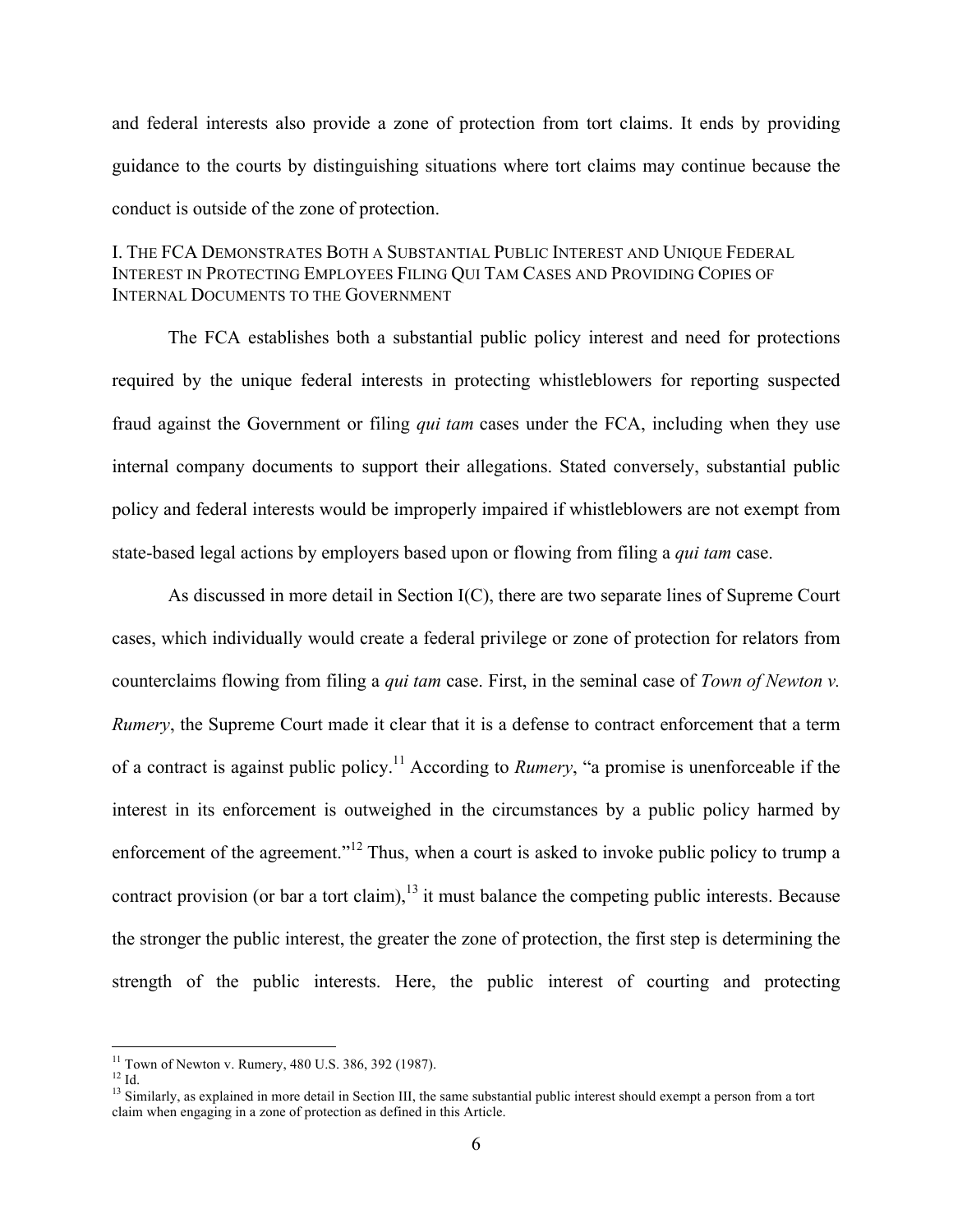whistleblowers who report suspected fraud against the Government is substantial because if flows directly from numerous provisions of the federal False Claims Act.<sup>14</sup>

Second, the Supreme Court in *Boyle*, ruled that where "uniquely federal interests" exist, it is appropriate to create federal common law which pre-empts and replaces state law to the point where state tort claims are barred.<sup>15</sup> As established in Section  $I(C)$  below, the same six FCA provisions are clearly designed to protect unique federal interests by enlisting whistleblowers to report fraud against the Government. Therefore, the *qui tam* provisions of the FCA fit this narrow class of areas where federal common law should be applied.

Accordingly, there are two alternative bases for courts recognizing the zone of protection that bars claims against relators. The following subsections outline and discuss the relevant FCA provisions, which establish not only substantial public policy interests but also unique federal interests in protecting relators who file *qui tam* actions, either of which alone creates a "zone of protection."

#### *A. FCA: A Brief History and Outline of Key Provisions*

Fraud against the Government is an age-old problem—a problem that the United States Government has been plagued with for hundreds of years.<sup>16</sup> Benjamin Franklin aptly observed, "There is no kind of dishonesty into which otherwise good people more easily and frequently fall than that of defrauding the government."<sup>17</sup> Congress and President Lincoln enacted the False Claims Act ("FCA") in 1863 to combat this problem,  $18$  which imposes liability on companies

<sup>&</sup>lt;sup>14</sup> 31 U.S.C. §§ 3729–3733 (2012). It is also augmented by several other federal whistleblower protection statutes.<br><sup>15</sup> Boyle v. United Technologies Corp., 487 U.S. 500, 504, (1988) (citations omitted).<br><sup>15</sup> Pamela H. B

<sup>&</sup>lt;sup>17</sup> James B. Helmer, Jr. & Robert Clark Neff, Jr., War Stories: A History of the Qui Tam Provisions of the False Claims Act, the 1986 Amendments to the False Claims Act, and Their Application in the United States Ex Rel. Gravitt v. General Electric Co. Litigation, 18 Ohio N.U. L. Rev. 35, 35 (1991).

<sup>&</sup>lt;sup>18</sup> 132 CONG. REC. H9382-03 (daily ed. Oct. 7, 1986) (statement of Rep. Daniel Glickman).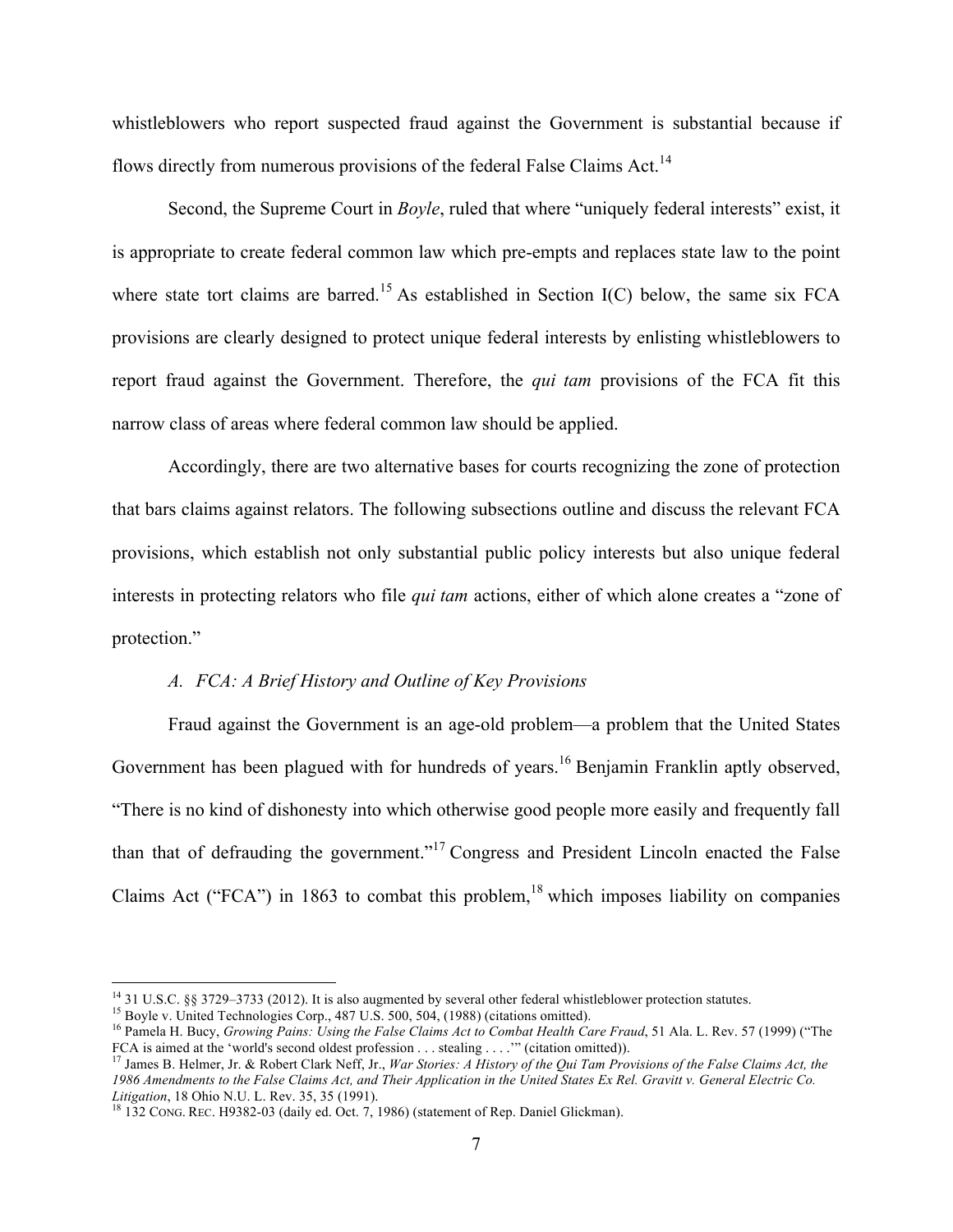and individuals who defraud the Government.<sup>19</sup> By enacting the FCA, President Lincoln and Congress encouraged "'whistleblowers' to act as 'private attorneys-general' . . . in pursuit of an important public policy."<sup>20</sup> From targeting contractor fraud during the Civil War to today's healthcare fraud, the ability of individuals to serve as relators and protect the interests of the Government remains critical.<sup>21</sup>

While the *qui tam* concept dates back to the English common law,<sup>22</sup> the FCA, enacted in 1863, is the first statute of its kind in the United States to bring otherwise unknown fraud to light.<sup>23</sup>Although the FCA lay largely dormant for decades during the twentieth century because it failed to provide sufficient incentive for whistleblowers to step forward, Congress, in response to escalating fraud losses, revived the FCA by significantly amending it in  $1986$ <sup>24</sup> Since then, the FCA has become the leading weapon for fighting fraud against the federal Government.<sup>25</sup> Because it is estimated that as much as 10 percent of all federal Government spending is lost due to fraud, it is vital that the *qui tam* provisions be given their full effect of enlisting and protecting whistleblowers who report suspected fraud against the Government.<sup>26</sup>

There are six key FCA provisions that together demonstrate well-defined and dominant substantial public policy and unique federal interests in recruiting and protecting relators who

<sup>&</sup>lt;sup>19</sup> 31 U.S.C. §§ 3729-3733 (2011).<br><sup>20</sup> United States *ex rel*. Taxpayers Against Fraud v. Gen. Elec. Co., 41 F.3d 1032, 1042 (6th Cir. 1994).<br><sup>21</sup> United States v. Cancer Treatment Centers of Am., 350 F. Supp. 2d 765, 7 Commonwealth, 7 Tex. INT'L L.J. 415, 418 ("The first British statutes were enacted in the fourteenth century . . . .").<br><sup>23</sup> 132 Cong. Rec. H9382-03 (daily ed. Oct. 7, 1986) (statement of Rep. Daniel Glickman); United Stat Against Fraud v. Gen. Elec. Co., 41 F.3d 1032, 1042 (6th Cir. 1994) (noting that the FCA's authorization of *qui tam* actions

encourages "'whistleblowers' to act as 'private attorneys-general' . . . in pursuit of an important public policy"). In recent years, Congress has also adopted whistleblower statutes for tax fraud, securities fraud, and commodity futures trading fraud. 26 U.S.C. 87623 (2010) (tax); 15 U.S.C. § 78u-6 (2010) (securities); 7 U.S.C. § 26 (2010) (commodity futures trading).<br><sup>24</sup> For a discussion of the history of the FCA, see *Hesch*, *Restating the "Original Source Exception" to the F* 

*<sup>&</sup>quot;Public Disclosure Bar,"* 1 LIBERTY U. L. REV. 111, 114-120 (2006); see also discussion in Graham Cnty. Soil & Water Conservation Dist. v. United States ex rel. Wilson, 130 S. Ct. 1396, 1406-07 (2010).<br><sup>25</sup> See supra notes 3 & 7. In addition to the federal statute, more than 30 states have enacted similar false claims statutes in recent

years.

<sup>&</sup>lt;sup>26</sup> See S. Rep. No. 99-345, at 3 (1986), as reprinted in 1986 U.S.C.C.A.N. 5266, 5268 ("The Department of Justice has estimated fraud as draining 1 to 10 percent of the entire Federal budget."). see also Dayna Bowen Matthew, Tainted Prosecution of Tainted Claims: The Law, Economics, and Ethics of Fighting Medical Fraud Under the Civil False Claims Act, 76 Ind. L.J. 525, 526 (2001) (noting that a House Report estimated that 10% of total healthcare costs were lost to fraud or abuse).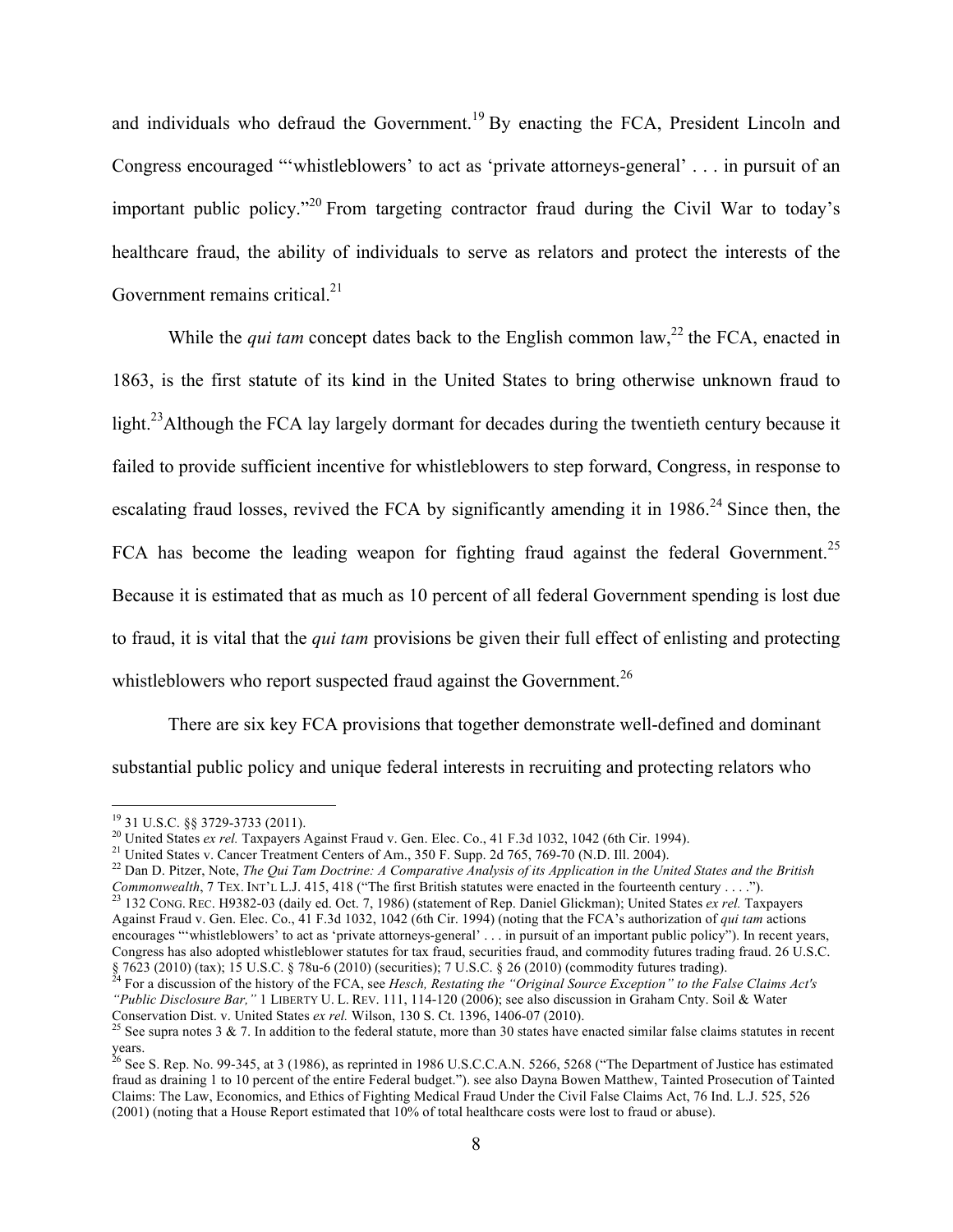file *qui tam* actions. First, the FCA requires each relator to supply the Government with a statement of material evidence ("SME") containing all information and documents they possess that support the FCA allegations, which necessarily includes company documents within their control. <sup>27</sup> Second, the FCA requires that the relator file the *qui tam* complaint with the court under seal and only serve the complaint and SME upon the Attorney General in order to allow the Government time to investigate both potential crimes and civil violations of the FCA violations without tipping off the defendants.<sup>28</sup> Third, the FCA's public disclosure bar operates to reward information that is not publicly available, such as internal company documents, because it dismisses *qui tam* cases that are based upon public information unless the relator is also an original source of the allegations in the *qui tam* and thus in a position to provide useful information to the Government.<sup>29</sup> Fourth, the FCA provides relators with monetary incentives by using a sliding scale for their compensation based on two criteria: their contribution in litigating the action and their provision of inside, first-hand knowledge, which more highly rewards inside information. <sup>30</sup> Fifth, the FCA contains an anti-retaliation provision, which allows a relator to recover, in addition to his award for reporting fraud, double damages plus attorney fees for any acts of retaliation for reporting fraud against the Government.<sup>31</sup> Sixth, and finally, the FCA dictates when a remedy is available to a defendant relating to the filing of a *qui tam* case and specifically limits it to when defendants can prove that the relator acted "clearly frivolous, clearly vexatious, or brought primarily for purposes of harassment."<sup>32</sup>

<sup>&</sup>lt;sup>27</sup> 31 U.S.C. § 3730(b)(2). See infra Section I(A)(1) FCA: The Statement of Material Evidence.<br><sup>28</sup> Id. See infra Section I(A)(2) FCA: The Seal Provisions.<br><sup>29</sup> 31 U.S.C.A. § 3730(e)(4)(A). See infra Section I(A)(3) FCA: by implication, a defendant may not bring any alternative claims against a relator.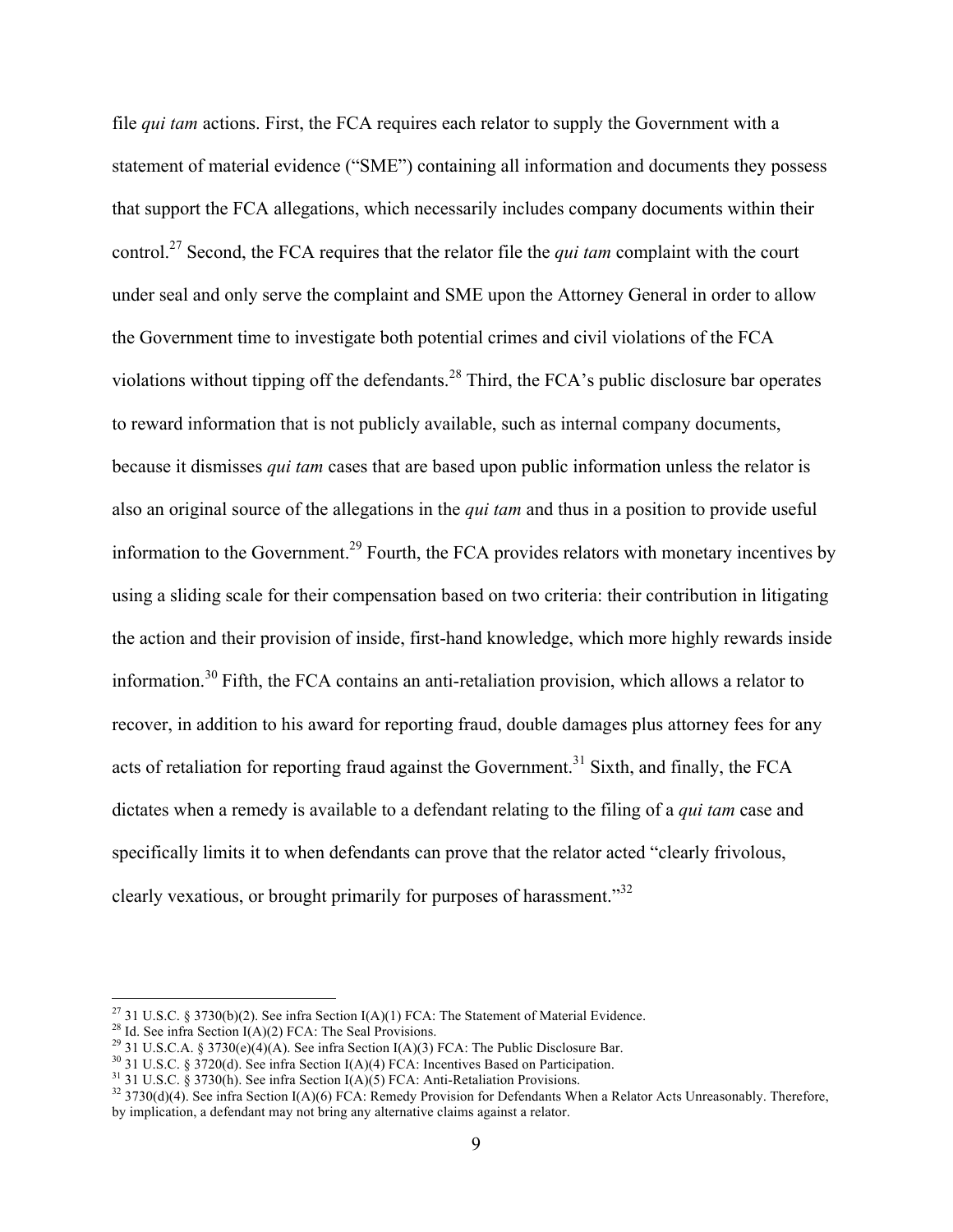Each of these six FCA provisions is discussed in detail below. Combined, they

demonstrate a well-defined and dominant substantial public and federal interest in encouraging and protecting relators who step forward to report possible violations of the FCA. Therefore, the FCA creates a "zone of protection" for relators when they file a *qui tam* case, including a prohibition on filing contract or tort counterclaims based on reporting fraud or producing internal company information and documents to the DOJ.<sup>33</sup>

1. FCA: The Statement of Material Evidence

The FCA requires the relator to serve on the DOJ a copy of the *qui tam* complaint and a separate statement of material evidence ("SME" or disclosure statement), which the FCA defines as a "written disclosure of substantially all material evidence and information the person possesses."34 At least one court noted, "The purpose of the written disclosure requirement 'is to provide the United States with enough information on alleged fraud to be able to make a wellreasoned decision on whether it should participate in the filed lawsuit or allow the relator to proceed alone."<sup>35</sup> To serve the statutory purpose of informing the intervention decision, disclosure statements should be "as complete, detailed, and thoughtful as possible."<sup>36</sup>

Indispensable to the SME are documents that support the fraud allegations.<sup>37</sup> "There are few things better than giving DOJ a smoking gun document, such as an internal company

 $33$  In addition, there are over 30 other federal statutes containing whistleblower protections that add additional support that there exists at least a strong public interest in protecting whistleblowers in general. See infra Section I(B).<br><sup>34</sup> 31 U.S.C. § 3730(b)(2).<br><sup>35</sup> U.S. ex rel. Bagley v. TRW, Inc., 212 F.R.D. 554, 557, 56 Fed. R. Serv. 3d 638 (C.

United States ex rel. Purcell v. MWI Corp., 209 F.R.D. 21, 26 (D.D.C. 2002) ("The FCA aims to advance the twin goals of (1) rejecting suits which the Government is capable of pursuing itself while (2) promoting those which the Government is not equipped to bring on its own.") (emphasis in original).

<sup>&</sup>lt;sup>36</sup> Bagley, 212 F.R.D. at 557. Some courts have outright dismissed a *qui tam* complaint if the relator failed to supply DOJ with a separate SME document outlining the fraud allegations. U.S. ex rel. Made in the USA Foundation v. Billington, 985 F. Supp. 604, 608 (D. Md. 1997).

<sup>&</sup>lt;sup>37</sup> HESCH, WHISTLEBLOWING: REWARDS FOR REPORTING FRAUD AGAINST THE GOVERNMENT xxx (2013), at 108 ("Documents are the heart of a case. It is rare for a defendant to simply admit to wrongdoing and offer to repay millions of dollars."). The requirement to plead fraud with particularity also makes detailed documentation indispensable. *See* FED. R. CIV. P. 9(b). "[E]very regional circuit has held that a relator must meet the requirements of Rule 9(b) when bringing [FCA] complaints on behalf of the Government." *In re* BP Lubricants USA Inc., 637 F.3d 1307, 1310 (Fed. Cir. 2011) (collecting cases).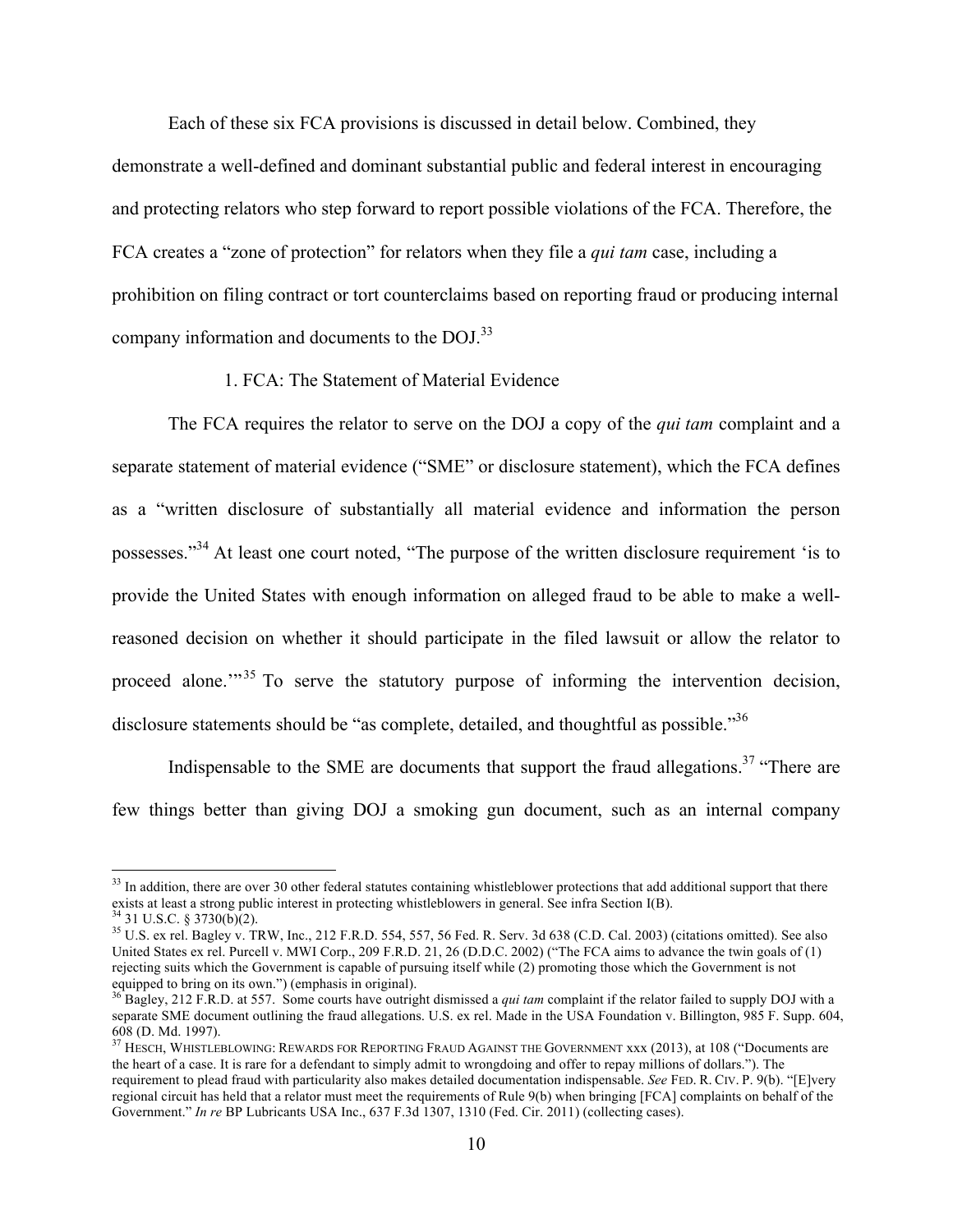memorandum outlining or admitting the fraud."<sup>38</sup> Memories fade or grow cloudy, but documents never suffer from lack of recall.<sup>39</sup> Thus, the internal documents created within the company at the time of the fraud are essential to proving the relator's allegations. According to Representative Howard Berman, House sponsor of the modern *qui tam* provisions, "Without the help of insiders *who brought the Government documents and other hard evidence of the fraud*, it would have been extremely difficult for the Government to develop sufficient evidence to establish liability in many of the successful FCA cases."<sup>40</sup> Fraud, by its very nature, is intentionally difficult to detect.<sup>41</sup> Thus, those on the inside are the only witnesses capable of gathering the documents that are the key to a successful FCA case.<sup>42</sup>

In 2004, the Department of Justice filed an amicus brief in a FCA *qui tam* case outlining its position on the purpose of the FCA statute, and in particular the implication of the FCA's requirement that a relator submit a statement of material evidence when applying for a reward. According to the DOJ:

It has long been understood that 'the purpose [of] the qui tam provisions of the Act is to encourage those with knowledge of fraud to come forward.' *Neal v. Honeywell*, 826 F. Supp. 266 (N.D. Ill. 1993), *aff'd*, 33 F.3d 860 (7<sup>th</sup> Cir. 1994) (citing H.R. Rep. No.  $660$ ,  $99<sup>th</sup>$  Cong. 2d Sess. 22 (1986)). Implicit in the very purpose of the statute is an assumption that individuals who become *qui tam* relators possess and are willing to disclose to the government **inside evidence of fraud** – whether in the form of documents or other information – that their employers or other potential FCA defendants would rather that the relators not

<sup>&</sup>lt;sup>38</sup> HESCH, *supra* note 36, at 109.<br><sup>39</sup> "[A]nyone who represents whistleblowers knows the value of documents in bringing their allegations to light. Documents often provide key evidence of wrongdoing and make it more likely that resource-starved regulators will take an interest in the whistleblower's allegations in the first place." David J. Marshall & Andrew Schroeder, *The Big Chill: The Computer Fraud and Abuse Act and Whistleblower Disclosures*, NAT'L L. J., Nov. 1, 2011. In addition, Virtually every fraud case at the DOJ, involves someone who lied or suffered from intentional amnesia when questioned about the alleged fra <sup>40</sup> 155 CONG. REC. E1297 (daily ed. June 3, 2009) (statement of Rep. Howard Berman) (emphasis added). See also 132 CONG. REC. H9388 (October 7, 1986) (statement of Rep. Berman) (recommending substantial reward to relator who "carefully develops all the facts *and supporting documentation* necessary to make the case and presents it in a thorough and detailed fashion to the Justice Department") (emphasis added). Presenting the evidence and law to the Justice Department in the most compelling manner "often means culling through voluminous amounts of material and emphasizing those facts *and documents* that tell the most compelling narrative." United State ex rel. Green v. Corporation, 59 F.3d 953, 964 (9th Cir. 1995) (emphasis added) (quoting Erika Kelton).

 $41^{\circ}$  155 CONG. REC. E1297 (daily ed. June 3, 2009) (statement of Rep. Harold Berman). [short cite]  $42$  Id.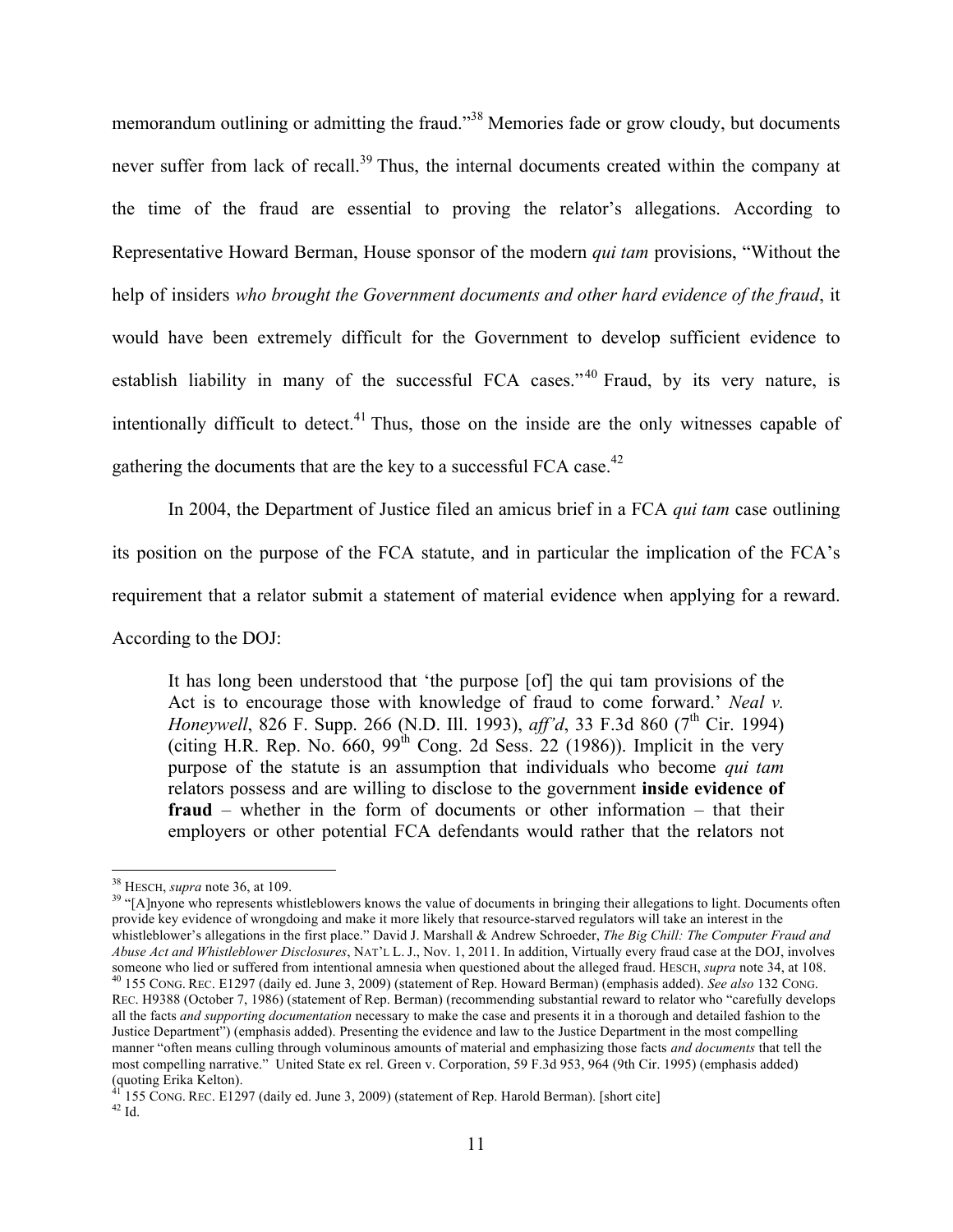disclose to the government. In fact, in order to proceed with an FCA action, the FCA requires that relators disclose to the United States alone 'substantially all material evidence and information the person possesses,' 31 U.S.C. § 3730(b)(2), and ties relator's share to the importance of her participation in the action and the relevance of the information she provided. *United State ex rel. Green v. Corporation*, 59 F.3d 953, 964 (9<sup>th</sup> Cir. 1995).<sup>43</sup>

The DOJ emphasized both the need for and authorization of a relator producing to the DOJ inside evidence of fraud, including internal company documents, as part of the process of reporting fraud against the Government under the FCA.

In short, Congress intentionally requires that to be eligible for a reward under the *qui tam* provisions of the FCA, the relator must privately produce to DOJ a statement of material evidence<sup>44</sup> containing all information—including documents—in their possession, custody or control.<sup>45</sup> Therefore, this FCA provision demonstrates a substantial public interest in enlisting relators to produce internal company documents to the DOJ as part of reporting suspected fraud against the Government by filing a *qui tam*. 46

 <sup>43</sup> Submission of the United States as *Amicus Curiae* in Support of Relator's Motion to Dismiss the Counterclaims of Defendant Midwestern Regional Medical Center, Inc., available on Pacer at *U.S. ex rel. Grandeau v. Cancer Treatment Centers of Am.*, *et al.*, No. 99-cv-8287 (N.D. Ill.) (dismissed Apr. 25, 2006); Docket No. 102, dated Apr. 2, 2004 <sup>44</sup> The goal of the SME provision is to require the relator to provide the Government with all of the information it has to support the allegations. "The purpose of the written disclosure requirement 'is to provide the United States with enough information on alleged fraud to be able to make a well reasoned decision on whether it should participate in the filed lawsuit or allow the relator to proceed alone.'" United States ex rel. Bagley v. TRW Inc., 212 F.R.D. 554, 555 (C.D.Cal.2003) (Quoting United States ex rel. Woodard v. Country View Care Center, Inc., 797 F.2d 888, 892 (10th Cir.1986); and gathering cases discussing the purpose of the SME).

<sup>&</sup>lt;sup>45</sup> To supplement the clear language of the statute, we may look to other legislation for support that the Government values the actions of relators in turning over documents that provide evidence of fraud. Indeed, the contractors are required to turn over such evidence. The statutory mandate for document disclosure has been clearly addressed in the Federal Acquisition Regulations (FAR) which governs the conduct of Government contractors. Several provisions in FAR specify that contractors may be suspended and/or disbarred for failing to disclose "credible evidence" of criminal violations, False Claims Act violations, or "significant overpayments" to the Government. FAR 3.1003 (a)(2) and (3) and FAR 9.406-2 and 9.407-2. Accordingly, FAR requires document production as part of the duty of disclosing FCA violations to authorities. Although that not all FCA cases fall within FAR, the goal of protecting the public fisc remains the same.

<sup>&</sup>lt;sup>46</sup> The Federal Rules of Civil Procedure provides further support the conclusion that relators need to possess and disclose all material evidence proving fraud, including relevant documents, as part of filing a qui tam case under the FCA. For all complaints, the rules require a short and plain statement of the claim. FED. R. CIV. P. 8(a)(2). For fraud cases, however, the rules also require that the statement be made with particularity regarding the "time, place, and content of the false misrepresentations, the fact[s] misrepresented, and . . . [the] consequence of the fraud." FED, R. CIV. P. 9(b). The circuits are unanimous that an FCA relator must meet this particularity requirement in his qui tam complaint. "[E]very regional circuit has held that a relator must meet the requirements of Rule 9(b) when bringing [FCA] complaints on behalf of the Government." In re BP Lubricants USA Inc., 637 F.3d 1307, 1310 (Fed. Cir. 2011) (collecting cases). See also Charis Ann Mitchell, Comment, A Fraudulent Scheme's Particularity Under Rule 9(b) of the Federal Rules of Civil Procedure, 4 LIB. U. L. REV. 337, 347-51 (2010). Many qui tam cases are dismissed each year because plaintiffs fail to possess and assert facts with sufficient particularity. See id. Thus, a relator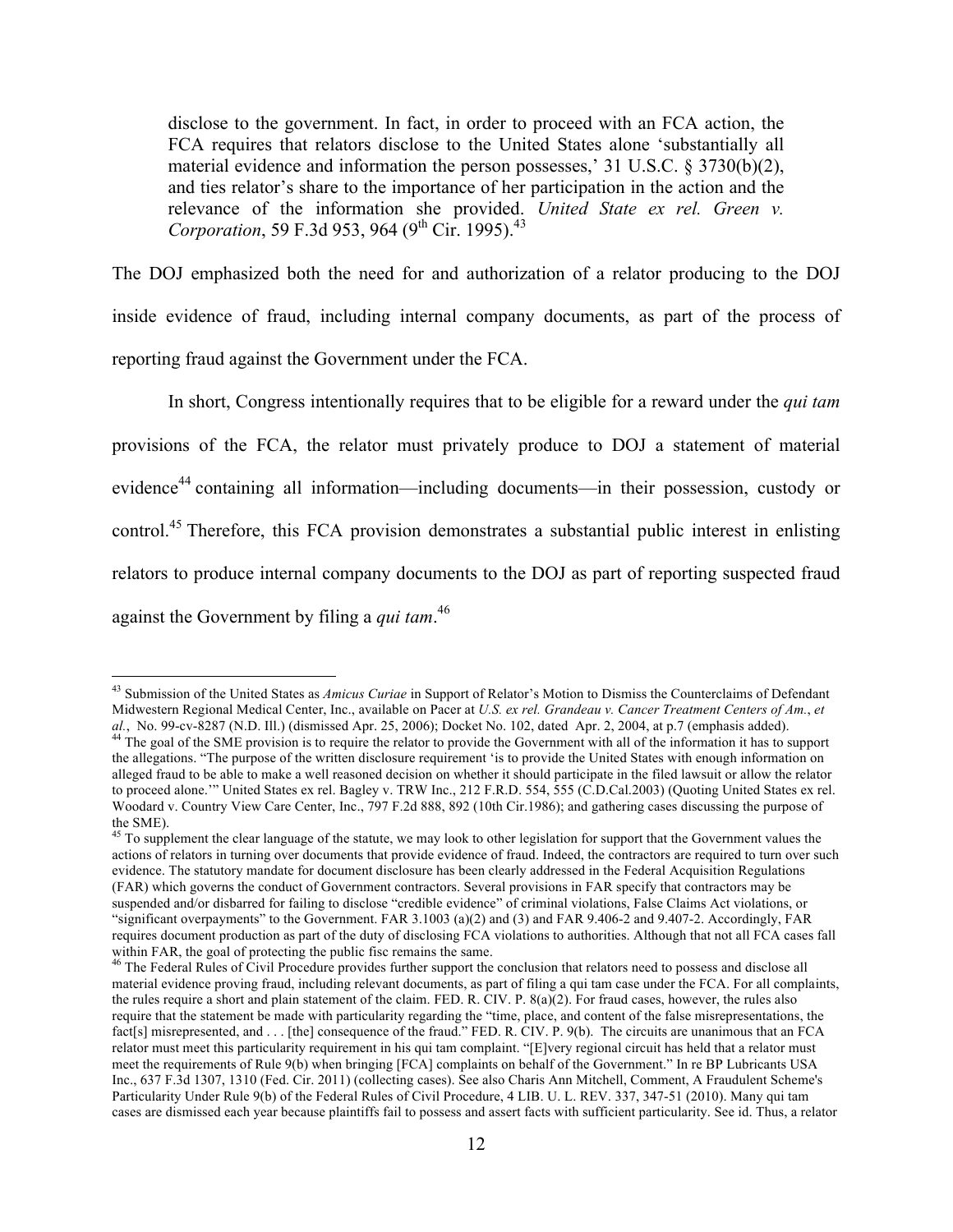#### 2. FCA: The Seal Provisions

The FCA also requires that the relator file the *qui tam* complaint with the court under seal

and only serve the complaint and SME upon the Attorney General.<sup>47</sup> Specifically, the Act reads,

The complaint shall be filed in camera, shall remain under seal for at least 60 days, and shall not be served on the defendant until the court so orders. The Government may elect to intervene and proceed with the action within 60 days after it receives both the complaint and the material evidence and information. (3) The Government may, for good cause shown, move the court for extensions of the time during which the complaint remains under seal under paragraph (2). Any such motions may be supported by affidavits or other submissions in camera. The defendant shall not be required to respond to any complaint filed under this section until 20 days after the complaint is unsealed and served upon the defendant pursuant to Rule 4 of the Federal Rules of Civil Procedure.<sup>48</sup>

By mandating that the complaint be filed under seal, Congress further indicated that it intended

to establish a substantial public interest in privately obtaining inside information from employees

when reporting fraud by their employers. The need for secrecy was explained in an amicus brief

by the United States,

Not only does the FCA contemplate that relators will share evidence with the government, but also that **they will do so in secrecy**. The FCA requires relators to file their complaints under seal and not to serve the complaint on defendants 'until the court so orders.' 31 U.S.C. § 3730(b). The complaint must remain under seal for at least 60 days and the seal is subject to extension for good cause shown by the United States. 'The purpose of these provisions is to 'protect the Government's interest in criminal matters,' by enabling the government to investigate the alleged fraud **without 'tipping off investigation targets'** at 'a sensitive stage.'' *U.S. ex rel. Yesudian v. Howard University*, 153 F.3d 731, 743 (D.C. Cir. 1998) (quoting S. Rep. No. 99-345, at 24, reprinted in 1986 U.S.C.C.A.N. at 5289.49

The DOJ correctly emphasized that not only is a relator authorized to produce inside information

to the Government, but he should and must do so in "secrecy" and without tipping of his

who is unable to provide sufficiently detailed evidence in his qui tam complaint may be dismissed for failing to meet the

requirements of the federal rules. Again, documents are a primary way of supporting allegations.<br><sup>47</sup> 31 U.S.C. § 3730(b). A copy is also served on the U.S. Attorney where the action is filed.<br><sup>48</sup> Id.<br><sup>49</sup> Submission of Midwestern Regional Medical Center, Inc., available on Pacer at *U.S. ex rel. Grandeau v. Cancer Treatment Centers of Am.*, *et al.*, No. 99-cv-8287 (N.D. Ill.) (dismissed Apr. 25, 2006); Docket No. 102, dated Apr. 2, 2004, at pp. 7-8 (emphasis added).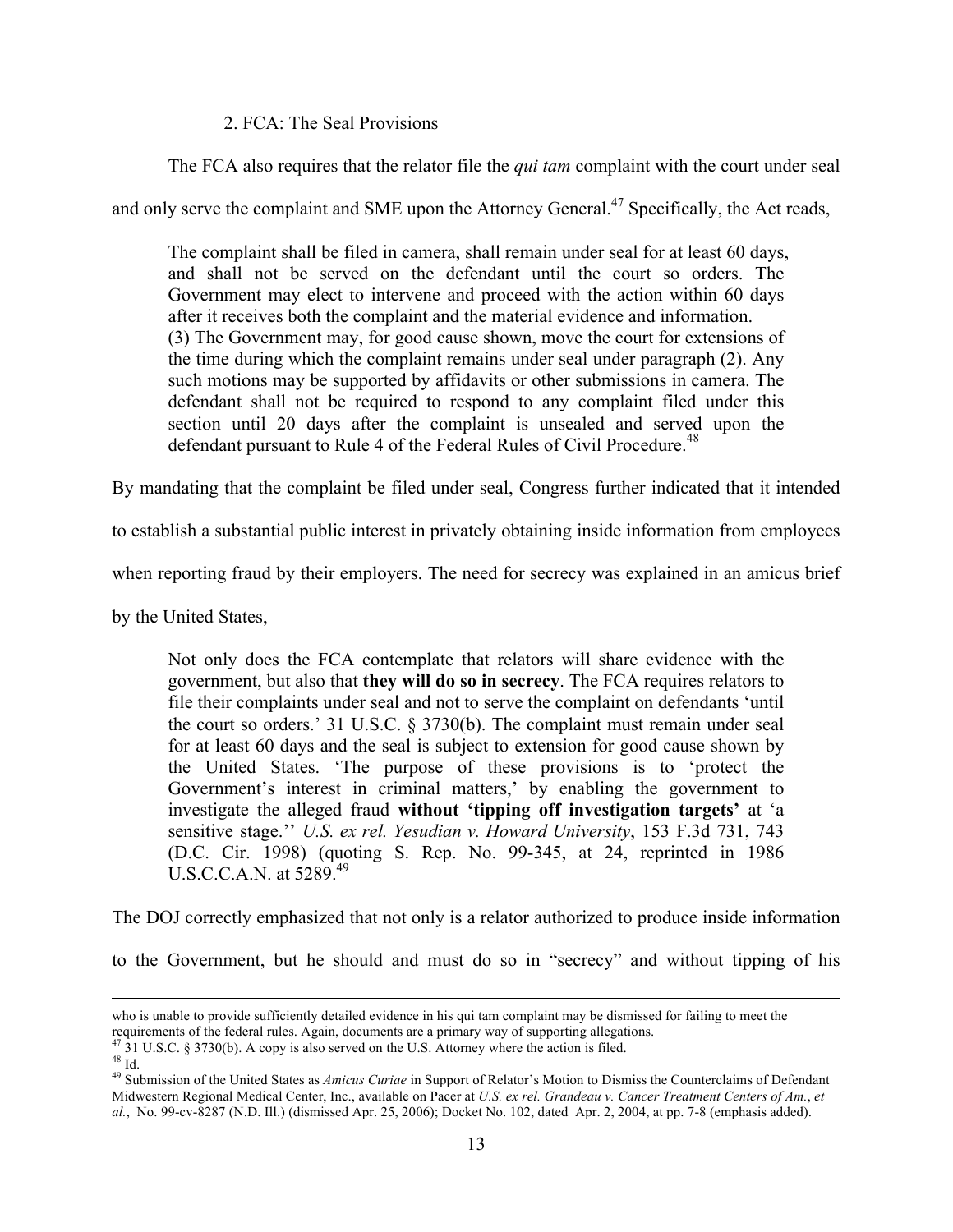employer. In fact, when a relator files a *qui tam*, he privately provides a copy of the complaint and SME to the U.S. Attorney General.<sup>50</sup> Because the Attorney General is responsible for investigating both criminal and civil fraud violations of U.S. laws, whenever the Attorney General receives a copy of a *qui tam* complaint, he shares the complaint with both the civil and criminal divisions of the DOJ. Hence, when a person files a *qui tam*, she is simultaneously reporting possible civil and criminal violations for fraud against the government. Thus, the public interest in protecting relators who file *qui tam* suits is even more heightened because of the potential criminal violations.<sup>51</sup> Indeed, the Federal Circuit Court of Appeals noted that "the public policy interest at stake the reporting of possible crimes to the authorities is one of the highest order and is indisputably 'well defined and dominant' in the jurisprudence of contract  $law.$ <sup>52</sup>

In sum, because Congress intentionally required relators to file the *qui tam* under seal and in *secret* produce all available evidence of fraud to the DOJ, this FCA provision further demonstrates a statutory framework that creates a substantial public interest and uniquely federal interest in enlisting relators to secretly producing internal company documents to the DOJ as part of filing a *qui tam*.

#### 3. FCA: The Public Disclosure Bar

The FCA structure also demonstrates that Congress is intentionally seeking and rewarding "insider" information. Specifically, the FCA contains a public disclosure bar that calls for dismissal of a *qui tam* plaintiff if the complaint is "based upon the public disclosure of

<sup>&</sup>lt;sup>50</sup> 31 U.S.C. § 3730(a)(2).<br><sup>51</sup> In addition, the U.S. Department of Justice, headed by the Attorney General, is the only entity permitted by law to settle criminal or civil claims of fraud against the government. Thus, reports of fraud against the U.S. must be investigated and actions taken by the DOJ. E.g., See 31 U.S.C. § 3730 (stating that False Claims Act claims can only be brought by the Attorney General or a private person suing in the name of the United States); 31 U.S.C. § 3711(b)(1) (providing that agencies are permitted to settle and compromise certain claims, but not fraud claims); 28 C.F.R. § 0.45(d) (assigning common law fraud claims to the Assistant Attorney General, Civil Division).<br><sup>52</sup> Fomby-Denson v. Department of the Army, 247 F.3d 1366, 1377 (Fed. Cir. 2001) (citing W.R. Grace and Co., v. Local Union

<sup>759, 461</sup> U.S. 757, 766 (1983).)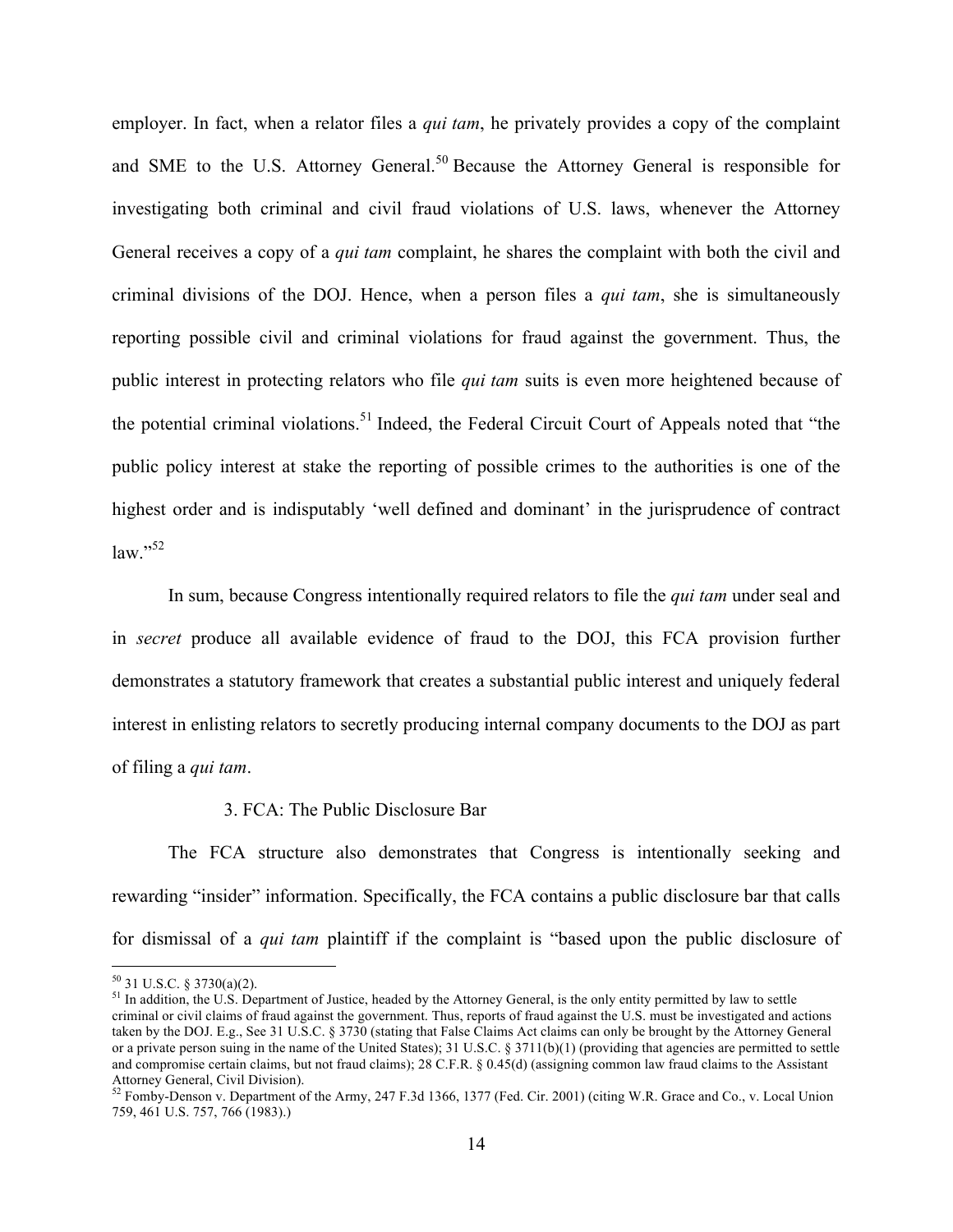allegations or transactions in" certain specified proceedings, reports, or the media, unless the relator "is an original source of the information" on which the allegations are based.<sup>53</sup> "The purpose of the FCA is 'to discourage fraud against the government' and, '[c]oncomitantly, the purpose of the *qui tam* provision of the [FCA] is to encourage those with knowledge of fraud to come forward.<sup>"54</sup> Thus, the FCA both encourages insiders to step forward and discourages those without original source information from bringing a *qui tam* action and even barring those without original source information in certain situations.<sup>55</sup> Accordingly, this FCA provision further demonstrates that there is a substantial public and federal interest in obtaining insider information from relators.

#### 4. FCA: Incentives Based on Participation

The FCA establishes an incentive based *qui tam* structure to attract would-be whistleblowers, which favors inside informants. Under the FCA, if the Government intervenes, a relator receives a minimum of  $15%$  and up to  $25%$  of the judgment amount,<sup>56</sup> and if the Government declines to join the suit they receive an even higher amount of 25% to 30%.<sup>57</sup> "It is commonly recognized that the central purpose of the *qui tam* provisions of the FCA is to 'set up incentives to supplement Government enforcement' by 'encouraging insiders privy to a fraud on the Government to blow the whistle on the crime."<sup>58</sup> Courts have deemed the incentive structure to be a vital aspect of the FCA in order to attract insiders to report fraud against the

<sup>53 31</sup> U.S.C.A. § 3730(e)(4)(A).<br><sup>54</sup> United States ex rel. Head v. Kane Co., 668 F. Supp. 2d 146, 152 (D.D.C. 2009 (citing Neal v. Honeywell, Inc., 826 F. Supp. 266, 269 (N.D. Ill.1993) (citing H.R. Rep. No. 660, 99th Con

<sup>&</sup>lt;sup>55</sup> Northrop at p. 965 (noting that the public disclosure bar is an important aspect of the purpose of the FCA to attract insiders and that "grafting a requirement that 'a qui tam plaintiff ... have played some part in his allegation's original public disclosure,' id. at 1418, was in accord with Congress's purpose 'of encouraging private individuals who are aware of fraud being perpetuated against the Government to bring such information forward,' id. at 1419 (internal quotations omitted), because it 'discourages persons with relevant information from remaining silent and encourages them to report such information at the earliest possible time,' id. (quoting United States ex rel. Dick v. Long Island Lighting Co., 912 F.2d 13, 18 (2d Cir.1990))". <sup>56</sup> 31 U.S.C. § 3730(d)(1).

 $57 \text{ }\frac{2}{3}$  3730(d)(2).<br><sup>58</sup> United States ex rel. Green v. Northrop Corp., 59 F.3d 953, 963 (9th Cir. 1995) (citations omitted).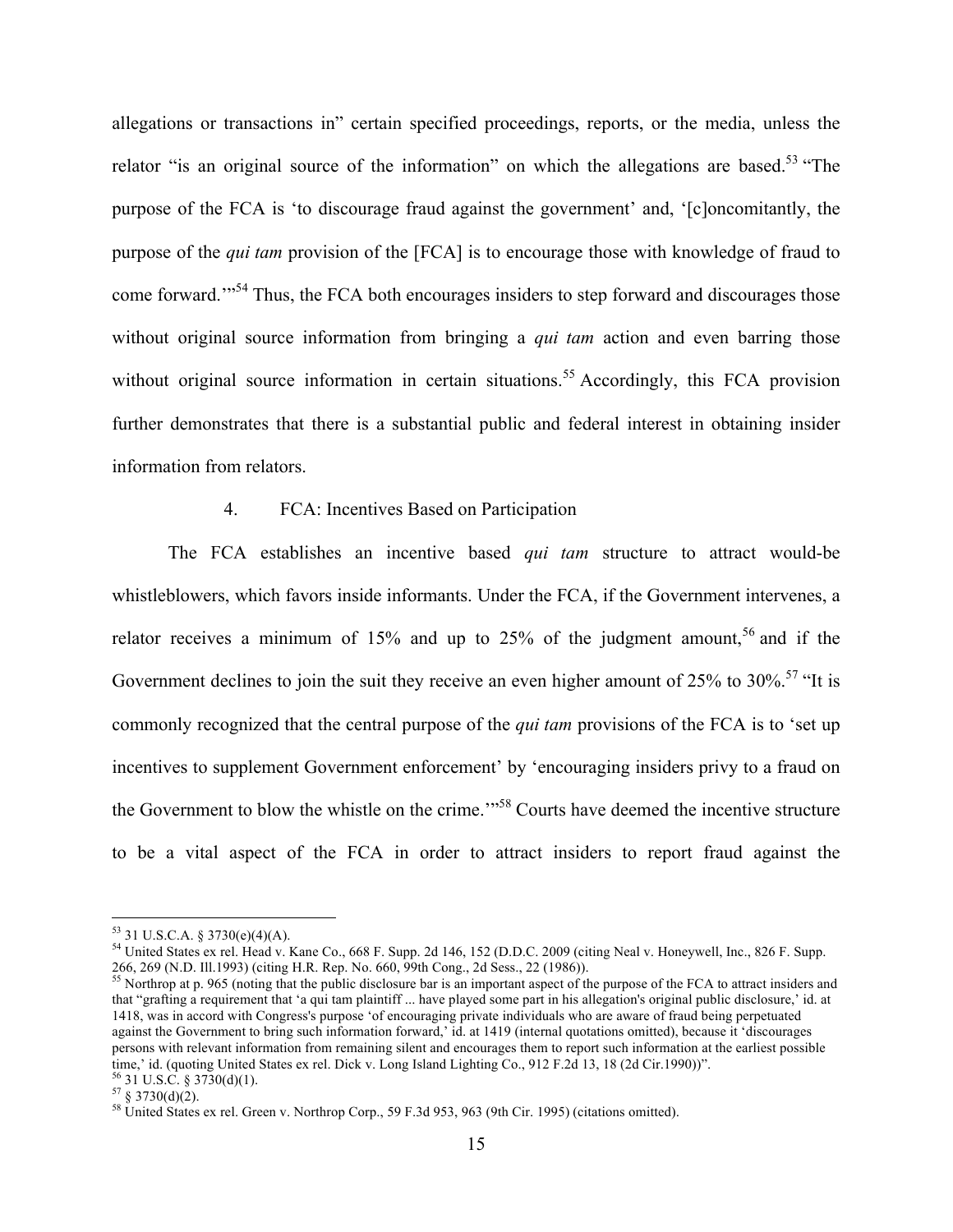Government.<sup>59</sup>

Many courts, including the Supreme Court, similarly recognize that the decision to file a *qui tam* is "motivated primarily by prospects of monetary reward rather than the public good."<sup>60</sup> The Supreme Court has also recognized the *qui tam* statute as an effective fraud prevention tool:

*Qui tam* statutes are passed upon the theory, based on experience as old as modern civilization, that one of the least expensive and most effective means of preventing frauds on the Treasury is to make the perpetrators of them liable to actions by private persons acting, if you please, under the strong stimulus of personal ill will or the hope of gain. Prosecutions conducted by such means compare with the ordinary methods as the enterprising privateer does to the slowgoing public vessel.  $61$ 

The FCA went a step further in enlisting employees of a company committing fraud against the Government by establishing a sliding scale for determining the amount of reward with the participation by the relator and strength of information a key factor.<sup>62</sup> The Ninth Circuit

<sup>&</sup>lt;sup>59</sup> Id. at 963("The vital importance of this incentive effect is demonstrated by the reasons set forth by Congress in 1986 in undertaking the first extensive revision of the Act since its enactment in 1863. Congress expressed its judgment that "sophisticated and widespread fraud" that threatens significantly both the federal treasury and our nation's national security only could successfully be combatted by "a coordinated effort of both the Government and the citizenry." S. Rep. No. 345, 99th Cong., 2d Sess. 2-3 (1986), reprinted in 1986 U.S.C.C.A.N. 5266, 5267-68 [hereinafter Senate Report]. Emphasizing both difficulties in detecting fraud that stem largely from the unwillingness of insiders with relevant knowledge of fraud to come forward, see id. at 4, reprinted in 1986 U.S.C.C.A.N. at 5269, and "the lack of resources on the part of Federal enforcement agencies" that often leaves unaddressed "[a]llegations that perhaps could develop into very significant cases," id. at 7, reprinted in 1986 U.S.C.C.A.N. at 5272, Congress sought to "increase incentives, financial and otherwise, for private individuals to bring suits on behalf of the Government," id. at 2, reprinted in 1986 U.S.C.C.A.N. at 5267. Congress's overall intent, therefore, was "to encourage more private enforcement suits." Id. at 23, quoted in 1986 U.S.C.C.A.N. at 5288-89; see also Killingsworth, 25 F.3d at 721 ("The amended Act 'increased incentives, financial and otherwise, for private individuals to bring suits on behalf of the Government.' " (quoting Senate Report, supra, at 2, reprinted in 1986 U.S.C.C.A.N. at 5267)).").

<sup>60</sup> See *Hesch, Breaking the Siege: Restoring Equity and Statutory Intent to the Process of Determining Qui Tam Relator Awards Under the False Claims Act*, 29 T.M. COOLEY L. REV. 217, 229 (2012) (quoting Hughes Aircraft Co. v. United States *ex rel.* Schumer, 520 U.S. 939, 949 (1997)). See also id. ("The Supreme Court has previously recognized that the qui tam statute as an effective fraud prevention: '*Qui tam* statutes are] passed upon the theory, based on experience as old as modern civilization, that one of the least expensive and most effective means of preventing frauds on the Treasury is to make the perpetrators of them liable to actions by private persons acting, if you please, under the strong stimulus of personal ill will or the hope of gain. Prosecutions conducted by such means compare with the ordinary methods as the enterprising privateer does to the slow-going public vessel.'" (Hughes, citing United States *ex rel.* Marcus v. Hess, 317 U.S. 537, 541 n.5 (1943) (quoting United States v. Griswold, 24 F. 361, 366 (D. Or. 1885))); *see also* United States *ex rel.* Hall v. Tribal Dev. Corp., 49 F.3d 1208, 1212 (7th Cir. 1994) ("[T]he only motivation in bringing the suit is to recover a piece of the action given by statute.")). For a general discussion on the policy implications of paying monetary rewards to whistleblowers, see Sean Hameral, *Lincoln's Law: Constitutional and*  Policy Issues Posed by the Qui Tam Provisions of the False Claims Act, 6 KAN. J.L. & PUB. POL'Y 89, 98-100 (1997).<br><sup>61</sup> Id. (citing United States ex rel. Marcus v. Hess, 317 U.S. 537, 541 n.5 (1943) (quoting United States 366 (D. Or. 1885))); *see also* United States *ex rel.* Hall v. Tribal Dev. Corp., 49 F.3d 1208, 1212 (7th Cir. 1994) ("[T]he only motivation in bringing the suit is to recover a piece of the action given by statute."). For a general discussion on the policy implications of paying monetary rewards to whistleblowers, see Sean Hameral, *Lincoln's Law: Constitutional and Policy Issues*   $^{62}$  31 U.S.C. § 3730(d) ("the extent to which the person substantially contributed to the prosecution of the action").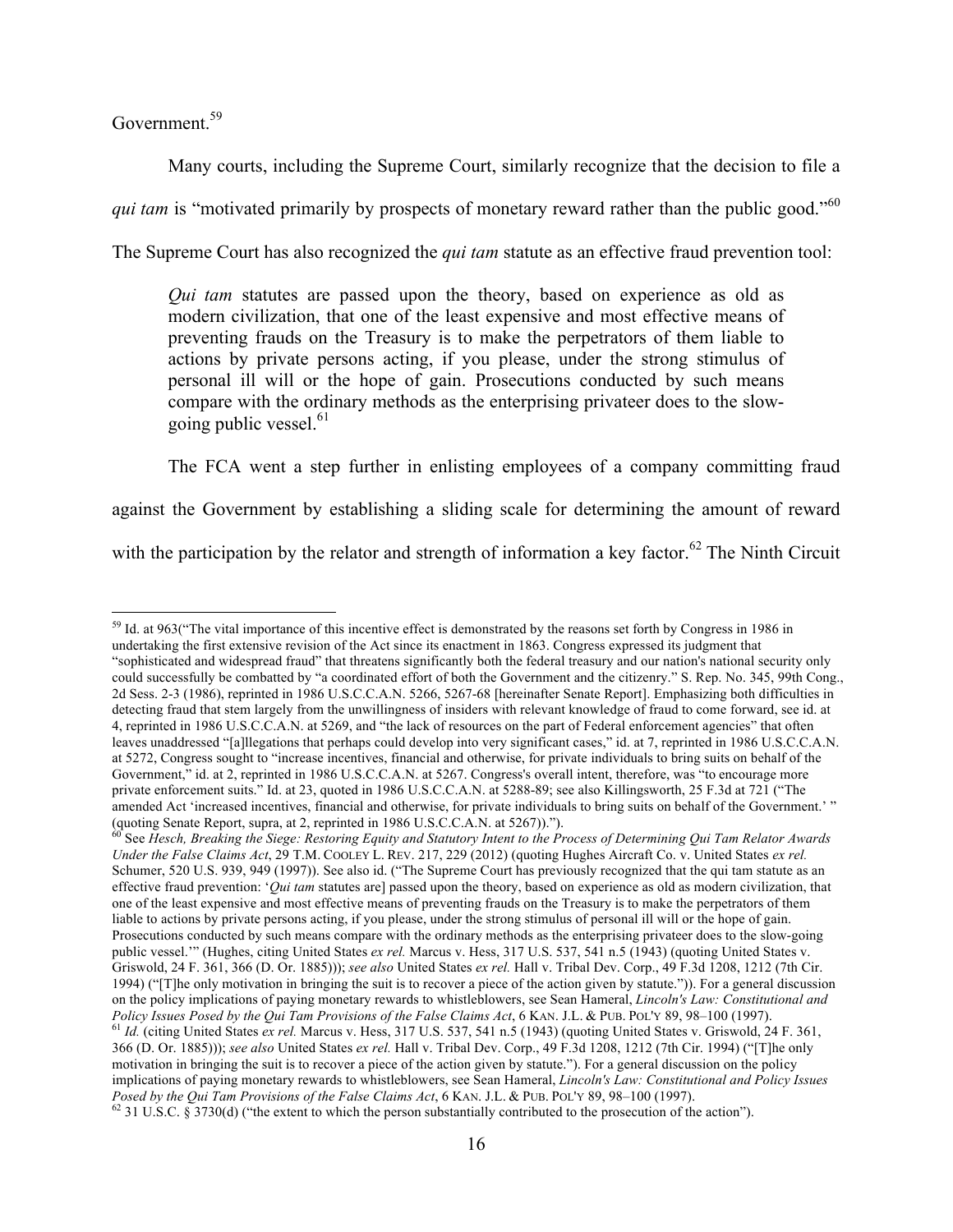summed it up this way:

The right to recovery clearly exists primarily to give relators incentives to bring claims. Moreover, the extent of the recovery is tied to the importance of the relator's participation in the action and the relevance of the information brought forward. This demonstrates not only the importance of the incentive effect, but that Congress wished to create the greatest incentives for those relators best able to pursue claims that the government could not, and bring forward information that the government could not obtain. $63$ 

One of the factors DOJ uses when determining what percentage to pay a relator is whether the "relator provided extensive, first-hand details of the fraud to the Government."<sup>64</sup> In other words, the greater the insider information provided, the greater the potential for a higher monetary reward. As discussed earlier, producing internal company documents are a key to providing credible first-hand details of the fraud. For example, one court considered the fact that a relator produced as part of his SME to the DOJ over 700,000 pages of internal company documents as a reason for giving a higher award. $65$ 

In short, the FCA gives higher rewards for greater contributions, including insider information, and the best contribution consists of providing internal company documents that help prove the fraud. Accordingly, the incentive structure of the FCA further demonstrates a substantial public and federal interest protecting relators who bring forth inside information and internal company documents through filing *qui tam* cases.

<sup>&</sup>lt;sup>63</sup> Green. 59 F.3d at 963-64 (footnotes omitted). The Ninth Circuit also recognized the importance of granting the relator a right to participate in the qui tam case and even pursue it should the DOJ decline to do so. Id. ("Providing the relator a right to recover, a role in the action when the Government intervenes, see 31 U.S.C.A. § 3730(c)(1) (giving the relator a right 'to continue as a party' notwithstanding the Government's decision to proceed with the action), and a right to object to a dismissal or settlement by the Government, see id. § 3730(c)(2)(A), (B), also serve the additional purpose of giving a relator the incentive to 'act [ ] as a check that the Government does not neglect evidence, cause undu[e] delay, or drop the false claims case without legitimate reasons., Senate Report, supra, at 25-26, reprinted in 1986 U.S.C.C.A.N. at 5290-91.").

 $^{64}$  DOJ Relator's Share Guidelines, FALSE CLAIMS ACT & QUI TAM Q. REV. (Oct. 1997), at 17–19, available at http://www.taf.org/publications/PDF/oct97qr.pdf. The author was working in that DOJ office at the time the guidelines were established. See *Hesch, Breaking the Siege: Restoring Equity and Statutory Intent to the Process of Determining Qui Tam Relator Awards Under the False Claims Act*, 29 T.M. COOLEY L. REV. 217, 229 (2012) (detailed discussion of how relator shares are determined).

<sup>65</sup> U.S. ex rel. Rille v. Hewlett-Packard Co., 784 F. Supp. 2d 1097, 1099 (E.D. Ark. 2011). The court in *Rille* did not discuss the relator's entitlement to this data or explicitly address its proper use in the qui tam action, but the court noted the "700,000 pages of incriminating documents that [relator] took" as one of the important factors in determining the relators' share of the qui tam settlement. Id. at 1101.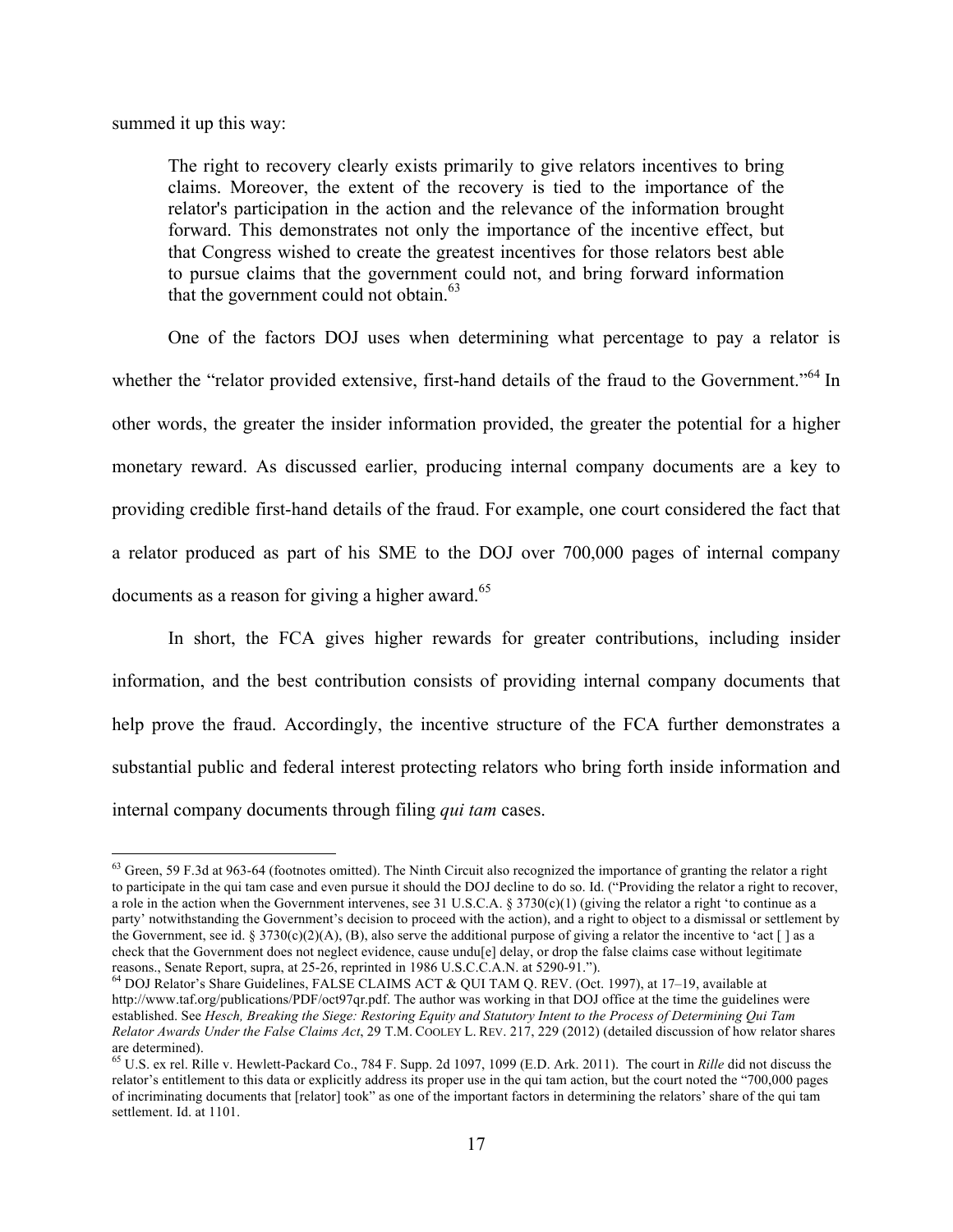#### 5. FCA: Anti-Retaliation Provisions

In addition to the *qui tam* provisions that pay awards for reporting fraud, the FCA contains anti-retaliation provisions.<sup>66</sup> The FCA not only protects employees from retaliation for their efforts to assist the Government in combatting fraud, but also specifically provides relators with a personal claim of double damages for harm suffered.<sup>67</sup> Specifically, the FCA antiretaliation provision reads:

(1) In general.— Any employee, contractor, or agent shall be entitled to all relief necessary to make that employee, contractor, or agent whole, if that employee, contractor, or agent is discharged, demoted, suspended, threatened, harassed, or in any other manner discriminated against in the terms and conditions of employment because of **lawful acts** done by the employee, contractor, agent or associated others **in furtherance of** an action under this section or other **efforts to stop 1 or more violations** of this subchapter.<sup>68</sup>

A prior version of this anti-retaliation provision was first included in the 1986 FCA because, as the Senate Committee Report recognized, "few individuals will expose fraud if they fear their disclosures will lead to harassment, demotion, loss of employment, or any other form of retaliation.... [T]he Committee seeks to halt companies and individuals from using the threat of economic retaliation to silence "whistleblowers", as well as assure those who may be considering exposing fraud that they are legally protected from retaliatory acts."<sup>69</sup> In 2009, Congress amended the language to strengthen and broaden the scope of protection to make it clear that the protection extends to all types of employees as well as others assisting them in reporting a violation of the FCA.<sup>70</sup>

Although the anti-retaliation provisions do not fully define "lawful acts," this portion of

<sup>&</sup>lt;sup>66</sup> 31 U.S.C. § 3730(h). To prevail on a § 3730(h) retaliation claim, the relator must establish these three elements: (1) the employee was engaging in conduct protected by the FCA, (2) the employer knew the employee was engaging in protected conduct, and (3) the employer discriminated against the employee because of his or her protected conduct.  $^{67}$  Id.

<sup>&</sup>lt;sup>68</sup> 31 U.S.C. § 3730(h)(1) (emphasis added).<br><sup>69</sup> S. Rep. No. 99-345, at 34 (1986), reprinted in 1986 U.S.C.C.A.N. 5266, 5299.<br><sup>70</sup> Claire M. Sylvia, The False Claims Act: Fraud Against the Government § 5:12.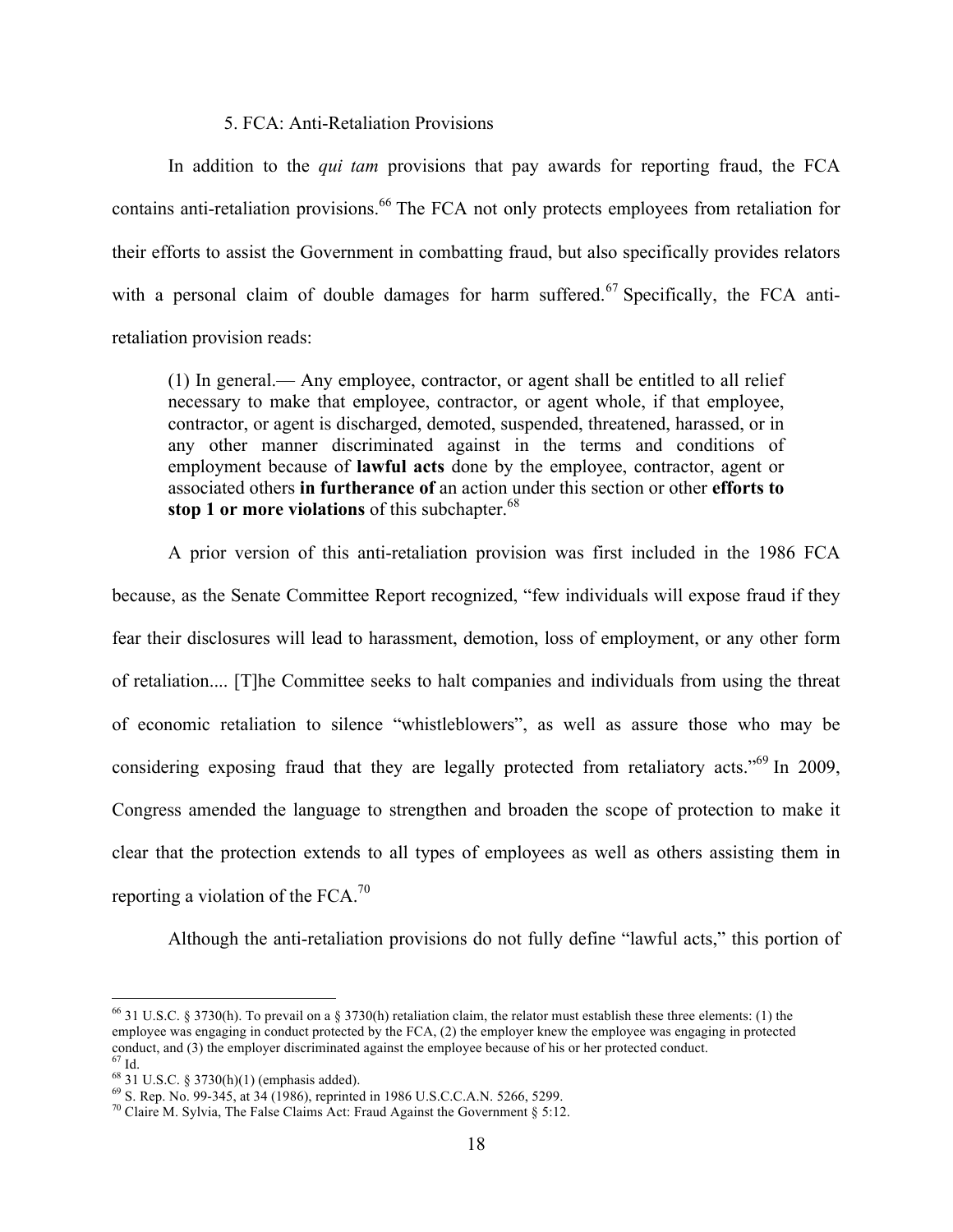the FCA specifically provides a private cause of action that covers all efforts by an employee "in furtherance of an action under this section or other efforts to stop 1 or more violations of this subchapter." Even under the 1986 version, "a plaintiff is not required to show that the defendant actually committed a False Claims Act violation."<sup>71</sup> Rather, the anti-retaliation provisions "require[] only acts in 'furtherance' of a False Claims Act suit, including investigation of an action 'to be filed.' This language "manifests Congress's intent to protect employees while they are collecting information about a possible fraud, before they have put all the pieces of the puzzle together."<sup>72</sup> In addition, many courts have held that the private cause of action exists even if the employee did not know of the existence of the FCA at the time that they gathered information as part of deciding whether to report fraud against the Government to the Government.<sup>73</sup> Accordingly, the anti-retaliation provisions of the FCA further support that Congress intended to fully protect relators from all forms of retaliation, including counterclaims,

when filing a *qui tam* case.<sup>74</sup>

6. FCA: Remedy Provision for Defendants When a Relator Acts Unreasonably

Finally, the FCA sets forth the exclusive remedy to a defendant when a relator fails to

<sup>&</sup>lt;sup>71</sup> Claire M. Sylvia, The False Claims Act: Fraud Against the Government  $\S 5:15$  (Statutory elements—Protected activity (updated April 2013) ("The 2009 version of section 3730(h) refers to efforts to stop a violation of the False Claims Act. Similar issues may arise about whether the plaintiff must prove that the actions he or she attempted to stop actually did violate the False Claims Act. For the same policy reasons that courts have generally not imposed such a requirement under the 1986 version, the amended version should not be read to require that the plaintiff establish that a violation was occurring before being protected under the Act. Such a requirement would mean that only persons well versed in the law and with complete information would be protected from retaliation, contrary to Congress's intent.").

Id. (citations omitted). In addition, "[T]he new language makes clear that section 3730(h) protects not only actions taken in furtherance of a potential or actual qui tam action, but also steps taken to remedy fraud through other means, including internal reporting to a supervisor or compliance department, or refusals to participate in unlawful activity." Id. at § 5:12 (Statutory

elements—Protected activity).<br><sup>73</sup> See, e.g., Dookeran v. Mercy Hosp. of Pittsburgh, 281 F.3d 105, 108 (3d Cir. 2002). At least one court has rejected the argument that the FCA retaliation provisions provide the exclusive remedy to a whistleblower. Boone v. Mountainmade Foundation, 857 F. Supp.2d 111, 115-16 (D.D.C. 2012).<br><sup>74</sup> However, the courts should not equate the level of protection to a relator with the standards in Section h of the FCA. Even

though it serves a similar purpose of prohibiting retaliation, because Section h provides a cause of action to the relator, the relator can only recover based upon such right as specified in Section h. That does not mean that overall, the FCA provides greater protection in the form of a defense by an employer for contract or tort claims. As demonstrated herein, the FCA provides a broad zone of protection from claims brought by an employer, which is larger than the affirmative cause of action granted to the relator. Indeed, if the FCA did not contain an affirmative right of recovery, the statutory scheme would none-the-less provide the same level of protection and immunity from civil actions by the employer as proposed in this Article.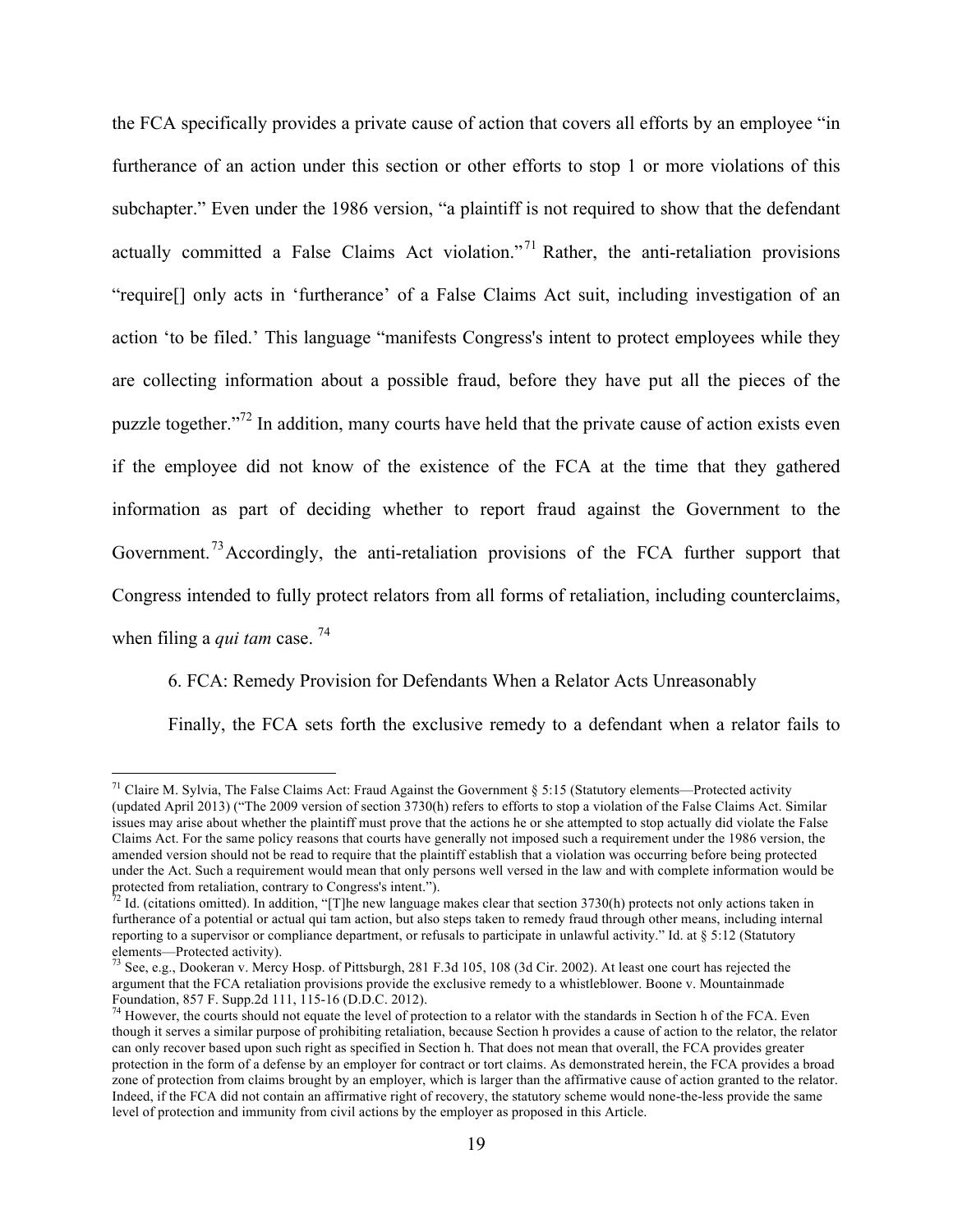possess a reasonable belief that fraud was occurring when bringing a *qui tam* case. According to the False Claims Act:

(4) If the Government does not proceed with the action and the person bringing the action conducts the action, the court may award to the defendant its reasonable attorneys' fees and expenses if the defendant prevails in the action and the court finds that the claim of the person bringing the action was clearly frivolous, clearly vexatious, or brought primarily for purposes of harassment.<sup>75</sup>

In short, the FCA specifically defines when a remedy exists and provides the exclusive remedy for instances when a defendant alleges that the relator acted inappropriately when filing a *qui tam* case. First, there is no remedy against a relator for merely filing a *qui tam* case. Second, the remedy only applies if three conditions are met: (1) the DOJ declines to intervene in the *qui tam* case, (2) the relator continues to pursue the FCA case on behalf of the Government, and (3) a court determines that the relator's claim was "clearly frivolous, clearly vexatious, or brought primarily for purposes of harassment." If a single one of these elements is missing, there is no remedy or claim allowed. In addition, the FCA limits the remedy to attorneys' fees and expenses in defending the FCA action incurred after the DOJ declined. Finally, the defendant must prevail in the action to be entitled to such fees and expenses.

It is clear that Congress did not want defendants bringing contract or tort claims against relators for activities associated with filing *qui tam* cases, even if the allegations are never established. Otherwise, relators would not be willing to risk informing the Government of fraud. At the same time, Congress recognized that should the DOJ decline the *qui tam* case and if a relator continued the case, but did so in bad faith, a remedy would exist. The fact that the FCA contains such structured protections for a relator and remedies for a defendant confirms that Congress intended to restrict all other forms or recovery or any counterclaims against a relator.

In sum, these six FCA provisions, together with the FCA's overall structure, demonstrate

 $75$  3730(d)(4).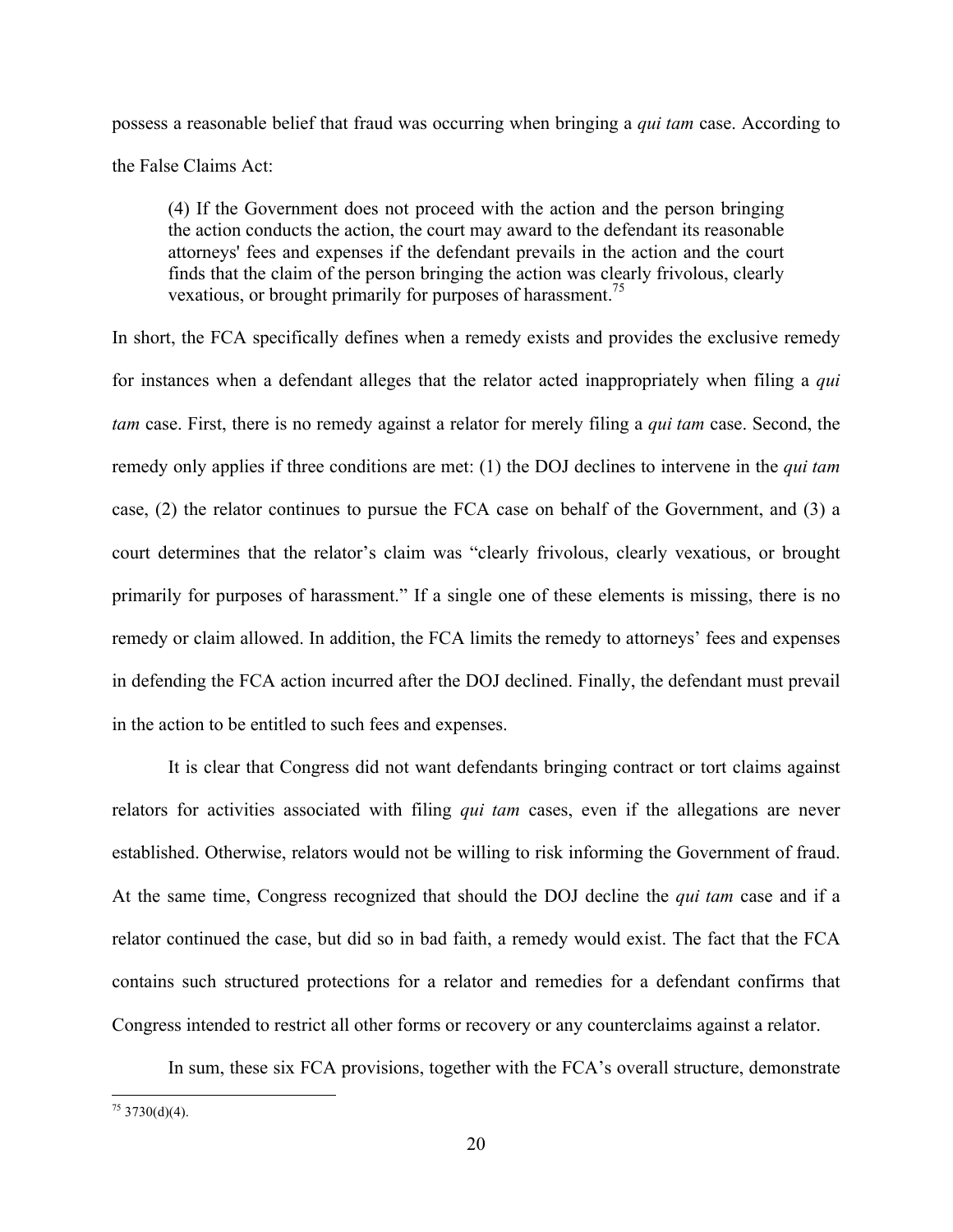a well-defined and dominant substantial public interest, as well as uniquely federal interest, in encouraging and protecting relators who step forward to report fraud against the Government.<sup>76</sup> Therefore, the FCA creates a zone of protection for relators when filing *qui tam* cases, including producing internal company information and documents to the DOJ, as defined in supra Section  $I(C)(1).^{77}$ 

#### *B. Other Relevant Federal Statutes or Regulations*

In addition to the FCA, there are over thirty federal whistleblower protection statutes that provide "a loose patchwork of federal whistleblower protections or remedies" and solidify that Congress intended to provide extensive and broad protection to whistleblowers when engaged in certain protected activities flowing from federal laws.<sup>78</sup> Several of these statutes are highlighted below.

One of these statutes is the Whistleblower Protection Act (WPA),  $^{79}$  which "strengthened and improved protection and rights of federal employees by preventing unlawful reprisals and eliminating wrongdoing within the Government by outlawing adverse employment actions against employees who report prohibited practices to the proper authorities."<sup>80</sup> According to the WPA, it "is unlawful to take retaliatory personnel action against a protected federal employee because that employee discloses any information they 'reasonably believe' to be evidence of a (i) violation of any law, rule, regulation; (ii) gross mismanagement; (iii) gross waste of funds; (iv)

 $^{78}$  Hesch, Whistleblower Rights and Protections: Critiquing Federal Whistleblower Laws and Recommending Filling in Missing *Pieces to Form a Beautiful Patchwork Quilt*, 6 LIBERTY U. L. REV. 51, 54-55 (2011) (grouping these federal whistleblower statutes into six categories: "(1) reporting fraud against the Government; (2) federal employees reporting violations of laws, waste or mismanagement; (3) reporting discrimination; (4) reporting violations of environmental laws; (5) reporting conduct adverse to health; and (6) reporting violations of securities law.").

<sup>&</sup>lt;sup>76</sup> Id.<br><sup>77</sup> In addition, there are over 30 other federal statutes containing whistleblower protections that add additional support that there exists at least a strong public interest in protecting whistleblowers in gene

<sup>&</sup>lt;sup>79</sup> Whistleblower Protection Act of 1989, Pub. L. No. 101-12, 103 Stat. 16. The WPA is codified through numerous sections of Chapter 5 of the United States Code, Government Organizations and Employees. It was strengthened in 1994.

<sup>80</sup> *Hesch, Whistleblower Rights and Protections: Critiquing Federal Whistleblower Laws and Recommending Filling in Missing*  Pieces to Form a Beautiful Patchwork Quilt, 6 LIBERTY U. L. REV. 51, 63 (2011).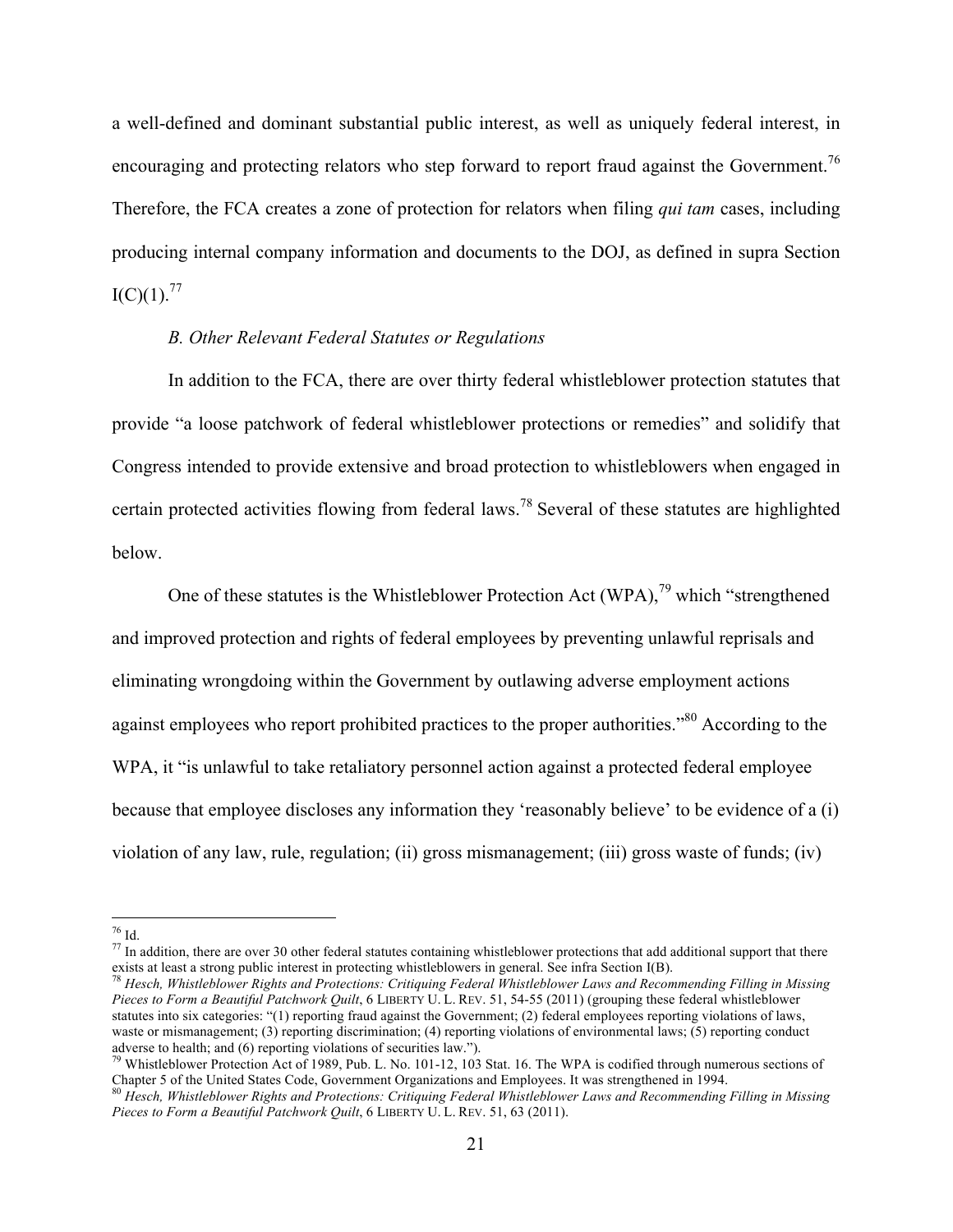an abuse of authority; or (v) a substantial and specific danger to public health or safety.<sup> $81$ </sup> The WPA protects the federal employee as long as they "possess a reasonable belief that the information they are conveying is both accurate and falls within one of the five above-listed areas of protected activities."82

Another useful example is an exception built into a regulation permitting a potential whistleblower to provide confidential information to an attorney when considering blowing the whistle on fraud. In 1996, Congress passed The Health Insurance Portability and Accountability Act (HIPAA), $^{83}$  which has a primary purpose of safeguarding "the privacy of medical protected health information."<sup>84</sup> One aspect of HIPAA is that it prohibits certain entities from disclosing certain health information. However, Congress built into the regulation a specific exception that allows a potential whistleblower to disclose patient information to both an attorney for assistance in evaluating the allegations and to pertinent Government officials provided that they have a good faith belief that the healthcare provider engaged in unlawful conduct.<sup>85</sup> More specifically, HIPAA provides:

Disclosures by whistleblowers. A covered entity is not considered to have violated the requirements of this subpart if a member of its workforce or a business associate discloses protected health information, provided that: (i) The workforce member or business associate believes in good faith that the covered entity has engaged in conduct that is unlawful or otherwise violates professional ...

<sup>&</sup>lt;sup>81</sup> Id. at 64-65.<br><sup>82</sup> Id. at 65.<br><sup>83</sup> 42 U.S.C. § 1320d, et seq. (Some commentators refer to HIPAA as HIPPA perhaps due to spelling the acronym as the term is typically pronounced.)

<sup>84</sup> Prot. & Advocacy Sys., Inc. v. Freudenthal, 412 F. Supp. 2d 1211, 1220 (D. Wyo. 2006). At least one commentators disagree the primary purpose was privacy, even though they do not dispute that it has that effect. 27 Syracuse J. Sci. & Tech. L. Rep. 55, 90-91, Stephanie Sgambati, NEW FRONTIERS OF REPROGENETICS: SNP PROFILE COLLECTION AND BANKING AND THE RESULTING DUTIES IN MEDICAL MALPRACTICE, ISSUES IN PROPERTY RIGHTS OF GENETIC MATERIALS, AND LIABILITIES IN GENETIC PRIVACY (Fall 2012)("Although most people believe that the purpose of HIPAA is to improve patient privacy protections, the actual purpose was contemplation of what regulations and procedures would need to be in place to keep patient information secure as electronic medical records (EMR) became increasingly prevalent. (Footnote omitted) Given that HIPAA was not actually about patient privacy, it is reasonable to assume that genetic privacy was not fully contemplated in 1996 when the act was passed. Furthermore, genetic information is not specifically listed as a category of protected health information, although some pieces of genetic information might fall under the broader category of past, present or future health condition. (Footnote omitted)."

 $85$  45 C.F.R. § 164.502(j).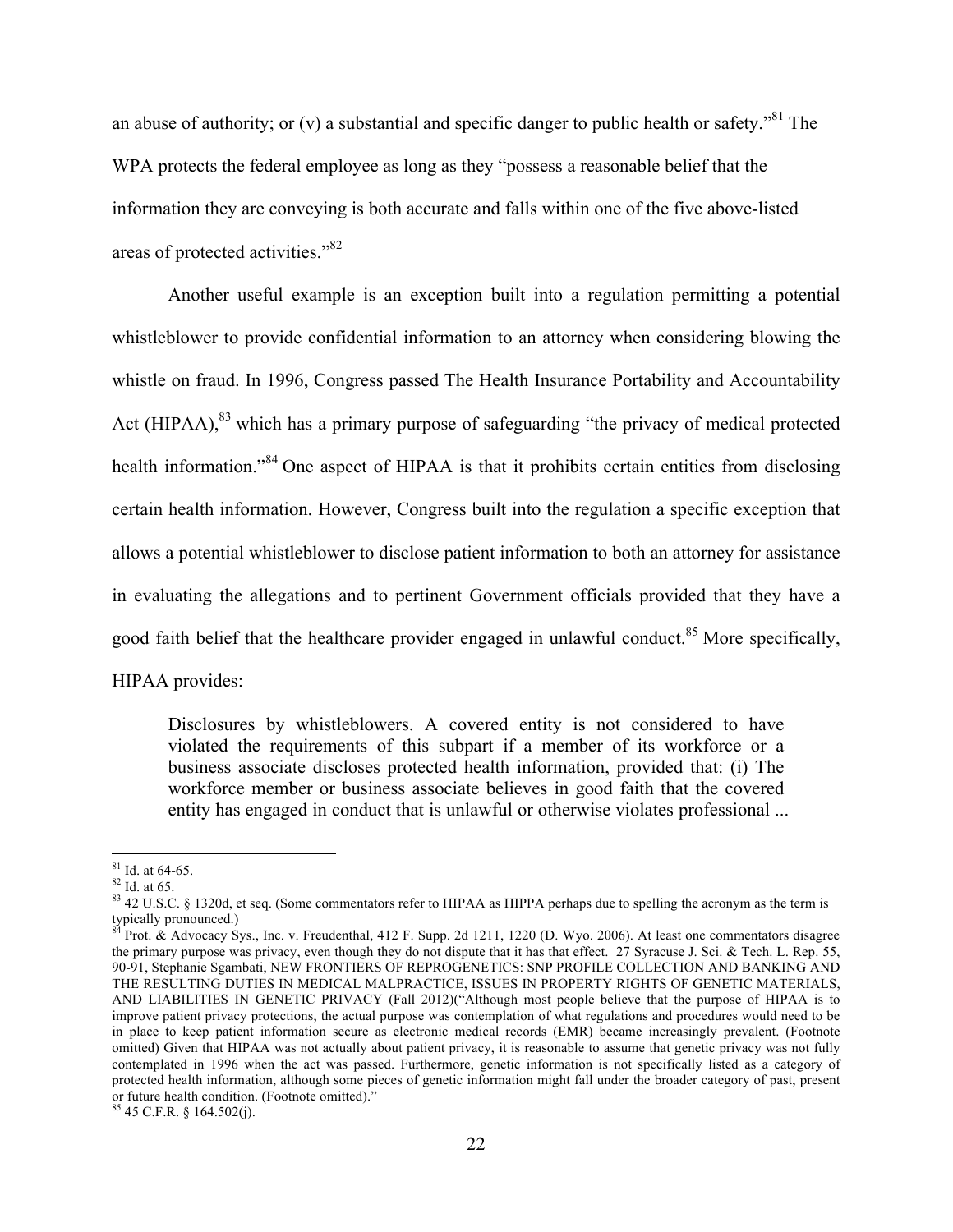and (ii) The disclosure is to: ... (A) A health oversight agency or public health authority authorized by law to investigate or otherwise oversee the relevant conduct …; or (B) An attorney retained by or on behalf of the workforce member or business associate for the purpose of determining the legal options of the workforce member or business associate with regard to the conduct described in paragraph  $(j)(1)(i)$  of this section."<sup>86</sup>

Clearly, Congress intended that would-be whistleblowers can and should freely produce information and documents, even if the documents contain confidential patient information, to their legal counsel for assistance in determining whether their employer was engaged in fraud. Moreover, if a whistleblower's legal counsel assists in bringing a FCA case, Congress also intended that a whistleblower could ultimately produce such company documents to appropriate government officials. In short, this provision highlights the Government's substantial public interest in recruiting and protecting whistleblowers who provide inside company documents to the Government as part of reporting suspected fraud against the Government.

In addition to the plethora of whistleblower protection statutes, there is a federal criminal statute that prohibits "obstruction of criminal investigations of health care offenses."<sup>87</sup>It is a criminal offense for an employer (or even counsel for an employer) to obstruct criminal investigations of health care fraud. Generally, violations of the FCA overlap with criminal misconduct in the area of healthcare fraud. In other words, when an employee suspects Medicare fraud that violates the civil FCA, the same conduct may give rise to criminal health care fraud. The criminal statute applies to anyone who "willfully prevents, obstructs, misleads, delays or attempts to prevent, obstruct, mislead, or delay the communication of information or records relating to a violation of a Federal health care offense to a criminal investigator."<sup>88</sup> The definition

<sup>&</sup>lt;sup>86</sup> 45 C.F.R. § 164.502(j).<br><sup>87</sup> 18 U.S.C.A. § 1518. In addition, 18 U.S.C.A. § 1035, makes it a crime to "(1) falsifies, conceals, or covers up by any trick, scheme, or device a material fact; or (2) makes any materially false, fictitious, or fraudulent statements or representations, or makes or uses any materially false writing or document knowing the same to contain any materially false, fictitious, or fraudulent statement or entry, in connection with the delivery of or payment for health care benefits, items, or services." <sup>88</sup> 18 U.S.C.A. § 1518.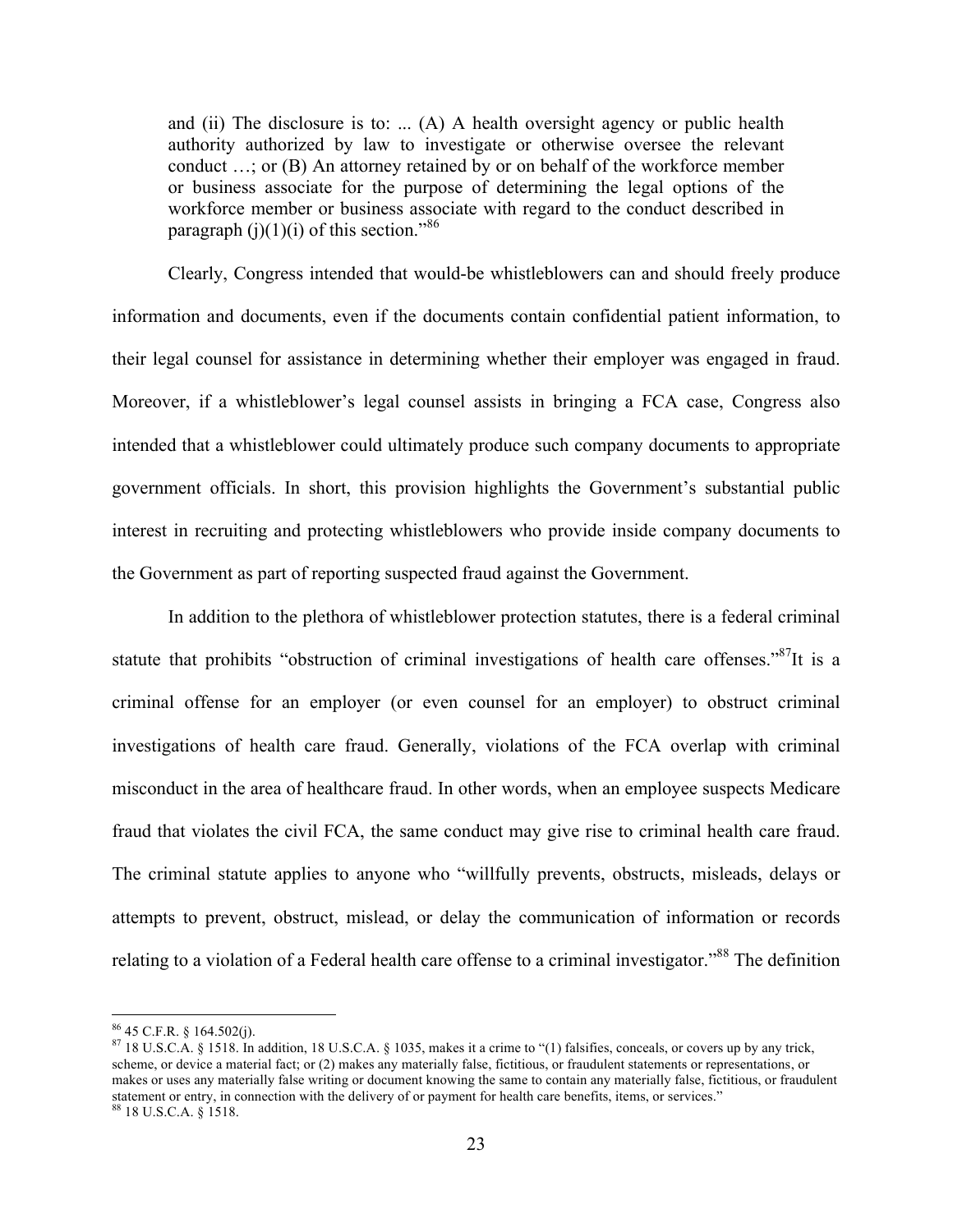of criminal investigator includes anyone who conducts or engages in investigations for prosecutions for violations of health care offenses, which necessarily includes the U.S Attorney's Office and the U.S. Department of Justice, collectively "DOJ." Thus, when a relator files a *qui tam* case and serves the complaint upon the Attorney General, the information is being transmitted to report both possible criminal and civil fraud violations. Again, the Attorney General automatically shares fraud allegations and copies of *qui tam* suits with both the Civil and Criminal Divisions of the DOJ. Hence, when a person files a *qui tam* based upon healthcare violations, which account for 70% of all *qui tams* today, the relator is simultaneously reporting possible criminal violations of federal healthcare fraud statutes.<sup>89</sup> Therefore, arguably, even bringing counterclaims against a relator for filing a healthcare *qui tam* case, is an attempt by an employer to muzzle the employee from assisting or further assisting in a *qui tam* case and parallel criminal investigation that would fall within the prohibition of "willfully prevents, obstructs, misleads, delays or attempts to prevent, obstruct, mislead, or delay the communication of information or records relating to a violation of a Federal health care offense to a criminal investigator." In short, any interference by an employer with an employee filing or proceeding with a healthcare *qui tam* case would violate the spirit if not the letter of this criminal obstruction statute. This further supports that Congress intended to bar counterclaims against relators who file *qui tam* cases or report fraud against the Government.

In sum, the multitude of non-FCA whistleblower protection statutes provides further evidence that protecting federal whistleblowers is a very important federal interest.

*C. The FCA Provisions Demonstrate both a Substantial Public and Federal Interest that Creates a Zone of Protection for Relators, which Shields them from State Based Contract* 

<sup>&</sup>lt;sup>89</sup> Arguably, when an employer seeks to prohibit through an employment agreement or confidentiality agreement the reporting of healthcare fraud or by filing a legal action to bar dissemination of information to the DOJ, they are violating this criminal statute because they are attempting to prevent or delay communications of healthcare fraud allegations to the DOJ, which oversees both civil and criminal investigations of fraud against the Government.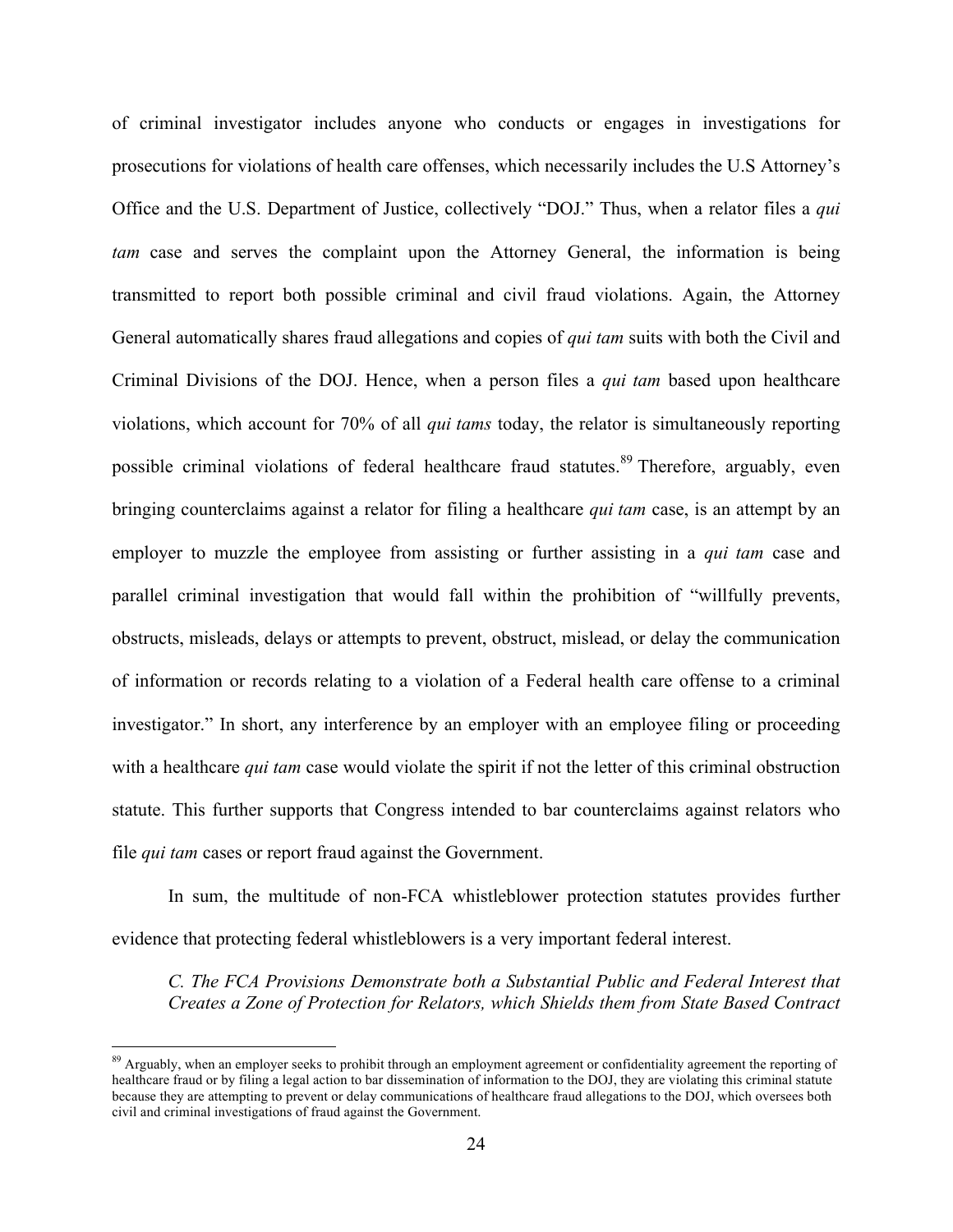#### *or Tort Claims*

It is well settled by the Supreme Court that a court may not enforce a contract that is contrary to public policy.<sup>90</sup> According to the Court "[i]f the contract as interpreted by [a party] violates some explicit public policy, we are obliged to refrain from enforcing it."<sup>91</sup> In guiding the lower courts, the Supreme Court noted that "[s]uch a public policy, however, must be well defined and dominant, and is to be ascertained 'by reference to the laws and legal precedents and not from general considerations of supposed public interests.<sup>"92</sup> Without repeating all of the policy implications of the FCA provisions addressed above, there can be no doubt that the six separate FCA clauses create a well-defined and dominant public policy protecting relators who file *qui tam* cases. Again, Congress specifically chose as the mandatory mechanism for obtaining a reward is the filing of a *qui tam* civil suit in court and further required that it be done not only in secret and under seal, but mandated production to the Attorney General all information and documents within the relators control in order to allow the Government to investigate both civil and criminal FCA allegations. In addition, the eligibility for and amount of the relator's award is tied to the extent the information is truly valuable and not otherwise publicly available. Moreover, the FCA specifically prohibits retaliation for filing a *qui tam* case and strictly limits available remedies to a defendant when claiming a relator acted inappropriately. Accordingly, the FCA provisions demonstrate a "substantial public interest" in protecting relators who file *qui tam* cases.<sup>93</sup> As a result, courts are obliged to refrain from enforcing any contract provision or other action by an employer that thwarts or impedes the process of filing a *qui tam*.<sup>94</sup>

The same substantial public interest also creates a zone of protection shielding relators

<sup>&</sup>lt;sup>90</sup> W.R. Grace and Co., v. Local Union 759, 461 U.S. 757, 766 (1983).<br><sup>91</sup> Id.<br><sup>92</sup> Id. 92 Id.<br><sup>93</sup> The numerous additional non-FCA statutes reinforce the substantial public interest in protecting whistleblowers who repo fraud against the Government. See infra Section I(B). <sup>94</sup> Id.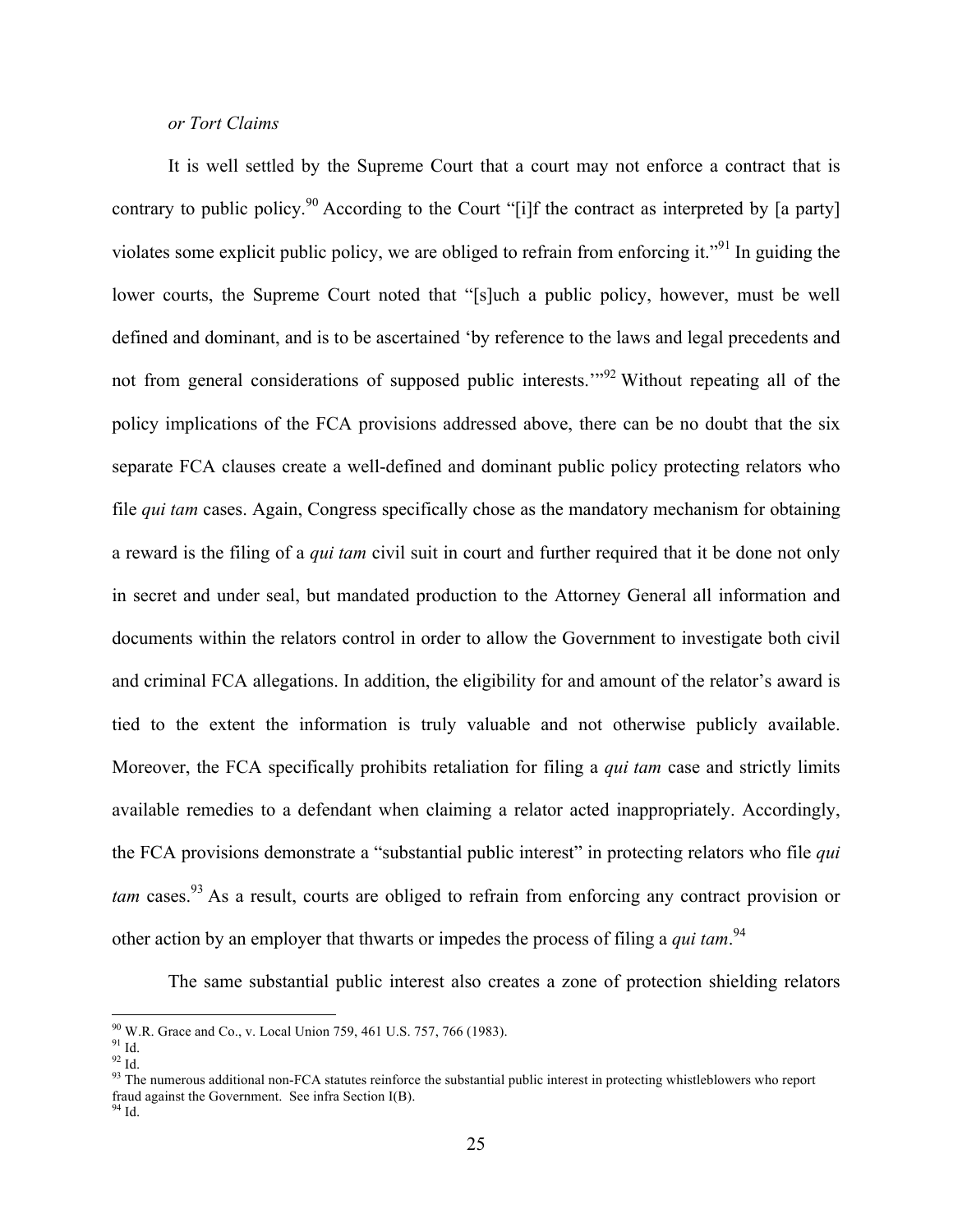from state based tort claims. Indeed, a tort is merely a remedy for a wrong,<sup>95</sup> and complying with a substantial public interest cannot be viewed as a wrong that permits a sanction in contract or tort. In other words, by definition, engaging in a federal protected activity cannot be considered an actionable state tort because the conduct is not wrong, as a matter of law. Stated another way, because the Supreme Court considers void any contract language that would bar using internal company information when filing a *qui tam* case, the same public policy would prohibit using a state tort claim to accomplish the same thing. Hence, the same policy reasons addressing contract claims apply equally to barring claims couched in state tort law. In other words, because public policy demands that contract provisions be unenforceable to the extent that an employee breached the contract by providing internal documents to the Government when reporting fraud against the Government, the same substantial public policy bars the same claim wrapped up in a different cause of action. Otherwise, a substantial public policy interest creating a protected activity of producing documents to the Government is erased.

By way of an example, if an employee is sent an internal email where his supervisor instructs him to upcode every bill to Medicare and the employee provides a copy of the email to the Government as part of reporting fraud, it is clear that the substantial public policy interests would trump the employer's employment contract which prohibits him from giving this document to the Government. The same result of dismissal of a claim against the employee should occur regarding a counterclaim couched as a tort if it flows from the same conduct of producing internal documents to the Government, including tort claims such as breach of fiduciary duty, libel, defamation, fraud, conversion, misappropriation of trade secrets, malicious

<sup>&</sup>lt;sup>95</sup> "A private or civil wrong or injury, other than a breach of contract for which the state court will provide a remedy in the form of an action for damages is a common law tort. The elements of a tort are the existence of a legal duty from a defendant to a plaintiff, breach of the duty, and a damage as a proximate result." Black's Law Dictionary, 1660 (4th Ed.1968).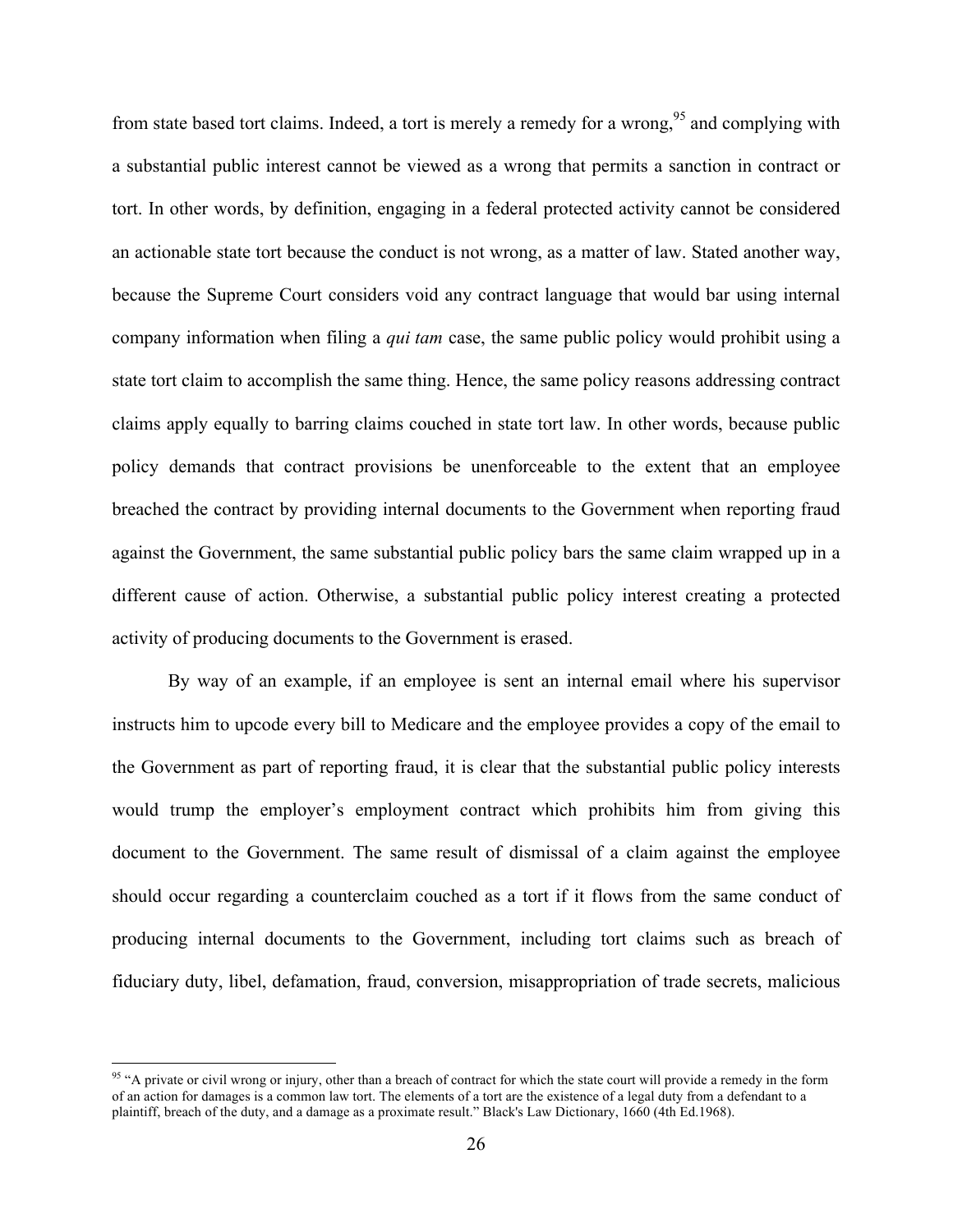prosecution or any other creative cause of action the employer can contemplate.<sup>96</sup> Otherwise, the substantial public interest is thwarted because whistleblowers will refuse to risk being sued for tort claims for cooperating with civil or criminal investigations of fraud against the Government.

Alternatively, a court can and should find support for barring tort claims by recognizing a federal common law privilege, which trumps state claims. Federal common law is warranted because courts currently are applying a piecemeal approach to counterclaims against relators because they are looking to and relying upon conflicting and varying state law defenses to state law tort claims against relators. Consequently, under the current landscape and as highlighted throughout this Article, the courts are reaching differing results when deciding whether to permit state tort counterclaims against relators because they are applying state law defenses to the counterclaims. Therefore, the protection to federal relators has inappropriately depended not only whether only state law protects federal whistleblowers filing federal FCA *qui tam* cases, but even upon which state a relator gathers documents as part of filing a federal FCA *qui tam* case. For instance, approximately 20 states have anti-SLAPP laws, which prohibit claims or counterclaims, such as defamation, libel, slander, or malicious prosecution, which are really retaliatory claims or attempts to intimidate people from reporting misconduct to the government.<sup>97</sup> Although they vary in application and reach, they provide at least some basis for dismissal of retaliatory claims.

 <sup>96</sup> E.g., United States *ex rel.* Head v. Kane Co., 668 F. Supp. 2d 146 (D.D.C. 2009) (Employer sued relator for defamation; tortious interference with economic advantage; intentional interference with contract; intentional interference with prospective economic advantage; malicious prosecution; libel; slander; breach of contract; and fraud.); U.S. ex rel. Madden v. General Dynamics Corp.,  $4$  F.3d 827, 829 (9<sup>th</sup> Cir. 1993) (The employer brought eight counterclaims, consisting of breach of duty of loyalty and breach of fiduciary duty; breach of implied covenant of good faith and fair dealing; violations of California Labor Code; libel; trade libel; fraud; interference with economic relations; and misappropriation of trade secrets.)

<sup>&</sup>lt;sup>97</sup> Anti-SLAPP stands for Strategic Lawsuit Against Public Participation. See http://www.casp.net ("The California Anti-SLAPP Project (CASP) helps individuals, organizations and businesses defend themselves against SLAPPs (Strategic Lawsuits Against Public Participation). Some common claims disguising SLAPPs are: Defamation, Libel, Slander, Malicious Prosecution, Abuse of Process."); See also David A. Barry, William L. Boesch, MASSACHUSETTS LEGAL MALPRACTICE CASES 2000-2009, 93 Mass. L. Rev. 321, 339 (Massachusetts Law Review, January 2011) (An anti-SLAPP law is a "statute designed to prevent lawsuits whose sole purpose is to intimidate citizens from petitioning government officials."); Victoria Smith Ekstrand, UNMASKING JANE AND JOHN DOE: ONLINE ANONYMITY AND THE FIRST AMENDMENT, 8 Comm. L. & Pol'y 405, 416 (Communication Law and Policy, Autumn 2003) ("At least twenty states have anti-SLAPP laws that prohibit plaintiffs from using the legal system to silence opposition and chill free speech.").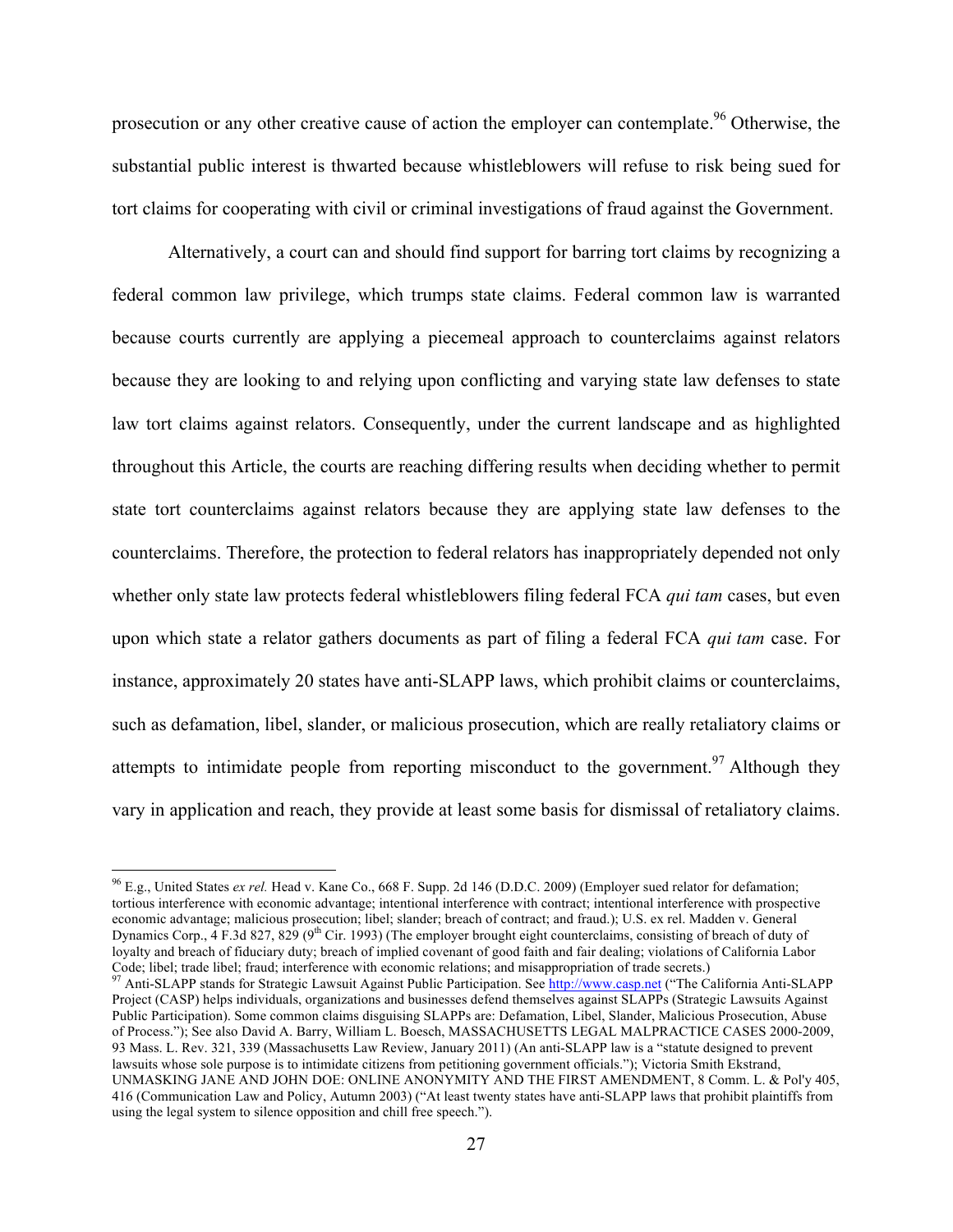However, federal relators living outside of these states are unable to rely upon these and other defenses that vary between states when moving to dismiss state based counterclaims. The lack of protection and uniformity by state law strengthens the justification and need for a federal zone of protection for federal relators reporting fraud against the federal Government based upon the uniquely federal interests flowing from the federal FCA statutory scheme.

The Supreme Court in *Texas Industries, Inc.,* made it clear that, although applied in rare circumstances, if necessary to accomplish a federal statutory purpose and protect a substantial federal interest, courts have the authority to recognize federal common law.<sup>98</sup> According to the Court,

[A]bsent some congressional authorization to formulate substantive rules of decision, federal common law exists only in such narrow areas as those concerned with the rights and obligations of the United States, interstate and international disputes implicating the conflicting rights of States or our relations with foreign nations, and admiralty cases. In these instances, our federal system does not permit the controversy to be resolved under state law, either because the authority and duties of the United States as sovereign are intimately involved or because the interstate or international nature of the controversy makes it inappropriate for state law to control.<sup>99</sup>

In short, the Court determined that even without direct congressional authorization, where substantial rights or obligations of the Government are at risk, federal common law should be applied and that when the authority or duties of the Government are intimately involved state law cannot be used to resolve the controversies. Thus, federal common law protection trumps state law, including barring state tort claims as recognized in the following Supreme Court case.

The Supreme Court in *Boyle v. United Technologies Corp.*, provided further guidance to lower courts regarding when federal common law could be applied to a new area, such as advanced in this Article. In *Boyle*, the Court ruled that federal common law applies where

<sup>&</sup>lt;sup>98</sup> Texas Industries, Inc. v. Radcliff Materials, Inc., 451 U.S. 630 (1981). <sup>99</sup> <sub>Id</sub>.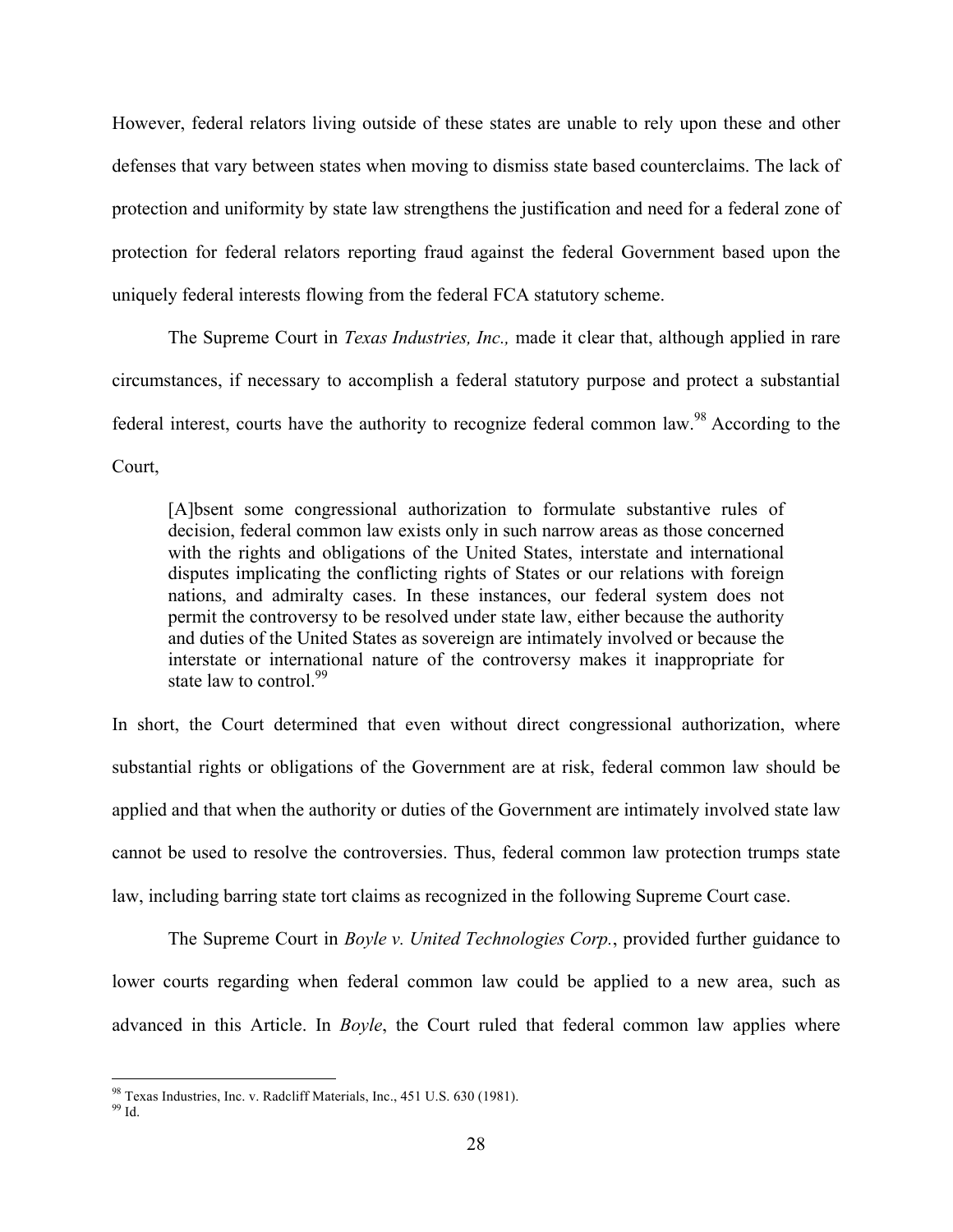"'uniquely federal interests,' are so committed by the Constitution and laws of the United States to federal control that state law is pre-empted and replaced, where necessary, by federal law of a content prescribed ... by the courts—so-called 'federal common law.'"<sup>100</sup>

Here, as outlined in Section I(C), the six key FCA provisions clearly demonstrate not only a well-defined and dominant substantial public interest, but a substantial and unique federal interest in recruiting and protecting federal relators who file federal *qui tam* actions under the federal FCA, and therefore this is the precise type of narrow class of cases where federal common law applies. Again, the FCA is the Government's chief tool for combatting fraud against the Government and recovering funds wrongfully taken from the public fisc.<sup>101</sup> Because 70 percent of all FCA cases are *qui tam* cases,<sup>102</sup> there is a substantial federal interest in protecting relators and recouping fraudulently obtained federal funds. Therefore permitting state law claims against relators for actions flowing from or relating to filing a *qui tam* frustrates this vital federal interest because it would chill future relators from stepping forward and filing FCA *qui tam* cases. Moreover, as explained above, the FCA's unique structure mandates that the relator must produce internal company information to the DOJ as part of filing a *qui tam* case,<sup>103</sup> and it contains anti-retaliation provisions.<sup>104</sup> Finally, Congress mandated that whistleblowers must file *qui tam* suits and strictly comply with all of the unique FCA procedures in order to be eligible for a reward. Therefore, protecting relators from counterclaims flowing actions associated with filing *qui tam* complaints under the FCA is one of those few uniquely federal interests demanding that federal common law be applied.

The Court in *Boyle* also addressed the effect of federal common law upon state claims

<sup>&</sup>lt;sup>100</sup> Boyle v. United Technologies Corp., 487 U.S. 500, 504 (1988) (citations omitted). <sup>101</sup> Supra n. 5, 8. <sup>102</sup> Supra Section I(A)(1). <sup>104</sup> Supra Section I(A)(5).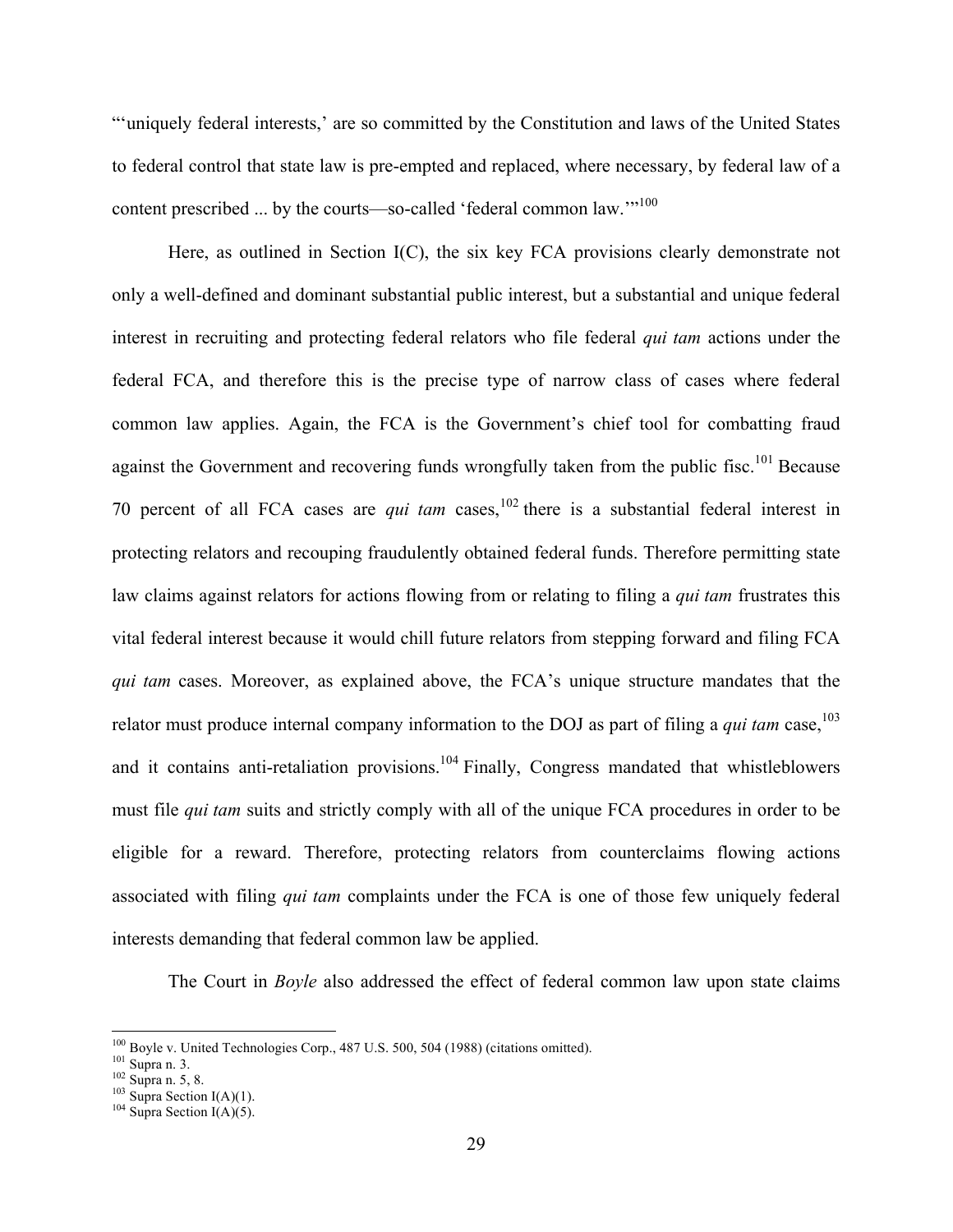and provides the basis for shielding relators from state common law counterclaims, whether contract or tort, when acting within the FCA's zone of protection, as defined in the next subsection.<sup>105</sup> According the Court, when federal common law applies, it acts to preempt state law, even including barring affirmative state tort claims against non-government persons or corporations when it would interfere with a Government program.<sup>106</sup> In *Boyle*, the Court ruled that as a matter of law, federal common law displaces state law and mandated dismissal of a state tort claim against a federal government defense contractor.<sup>107</sup> In that case, a military copilot drowned when the military helicopter crashed in the ocean. The estate brought a negligence claim because the escape hatch could not open because it was obstructed by a piece of military equipment. <sup>108</sup> Although the jury had ruled in favor of the estate under a state law tort claim, <sup>109</sup> the Supreme Court overturned the decision because it found that there existed federal common law that preempted the state law claim.<sup>110</sup> According to the Court, "the state-imposed duty of care that is the asserted basis of the contractor's liability (specifically, the duty to equip helicopters with the sort of escape-hatch mechanism petitioner claims was necessary) is precisely contrary to the duty imposed by the Government contract (the duty to manufacture and deliver helicopters with the sort of escape-hatch mechanism shown by the specifications)."<sup>111</sup> In other words, the Court reasoned that state law negligence claims interfere with the Government's legitimate balancing of safety features against military efficacy in designing war material.<sup>112</sup> Thus, when federal common law applies, state law tort claims are preempted.

Here, because federal common law should apply, it operates to bar defendants from

 $105$  See Green, 59 F.3d at 961-2, discussing the basis for establishing a uniform federal common law and finding that the substantial public interest flowing from the FCA mandates a uniform rule.<br><sup>106</sup> Id.

<sup>10.&</sup>lt;br>
<sup>106</sup> Id.<br>
<sup>108</sup> Boyle v. United Technologies Corp., 487 U.S. 500, 504, (1988) (citations omitted).<br>
<sup>109</sup> Id.<br>
<sup>110</sup> Id.<br>
<sup>111</sup> Id. at 509. This became known as the government contractor doctrine.<br><sup>112</sup> Id. at 511.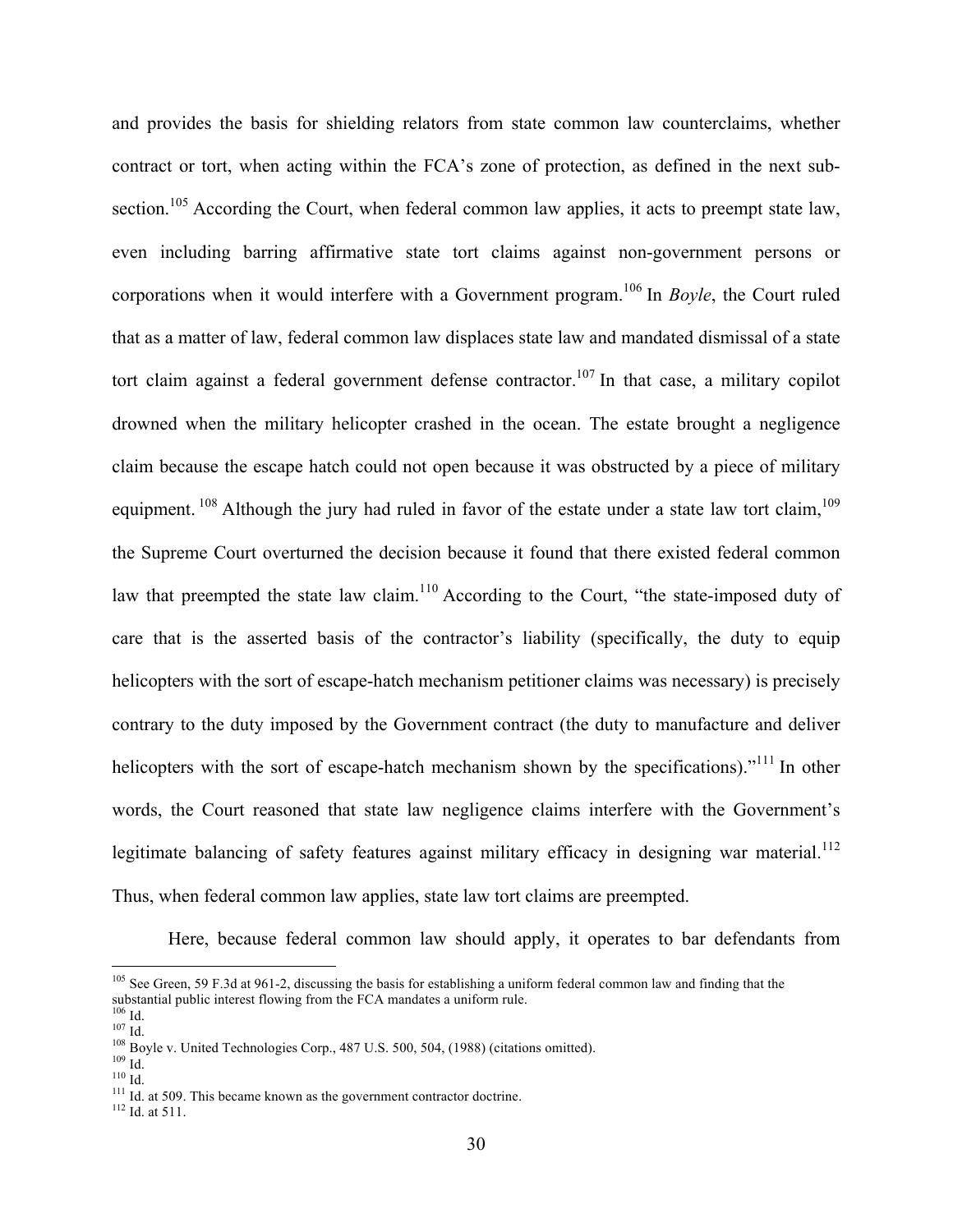bringing state law claims, whether contract or tort, against a relator for any activity relating to filing a *qui tam* case because it would thwart the FCA if such counterclaims were permitted. This includes claims for breach of fiduciary duty, libel, defamation, fraud, conversion, misappropriation of trade secrets, malicious prosecution or any other cause of action.

In sum, there are two different lines of Supreme Court cases that mandate a recognition of a "zone of protection" afforded to relators flowing from the FCA. Either one of these lines of cases standing alone would operate to bar state law claims or counterclaims, whether couched in contract or tort, against a relator for activities associated with filing a *qui tam* case.

The next subsection provides a definition of the zone of protection offered by each of these substantial interests.

#### 1: Defining the Zone of Protection

The FCA's substantial public policy and unique federal interests in enlisting and protecting relators combatting fraud against the Government creates a zone of protection. This zone of protection immunizes or exempts a whistleblower from all contract or tort claims<sup>113</sup> by an employer<sup>114</sup> that are bound up with or flow from a whistleblower's reporting of suspected fraud against the Government to the Government, as long as the employee possesses a reasonable belief<sup>115</sup> that suspected fraud or violations of the FCA occurred regardless of whether

<sup>115</sup> The proposed reasonable belief test does not include any additional or separate "good faith" requirement. Rather the focus is upon whether a reasonable employee in the same position would have a reasonable suspicion that the company was defrauding the Government or violating the FCA. Congress intentionally established an incentive based structure that offers large monetary rewards to insiders for investigating and reporting fraud against the Government.<sup>115</sup> As stated earlier, the Supreme Court, recognize that the decision for filing a *qui tam* is "motivated primarily by prospects of monetary reward rather than the public good." See infra note 59 (Hughes, 520 U.S. at 949). It is money not a charitable motive that moves a whistleblower to risk retaliation and step forward. The Supreme Court even noted that it takes a rouge to catch a rouge, and the FCA pays rewards regardless of whether the primary goal was to obtain a reward. Vt. Agency of Natural Res. v. United States *ex rel.* Stevens, 529 U.S. 765, 769 n.1 (2000) (In the words of Senator Howard, the FCA's sponsor, "I have based [the provisions] on the old fashioned idea of holding out a temptation, and 'setting a rouge to catch a rogue,' which is the safest and most expeditious way I have ever discovered of bringing rogues to justice." See Cong. Globe, 37th Cong., 3d Sess. 955–56 (1863), quoted in Issues and

 $113$  This includes all state claims or causes of action by an employer, regardless of whether they are grounded in contract or tort or flow from statute or common law. See supra Section  $I(C)$ .

 $114$  The zone of protection continues after the employee leaves the company for activities within the zone of protection, and hence applies to former employees.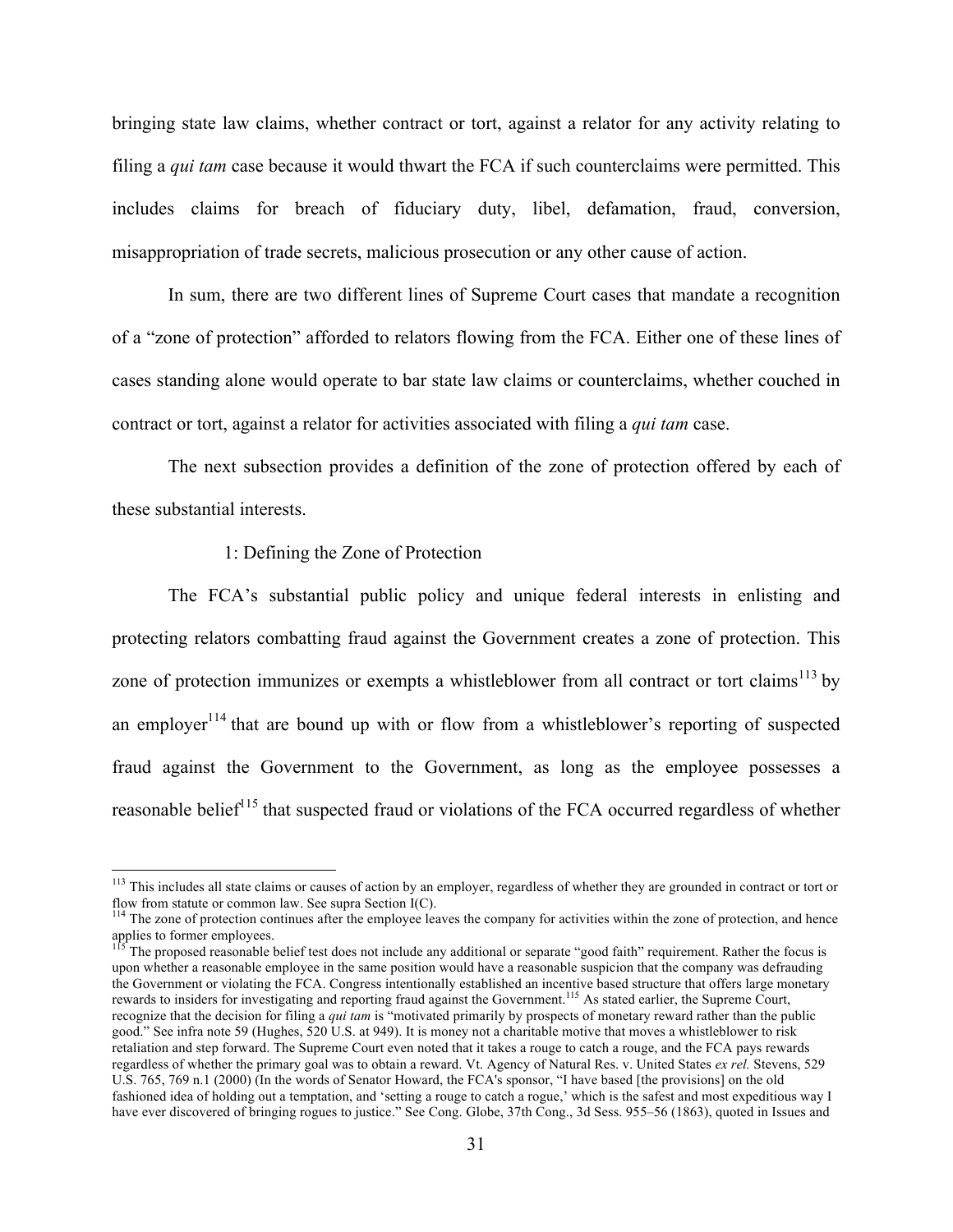fraud or violations of the FCA are ultimately established.

The zone of protection, which bars all contract and tort claims against the relator, extends to all related activities of an employee of a company while investigating the possibility of reporting suspected fraud or violations of the FCA to the Government and continues throughout the entire process of filing and pursuing a *qui tam* action to conclusion. Specifically, it includes gathering and producing to the Government potentially relevant internal company documents or confidential company information, provided the employee had reasonable access to the documents as part of their duties. The zone of protection applies even if: (1) an employee was not aware at the time of the existence of the FCA, (2) if an employee ultimately does not file a *qui tam* case, or (3) it turns out that the company did not actually commit fraud or violate the FCA.<sup>116</sup> The zone of protection also permits an employee to provide all potentially relevant confidential documents or information to an attorney for assistance in evaluating whether to report suspected fraud or violations of the FCA or file a *qui tam* case.<sup>117</sup> After the defendant has been served with the complaint and the litigation commences, normal discovery rules begin to apply and any violations are subject to court's authority and controlled by the Federal Rules of

Developments in Qui Tam Suits, in Citizen suits and Qui Tam Actions: Private Enforcement of Public Policy 119, 121 (1996)). Thus, test is reasonableness of belief that the employer was defrauding the Government. The zone of protection has its own limits designed to protect the employer from harm, including that to be under the protective umbrella of the public interest aspects of the FCA the disclosures must be to the Government and not third parties.

<sup>&</sup>lt;sup>116</sup> Hesch, Whistleblower Rights and Protections: Critiquing Federal Whistleblower Laws and Recommending Filling in Missing Pieces to Form a Beautiful Patchwork Quilt, 6 LIBERTY U. L. REV. 51, 59 (2011).

 $117$  It is an American tradition for people to be afforded the right to seek legal advice and aid in the process of making legal determinations. For instance, in *Upjohn Co. v. U.S.*, the Supreme Court noted that the attorney client "privilege exists to protect not only the giving of professional advice to those who can act on it but also the giving of information to the lawyer to enable him to give sound and informed advice." 449 U.S. 383, 390 (1981) (citation omitted). The Court highlighted the importance of a client providing all potentially relevant information to counsel as part of seeking help from counsel in determining the value of the information by noting, "The first step in the resolution of any legal problem is ascertaining the factual background and sifting through the facts with an eye to the legally relevant. *Id.* at 390-91 (citing ABA Code of Professional Responsibility, Ethical Consideration 4-1: "A lawyer should be fully informed of all the facts of the matter he is handling in order for his client to obtain the full advantage of our legal system. It is for the lawyer in the exercise of his independent professional judgment to separate the relevant and important from the irrelevant and unimportant. The observance of the ethical obligation of a lawyer to hold inviolate the confidences and secrets of his client not only facilitates the full development of facts essential to proper representation of the client but also encourages laymen to seek early legal assistance.") (other citations omitted).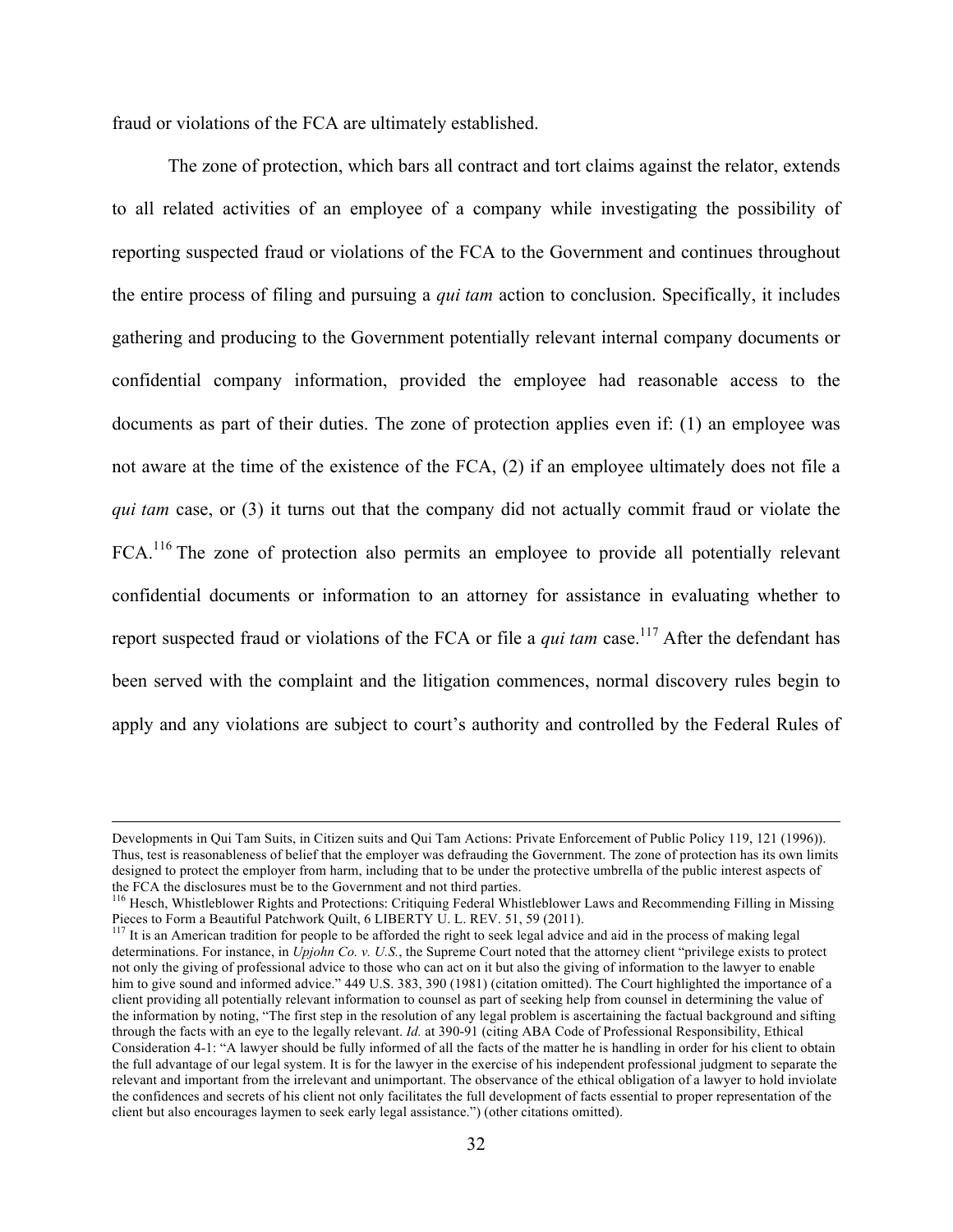Civil Procedure.<sup>118</sup> For instance, once the complaint is served an employee may not continue to gather new documents from the defendant/employer outside of the discovery rules.<sup>119</sup> However, even after the complaint is served, a relator may continue to use appropriate informal discovery techniques, including obtaining documents from former employees and engaging in other informal discovery techniques permitted by local practices or the Federal Rules of Civil Procedure.

#### II. APPLYING THE ZONE OF PROTECTION WHEN FACING A COUNTERVAILING PUBLIC INTEREST IN ENFORCING EMPLOYMENT CONTRACT PROVISIONS

Although some courts have concluded that the FCA creates a strong public interest and therefore bars contact counterclaims, no court has addressed all six FCA provisions or discussed all of the public policy implications or unique federal interests, and therefore no court has yet articulated that there exists a *substantial public interest* or a similar *substantial federal interest*. In fact, even the few courts that have found a strong public interest have not quantified or articulated the zone of protection afforded to relators or otherwise established a framework for addressing this issue.<sup>120</sup> On the other hand, some courts make only a passing reference to any federal or public interest and have instead focused primarily upon state common law defenses to the state counterclaims when addressing a relator's use of internal documents in support of a *qui tam* case. As a result, there is mixed results and some courts appear heading in the wrong direction to the point of suggesting that based upon state law defenses to state law counterclaims against relators for filing a FCA *qui tam* case, the claims should not be dismissed unless the relator ultimately proves a violation of the  $FCA$ .<sup>121</sup>

 <sup>118</sup> Again, the zone of protection bars all contract and tort claims throughout the entire process of the *qui tam* case, provided the relator falls within the zone of protection. Rather, the defendant's remedies are limited to normal discovery sanctions as outlined in this Article.<br>
<sup>119</sup> Id.<br>
<sup>120</sup> See Section II(A).<br>
<sup>121</sup> See Sections II(B) and III(A).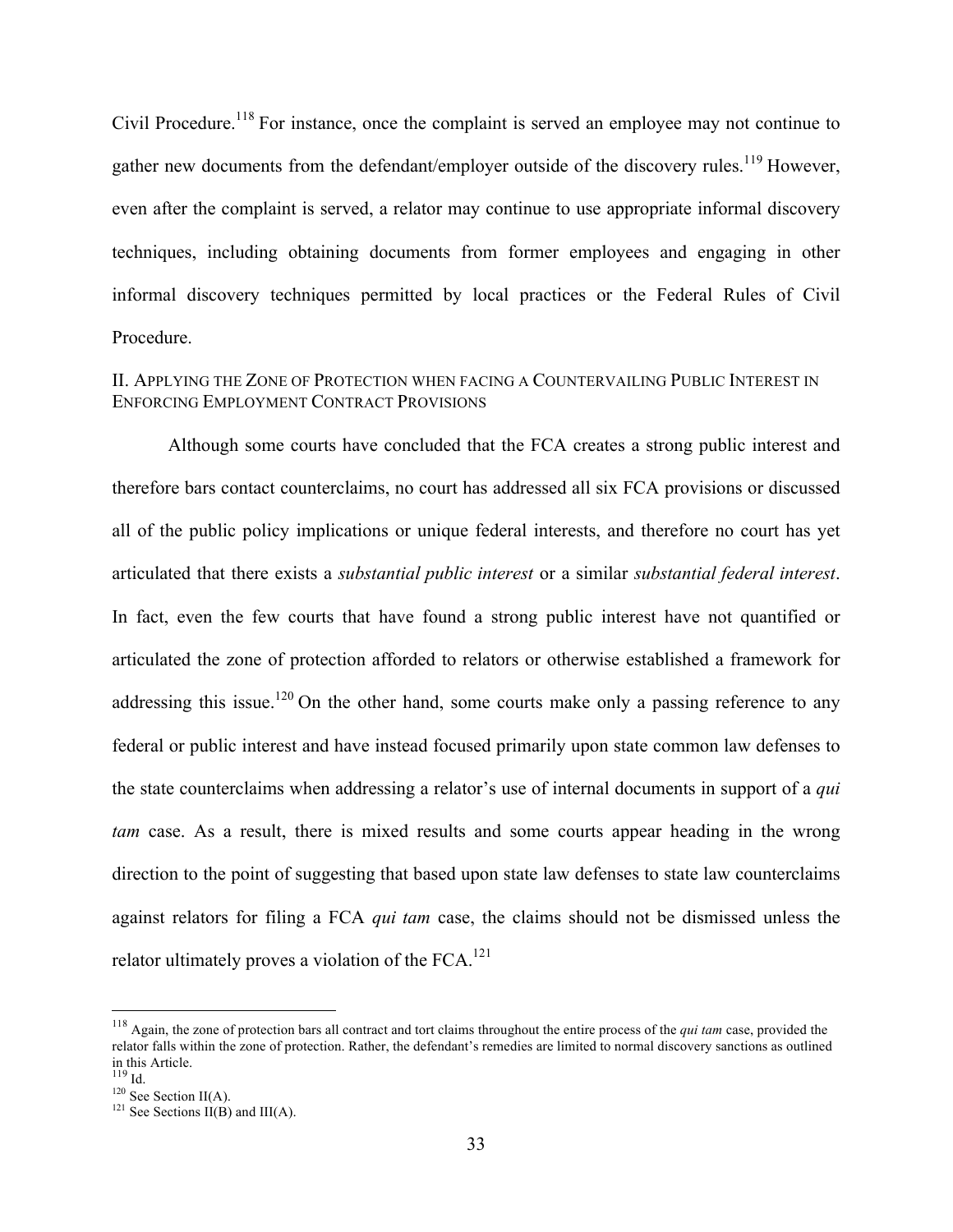The prior section of this Article establishes the proper framework for courts to evaluate counterclaims by defendants against relators who file *qui tam* cases. It begins by first determining two legal issues. First, does the FCA create either a substantial public interest or a unique federal interest? If so, then federal law, not state law should apply. Second, what zone of protection does the FCA afford a relator in general? This Article proposes the definition or parameters of the zone of protection afforded by the FCA, which provides a uniform and predictable basis for all courts to follow when addressing whether or when counterclaims are permitted against a federal relator filing a FCA *qui tam* case. That leaves each court to apply the facts of a case to the zone of protection. If the relator falls within the zone of protection, the counterclaims must be dismissed. If the relator is outside of the zone of protection, the counterclaims may continue.

Because no court has yet applied the proper framework, this Section begins by discussing how courts have, albeit incorrectly, addressed counterclaims by employers for breach of an employment contract or confidentiality agreement that are brought against an employee who uses internal company documents or information when filing a *qui tam* complaint. Afterwards, it proposes how courts should apply this Article's definition of zone of protection in a variety of difficult situations facing the courts.<sup>122</sup>

#### *A. Cases Dismissing Contact Counterclaims*

Several courts have dismissed claims by an employer that rely upon employment related contract provisions to bar an employee or former employee from using relevant, non-privileged internal documents to file a *qui tam* case or report fraud to the Government. For instance, in *United States ex rel. Head v. Kane Co.,* the District Court for the District of Columbia

<sup>&</sup>lt;sup>122</sup> Although the same principles apply to tort claims, because courts have incorrectly treated them separately, the next Section provides additional analysis of tort claims.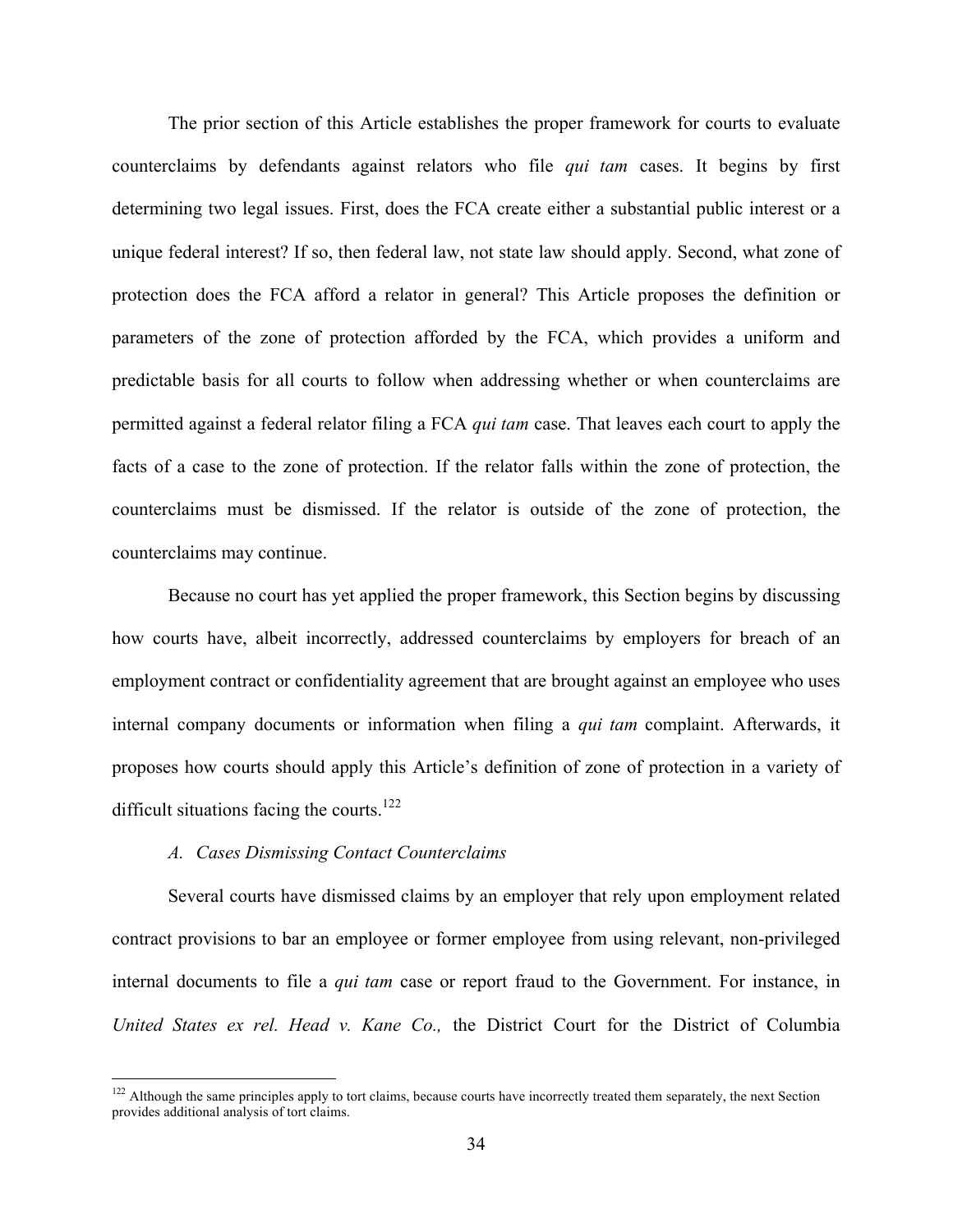determined that the strong policy goals of the FCA were sufficient to invalidate a confidentiality agreement between an employer and it's employee to the extent that it prohibited disclosing allegations of fraud to the DOJ as part of filing a *qui tam* case. 123

In *Head*, the relator signed a separation agreement that stated that company documents are the sole property of the company and the relator warranted that he had turned over all documents to the company. Upon learning that the relator retained company documents and provided them to the DOJ when filing the *qui tam* case, the company brought a dozen counterclaims against the relator, including two for breach of the separation agreement based upon the relator's actions of filing a *qui tam* case.<sup>124</sup> The relator and the DOJ moved to dismiss these counterclaims as a violation of the public policy of exposing fraud against the federal Government.<sup>125</sup>

Citing *Rumery*, the court began its analysis with the proposition that "a private agreement is unenforceable on grounds of public policy if its enforcement is clearly outweighed by a public policy against such terms."<sup>126</sup> The court also stated that "[t]he purpose of the FCA is 'to discourage fraud against the government' and, 'concomitantly, the purpose of the *qui tam* provision of the Act is to encourage those with knowledge of fraud to come forward."<sup>127</sup> The court also noted that the FCA required the relator to submit a SME, and held that at least those two counterclaims "must be dismissed as contrary to public policy."<sup>128</sup> The court also properly dismissed the contract based counterclaim<sup>129</sup> for contractual indemnification contained in the

<sup>&</sup>lt;sup>123</sup> United States *ex rel.* Head v. Kane Co., 668 F. Supp. 2d 146 (D.D.C. 2009).<br><sup>124</sup> Id. at 151-52.<br><sup>125</sup> Id. at 152 (citing Town of Newton v. Rumery, 480 U.S. 386 (1987); United States v. Northrop Corp., 59 F.3d 953, Cir.1995) (discussing rule in FCA case where private agreement which provided for release of relator's claims was held unenforceable); Restatement (Second) of Contracts § 178(1) (2009).).

<sup>&</sup>lt;sup>127</sup> Id. (citing Neal v. Honeywell, Inc., 826 F. Supp. 266, 269 (N.D.Ill.1993) (citing H.R. Rep. No. 660, 99th Cong., 2d Sess., 22  $(1986)$ ).<br><sup>128</sup> Id. at 152.

<sup>&</sup>lt;sup>129</sup> The next sub-section addresses how the court addressed the remaining ten counterclaims filed in this qui tam case.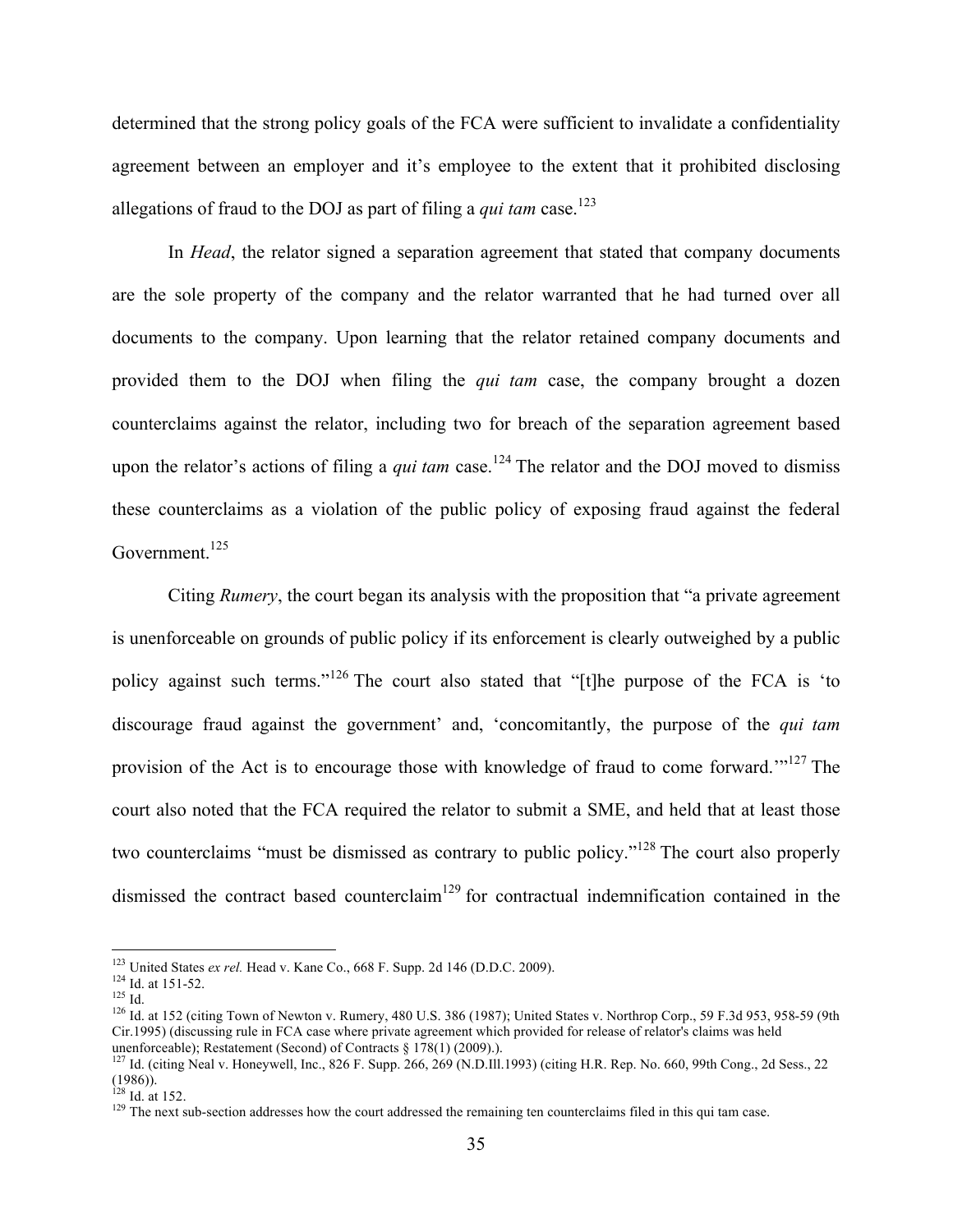separation agreement as void based on public policy.<sup>130</sup>

Other courts have similarly voided non-disclosure agreements when defendants have sought to enforce them against a former employee who has sued the employer in a FCA action.<sup>131</sup> For example, in 2012, the United States District Court for the Central District of California determined that the important policy goals of the FCA outweighed the need to enforce a company non-disclosure agreement.132 In *Ruhe*, three former sales representatives filed an FCA case against the corporation.<sup>133</sup> The relators filed their *qui tam* complaint<sup>134</sup> and attached copies of documents to an amended complaint.<sup>135</sup> The documents, which contained information about the accuracy of one of the company's products, were copied from company hard drives before the relators left the company.<sup>136</sup> When the defendant read the exhibits to the amended complaint, the company moved to strike as scandalous any use of the documents in the FCA case that the relator provided to the DOJ as part of its SME.<sup>137</sup> The defendant argued that a scandal existed because the relator gathered the documents in violation of a non-disclosure agreement.<sup>138</sup>

The *Ruhe* court began its analysis by noting that the documents do not fit the definition of scandalous, which means "allegations that cast a cruelly derogatory light on the party."<sup>139</sup> The court concluded that it is not scandalous for a relator to expose fraud.<sup>140</sup> Next, the court addressed the public policy exception to contractual provisions, including a non-disclosure agreement. Because the court determined that the relator was exposing fraud against the

<sup>&</sup>lt;sup>130</sup> Kane, 668 F. Supp. 2d at 154.<br><sup>131</sup> In addition, some courts have similarly rejected a fiduciary duty owed to the company as a basis to prevent an employee from using internal documents to file a qui tam case. U.S. ex rel. Miller v. Harbert Int'l Constr., et al., 505 F. Supp.2d 20 (D.D.C. 2007).<br><sup>132</sup> U.S. ex rel. Ruhe v. Masimo Corp., CV 10-08169-CJC JCGX, 2012 WL 7681937 (C.D. Cal. July 9, 2012).

<sup>&</sup>lt;sup>133</sup> U.S. ex rel. Ruhe v. Masimo Corp., CV 10-08169-CJC JCGX, 2012 WL 7681937 (C.D. Cal. July 9, 2012)[short cite]<br><sup>134</sup> The case involved the filing of the first amended complaint.<br><sup>135</sup> U.S. ex rel. Ruhe v. Masimo Corp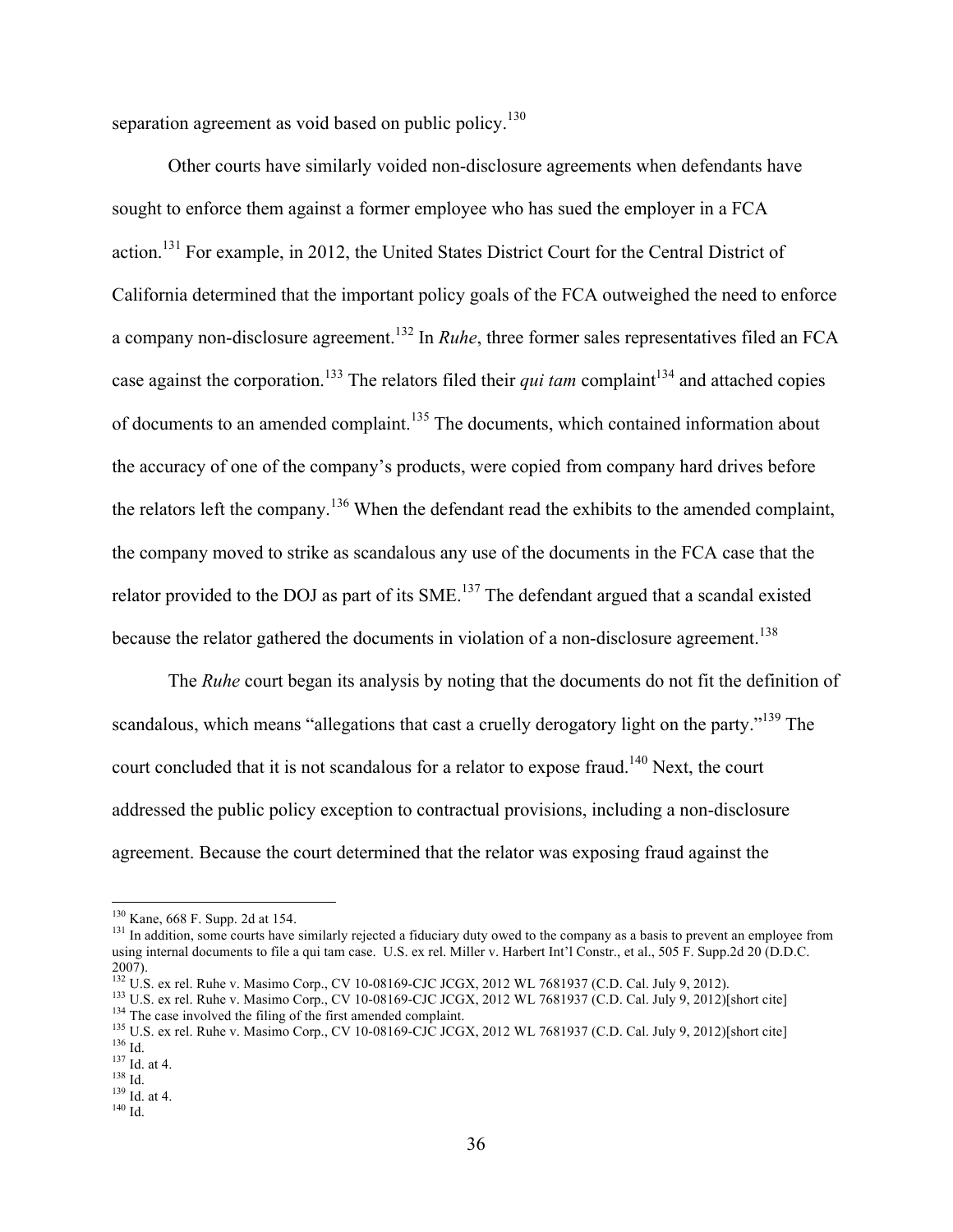Government, it ruled that "this taking and publication was not wrongful, even in light of nondisclosure agreements, given 'the strong public policy in favor of protecting whistleblowers who report fraud against the government.<sup> $m141$ </sup> The court continued, "[o]bviously, the strong public policy would be thwarted if [a company] could silence whistleblowers and compel them to be complicit in potentially fraudulent conduct. Indeed, the Ninth Circuit has stated that public policy merits finding individuals such as Relators to be exempt from liability for violation of their nondisclosure agreement."<sup>142</sup> The court further reasoned, "[s]uch an exemption is necessary given that the FCA requires that a relator turn over all material evidence and information to the government when bringing a *qui tam* action." 143

In sum, even these courts that recognize a strong public interest did not examine all of the relevant FCA provisions, which actually demonstrate a substantial public interest and welldefined and dominant substantial public policy. Moreover, these cases did not attempt to define a zone of protection. Consequently, these cases do not provide a useful framework for addressing differing or complex facts in future cases.

#### *B. Cases Not Dismissing Counterclaims*

Unlike *Head* or *Ruhe*, other courts have refused to immediately dismiss all breach of contract counterclaims against a relator despite being associated with or flowing from filing a *qui tam* complaint. Instead, they apply an incorrect framework that fails to consider the substantial public interest at stake. Further, they fail to address the scope of protection afforded to relators by the substantial public interest of the FCA. Even with respect to the courts that have ultimately ruled in favor of the relator on contract based counterclaims, many have still failed to recognize that the FCA creates a substantial public interest or define the zone of protection. As a result,

<sup>&</sup>lt;sup>141</sup> Id. at 4 (citations omitted). <sup>142</sup> Id. (citing See United States ex rel. Cafasso v. Gen. Dynamics C4 Sys., Inc., 637 F.3d 1047, 1061–62 (9th Cir. 2011)). <sup>143</sup> Id. (citing 31 U.S.C. § 3730(b)(2)).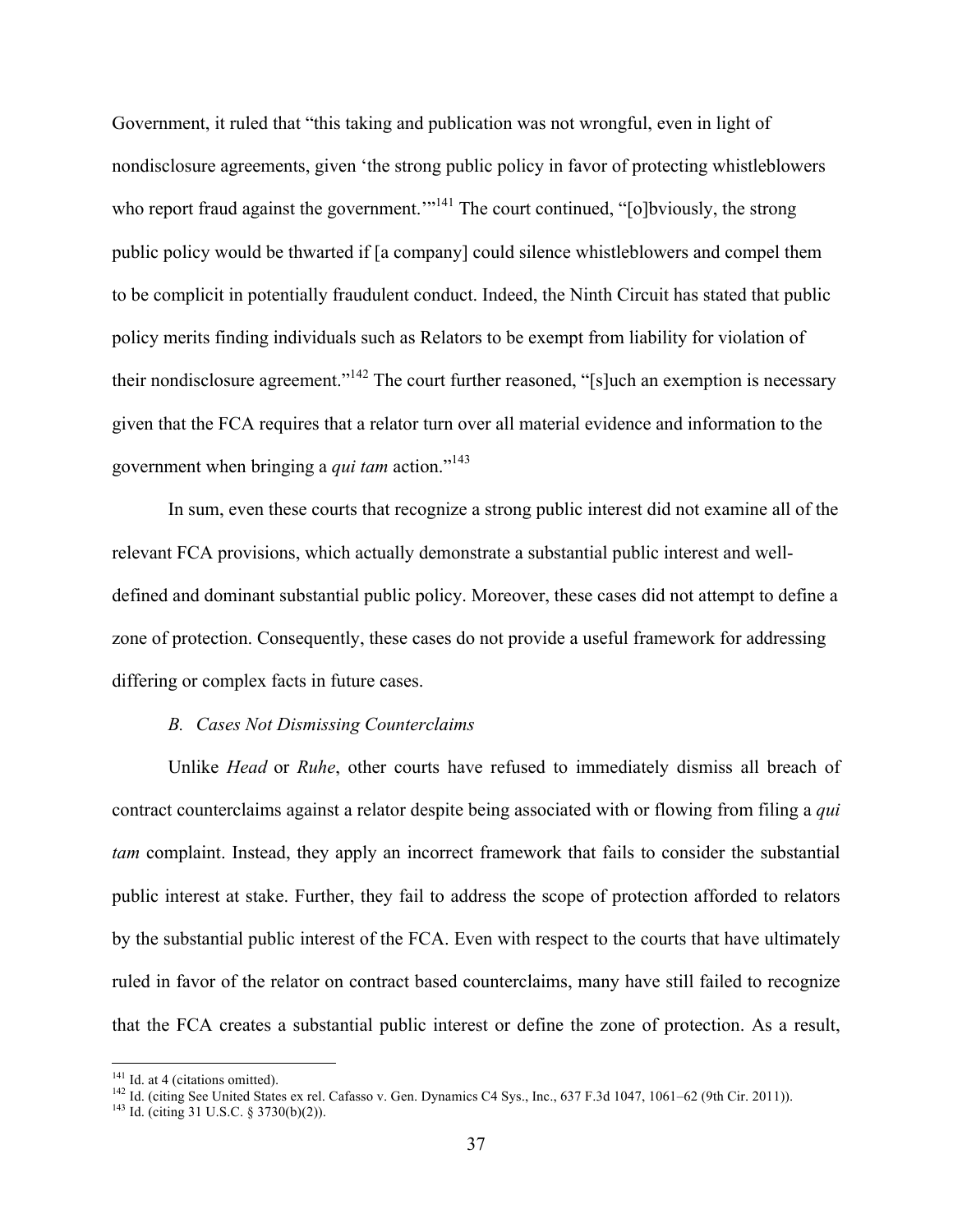widespread uncertainty remains as to the scope of protection for whistleblowers who report fraud against the Government.

For instance, in 2013, the district court in *Wildhirt*<sup>144</sup> faced a motion to dismiss five breach of contract counterclaims <sup>145</sup> against a relator for filing a *qui tam* case. These counterclaims were based upon its employment agreements containing provisions that (1) prohibited employees from providing company documents or orally disclosing internal company information to anyone, including the Government,  $146$  (2) required employees to notify management of any fraud allegations prior to notifying the Government,  $147$  (3) prohibited employees from filing or assisting in a FCA *qui tam* case,<sup>148</sup> and (4) required disgorgement of all proceeds or awards received in a successful *qui tam* case against the company.<sup>149</sup> The primary facts alleged by the defendants were that the relator lied in the *qui tam* complaint about violations of the FCA and the relator breached the contract by disclosing internal company information to the Government and to private insurers that were also allegedly defrauded.<sup>150</sup>

Because of the lack of a proper approach, the *Wildhirt* court did not strike any of these offensive and overreaching contract provisions as void against public policy or even discussing whether some of these provisions violate criminal laws if they are construed as an attempt to "prevent[], obstruct[], mislead[], or delay[] or attempt[ed] to prevent, obstruct, mislead, or delay

<sup>&</sup>lt;sup>144</sup> U.S. ex rel. Wildhirt v. AARS Forever, Inc., et al., 2013 WL 5304092 (N.D. Ill. Sept. 19, 2013).<br><sup>145</sup> Id at \*5 ("Counts I and II allege that Relators breached the Agreement through the unauthorized disclosure of co

information outside the company; Count III seeks indemnification under the Agreement for damages suffered as a result of those disclosures; Count IV alleges that Relators breached the Agreement by failing to report suspect practices to Defendants before filing this lawsuit; Count V claims that Relators committed tortious interference with prospective economic advantage by making false statements to third parties about Defendants' practices; and Count VI seeks reimbursement under the Agreement for legal costs and expenses should Defendants prevail in this lawsuit.").<br><sup>146</sup> Id.

<sup>&</sup>lt;sup>147</sup> Id. at \*2 (Agreement at paragraph 4.6).<br><sup>148</sup> Id. at \*2 (Agreement at paragraph 4.6).<br><sup>148</sup> Id. The agreement also required indemnification the company for any costs, expenses and attorney fees relating to any unauthorized disclosures of internal information. Id. at \*2 (Agreement at paragraph 4.2).

<sup>&</sup>lt;sup>150</sup> The counterclaims alleged that the relator lied to Government officials and in the *qui tam* complaint when alleging that the company was fraudulently billing the Veteran's Administration because the company was not performing required competencies, gave patients wrong equipment, and did not provide required education or supplies. Id. at \*3. It was unclear whether or to what extent the company was alleging that the relator disclosed the allegations to third parties. In any event, the court did not base its ruling upon disclosure to non-Government entities.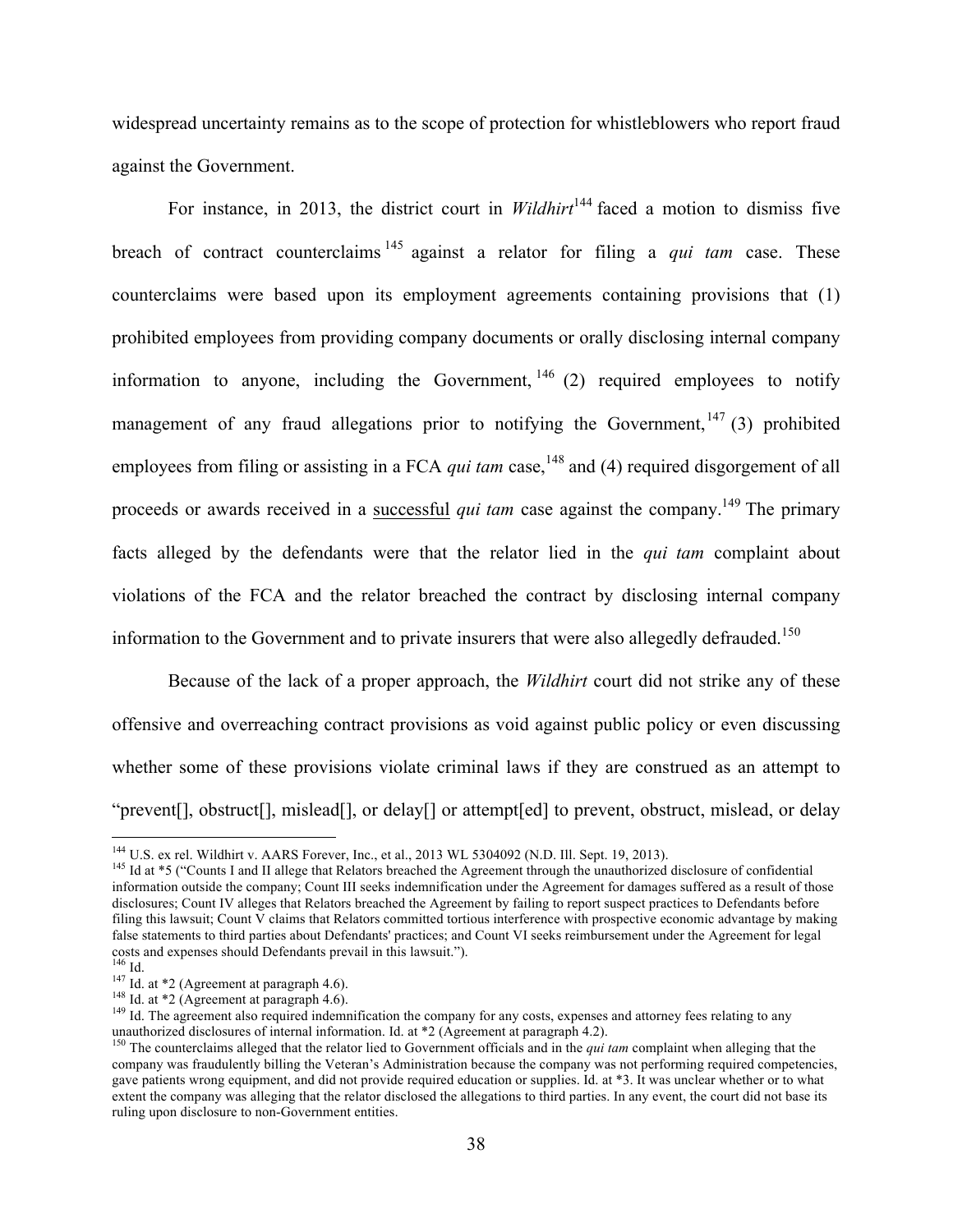the communication of information or records relating to a violation of a Federal health care offense to a criminal investigator<sup> $151$ </sup> through contract provisions that (1) prohibit filing of assisting the DOJ in a FCA *qui tam* case, or (2) require advance notice to the company before reporting fraud to the Government.

Rather, the starting point for the court was the principle that FCA defendants are barred from filing "indemnification" claims against a relator.<sup>152</sup> Although this is a correct premise, the problem is that it is not the only aspect of the zone of protection. Because the court began with a narrow view of protection, i.e. protecting the relator when a defendant is found liable under the FCA, the court adopted an approach that some courts refer to as "independent damages," in which a counterclaim is barred only if such "a claim that is not dependent on a finding that the *qui tam* defendant is liable."<sup>153</sup> Based upon this model, the court identified two types of independent damage counterclaims that it would allow to be filed against a *qui tam* relator:

The first ... is where the conduct at issue is distinct from the conduct underlying the FCA case. This can be so even where there is a close nexus between the facts, so long as there is a clear distinction between the facts supporting liability against relator and the facts supporting liability against the FCA defendant.... These causes of action are truly independent of the FCA claims because none of them require as an essential element that the FCA defendant was liable—or not liable in the FCA case. (citation omitted) The second category ... is where the defendant's claim, though bound up in the facts of the FCA case, can only prevail if the defendant is found not liable in the FCA case.... These claims have surfaced in the form of libel, defamation, malicious prosecution, and abuse of process claims that succeed upon a finding that the relator's accusations were untrue.<sup>154</sup>

According to the court, the first category of "independent" claims primarily consists of breach of contract type claims, such as violations of a confidentiality agreement, which are addressed in

<sup>&</sup>lt;sup>151</sup> 18 U.S.C.A. § 1518.<br><sup>152</sup> Wildhirt., 2013 WL 5304092 at \*5 (citing United States ex rel. Miller v. Bill Harbert Int'l Constr., Inc., 505 F. Supp.2d 20,26 (D.D.C.2007)).

 $\frac{153}{154}$  Id.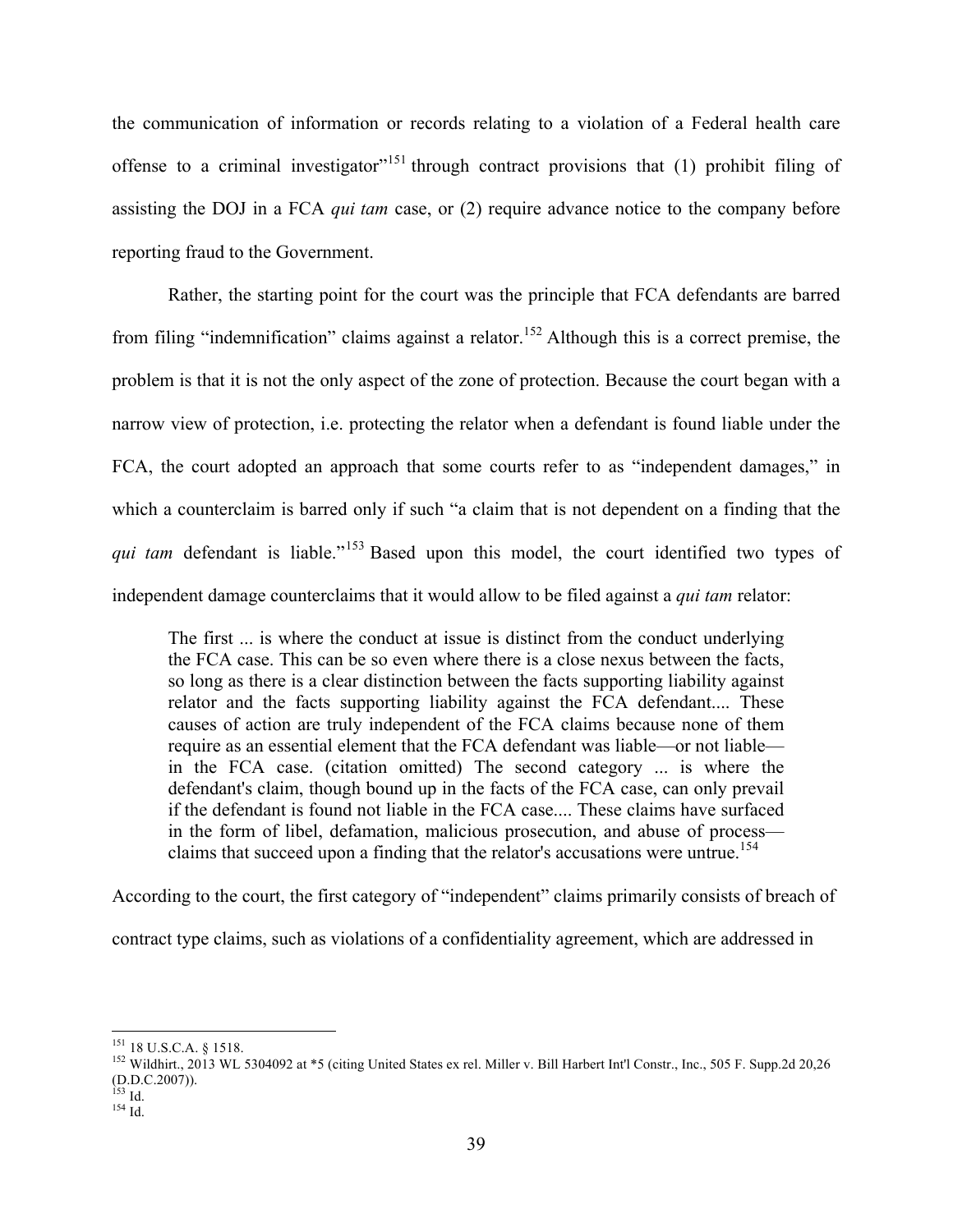this section. <sup>155</sup> Specifically, in *Wildhirt*, Count I alleged that the relator took home company documents prior to contemplating filing a *qui tam* and Count II alleged that the relator breached the agreement by using company document when disclosing fraud to Government and to private insurers<sup>156</sup>

The court refused to dismiss these claims because at the pleading stage it must presume the allegations are true,<sup>157</sup> which included a claim that "the retention of documents and disclosures went beyond the scope of those necessary to pursue their *qui tam* suit.<sup>"158</sup> The court held that because defendants "pleaded facts that place their counterclaims comfortably in at least one of the two categories, the counterclaims cannot be dismissed on the pleadings as contrary to public policy."<sup>159</sup> The court reasoned that the "counterclaims are independent of the FCA claim because, particularly given the extremely broad scope of documents<sup>160</sup> and communications that relators are alleged to have retained and disclosed, the counterclaims' success does not require as an essential element that defendants are liable (or not liable) under the FCA."<sup>161</sup>

Under this approach, without regard to substantial public interests at stake or attempting to recognize or define any zone of protection, the court seemed content leaving several breach of contract claims, which may carry the possibility of paying the defendant's costs and attorney's

<sup>&</sup>lt;sup>155</sup> The second category of independent claims primarily involves tort claims, and will be discussed in the next section.<br><sup>156</sup> Id. at  $*6$ . Count 4 alleged damages for not being told in advance of fraud being committed deprived of an opportunity to correct the fraud and sought to require the relator to pay all ensuing costs associated with not stopping the misconduct sooner. Id. Counts 3 and 6 merely consisted of requests for indemnification and cost for violating these contract provisions.

<sup>&</sup>lt;sup>157</sup> Even assuming the truth of the allegations, that the relator shared confidential information with the Government when reporting fraud against the Government, the breach of contract claims clearly falls within the zone of protection and the claims should be dismissed.. This Article does not address the public policy implications in using company documents for reporting fraud against an insurance company. At a minimum, the claims pertaining to reporting fraud to the Government should have been immediately dismissed.<br> $^{158}$  Id. at  $*6$ .

<sup>159</sup> Id. at \*6.<br><sup>159</sup> Id.<br><sup>160</sup> The issue of how to address allegations that although some documents were necessary, not all documents produced to the<br>Government are deemed relevant to the FCA allegations is addressed in S

<sup>&</sup>lt;sup>161</sup> Id. at \*6 (relying on See United States ex rel. Cafasso v. Gen. Dynamics C4 Sys., Inc., 637 F.3d 1047, 1062 (9th Cir.2011) (holding that the public policy doctrine "would not cover [the relator's] conduct given her vast and indiscriminate appropriation of [the defendant's] files," given that the relator could not explain "why removal of the documents was reasonably necessary to pursue an FCA claim").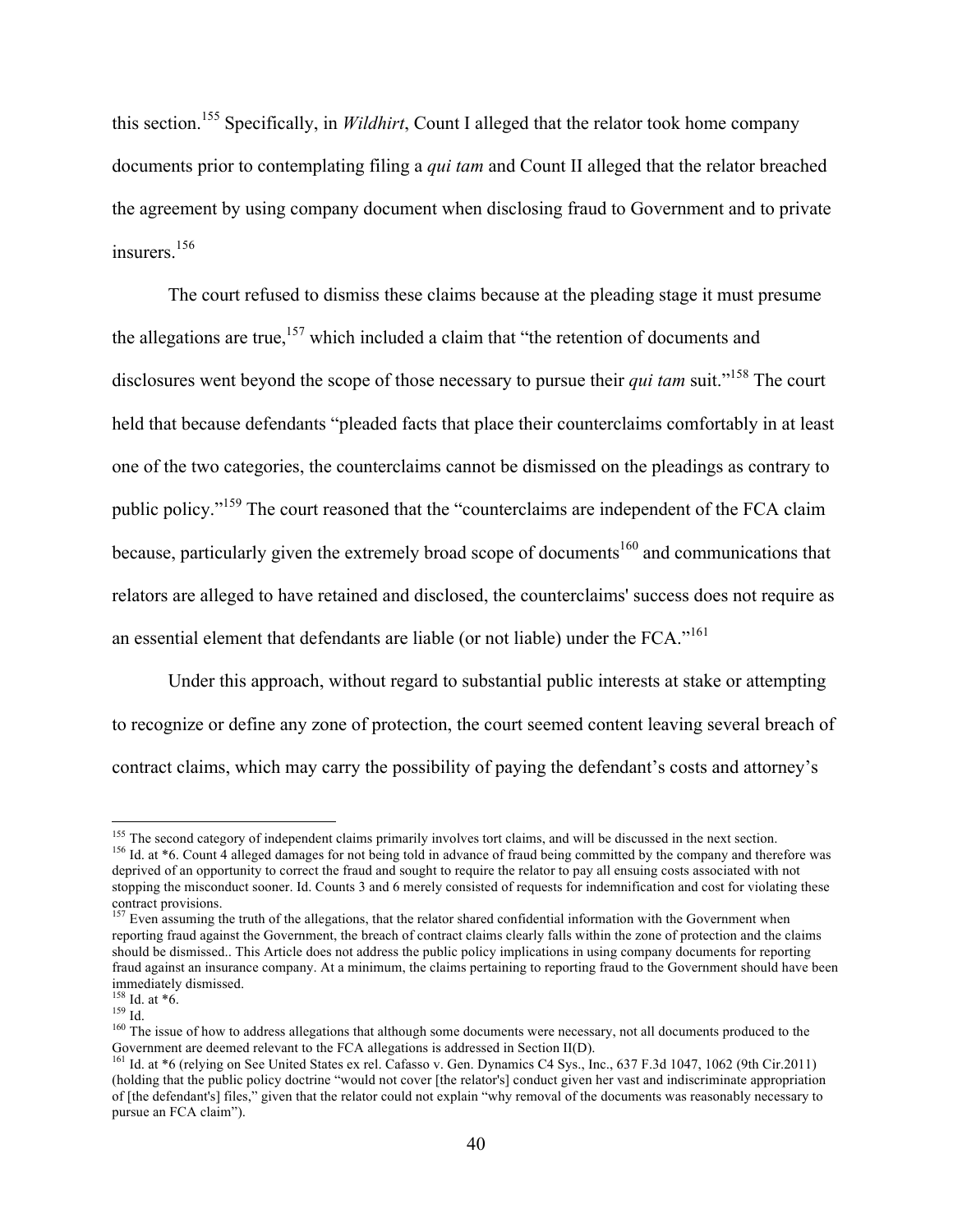fees associated with defending FCA allegations, hanging over the relator's head. Such an approach actually thwarts the purpose of the FCA. Filing of a FCA case clearly falls within the zone of protection and exempts the relator from such counterclaims.

Moreover, and equally distressing, the opinion leaves room for the potential that the only way a relator could defeat the counterclaims and thereby avoid indemnifying its employer for all costs in defending allegations that it defrauded the Government, would be if there is a ruling by a court that the company actually violated the FCA. This is hardly what Congress had in mind when it set up a reward program where the relator had no choice but to file a *qui tam* complaint to claim a reward for reporting fraud against the Government. Any decision that reserves protected conduct to instances when fraud is proven would frustrate a substantial public and unique federal interests and thwart the entire framework of the FCA that is designed to invite relators to bring forward allegations of fraud against the Government. For instance, this approach might also mean that an employee is not entitled to protection if they call a hotline to report suspected fraud against the Government unless the Government ultimately proves that fraud occurred. Thus, even tips of fraud against the Government will dry up. Even when a relator hires counsel and files a *qui tam*, which is the only mechanism Congress permits to pay a whistleblower reward, the *Wildhirt* court failed to create any zone of protection from suits by employers absent a legal finding of a violation of the FCA.

In addition, a "wait and see" approach liability is unworkable because a finding of liability is extremely rare in the FCA context. First, nearly every case in which the DOJ intervenes ends in settlement. In these cases, no findings are made regarding liability and settlement agreements often contain language that the defendant denies liability.<sup>162</sup> Second, the

<sup>&</sup>lt;sup>162</sup> Typical language is found in *Cell Therapeutics, Inc. v. Lash Group, Inc.*, 586 F.3d 1204, 1211 (9<sup>th</sup> Cir. 2009), ("This Agreement is neither intended by the parties to be, nor should be, interpreted as an admission of liability").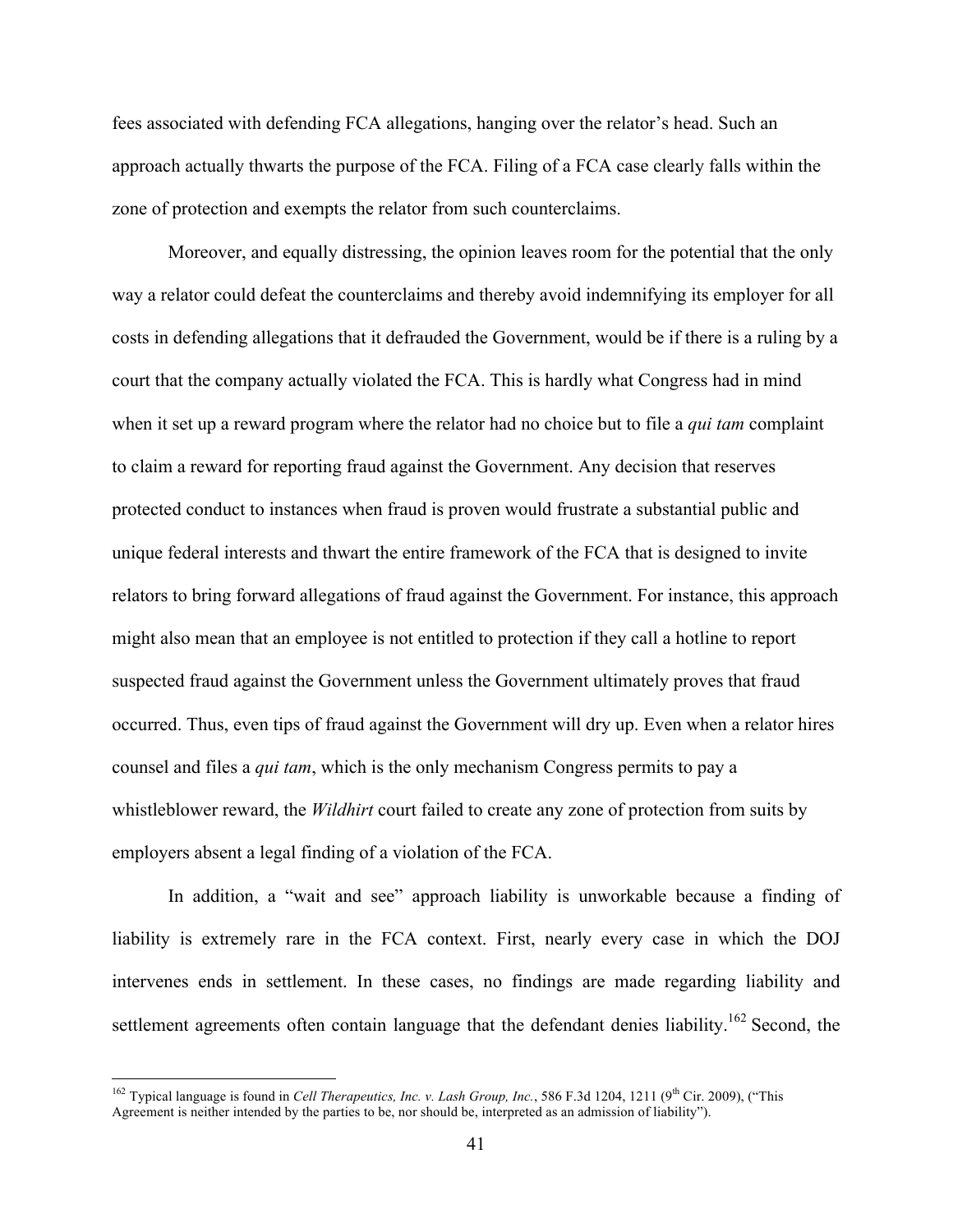DOJ declines over three-fourths<sup>163</sup> of all *qui tam* cases due to lack of resources.<sup>164</sup> When a case is declined, relators also often lack the necessary resources to continue.<sup>165</sup> Thus, if counterclaims are allowed to remain absent a finding of liability, relators face the threat of a counterclaim simply for filing a *qui tam*. This result frustrates the purpose of the FCA and discourages wouldbe relators from brining a *qui tam* case. Accordingly, the zone of protection must apply to the relator gathering information and reporting suspected fraud, even when the DOJ declines to intervene or the fraud is not ultimately established.<sup>166</sup>

In addition, the problem with defining "independent" claims based upon essential elements of a cause of action, as the *Wildhirt* court did, is that the elements will virtually never overlap between counterclaims for breach of employment contract (or a similar claim couched in a tort mantle) and a finding of liability under the FCA. The essential element to the counterclaim is the relator's action of providing confidential information to the Government whereas the essential element to the FCA claim is the company's acts of defrauding the Government. Thus, counterclaims for breach of an employment contract will never have overlapping elements to a FCA claim.167 As such, the definition proposed by the court in *Wildhirt* offers no real protection to *quit tam* relators.

 $165$  "In most cases in which the DOJ declines intervention, plaintiff relators drop FCA litigation, though they may continue litigation unless the DOJ obtains a dismissal of the litigation on grounds that it lacks merit." Robert G. Homchick, Lisa R. Hayward, David V. Marshall, FERA AND THE NEW WORLD OF FALSE CLAIMS ACT RISKS; Hypotheticals Help Illustrate What Constitutes "Knowing and Improper," 12 No. 1 J. Health Care Compliance 5 (January-February, 2010).<br><sup>166</sup> "The emplovee need not even be aware of the FCA at the time, and he never needs to ultimately file a Whistleblower Rights and Protections: Critiquing Federal Whistleblower Laws and Recommending Filling in Missing Pieces to Form a Beautiful Patchwork Quilt, 6 LIBERTY U. L. REV. 51, 59 (2011).

 <sup>163</sup> Hesch, *Breaking the Siege: Restoring Equity and Statutory Intent to the Process of Determining Qui Tam Relator Awards* 

<sup>&</sup>lt;sup>164</sup> Id. at 256. Cf. United States ex rel. Chandler v. Cook County, 277 F.3d 969, 974 n.5 (7th Cir. 2002) (stating that there are many reasons the government would allow the relator to pursue the action, such as confidence in the relator's attorney and lack of resources, and that the government's declination to prosecute is in no way a comment on the merits of the case), aff'd on other grounds, 538 U.S. 119 (2003); United States ex rel. Bidani v. Lewis, No. 97 C 6502, 2002 WL 31103459, at \*2 (N.D. Ill. Sept. 19, 2002) (denying the plaintiff's attempt to allude that, because he is pursuing the action, he has the sanction of the government, and stating that the plaintiff must not lead the jury to believe the government has any position on the merits of a qui tam case simply because it allowed the relator to prosecute the action).

<sup>&</sup>lt;sup>167</sup> The *Wildhirt* court and the defendants tacitly agree that the approach is wrong because the defendants and court both agreed that should the company be found liable, the breach of contract claims must be dismissed. Id. Thus, the court indirectly conceded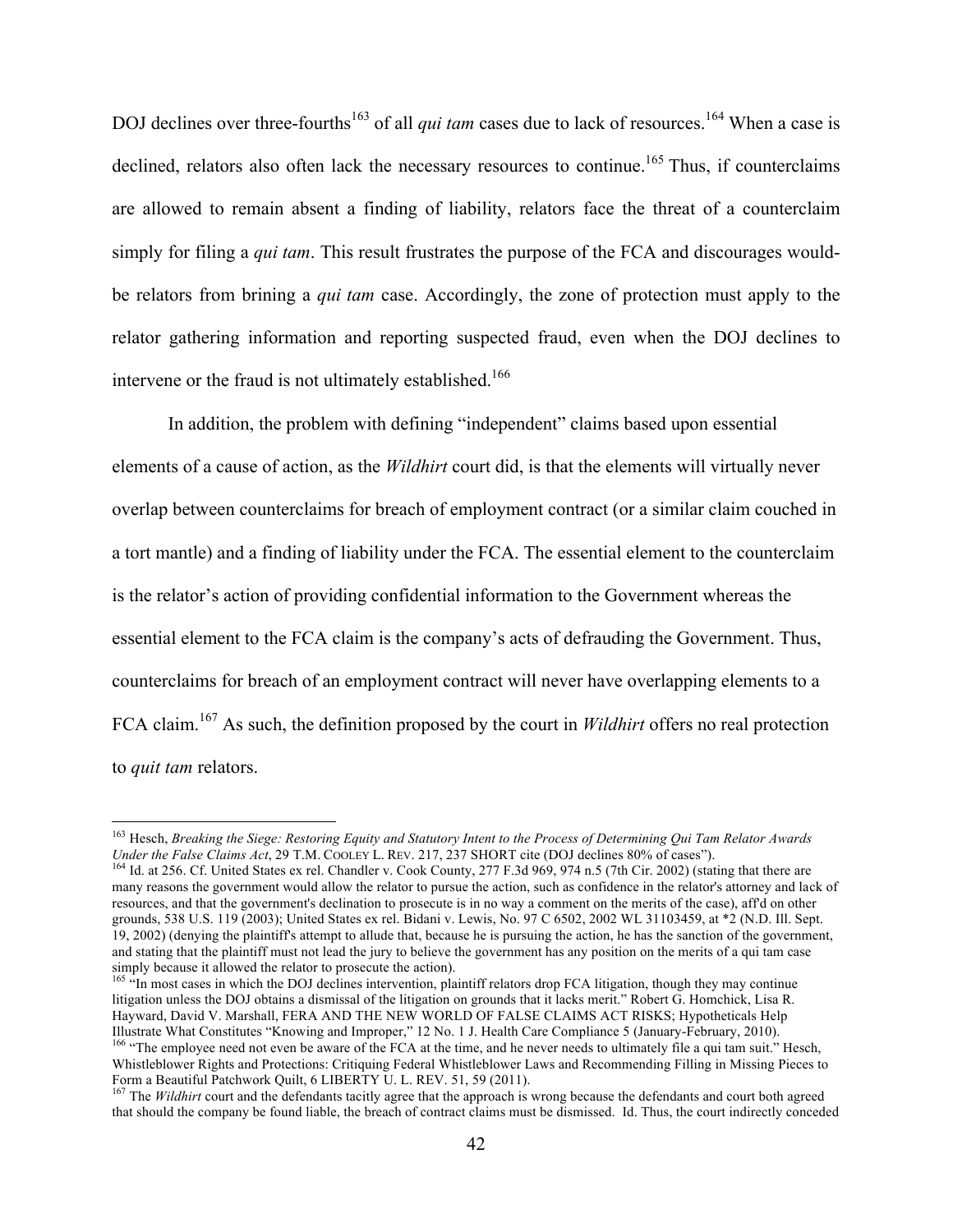In sum, the *Wildhirt* court, and those decisions it relied upon, begin with the wrong framework. When approaching counterclaims against relators in a *qui tam* case, as set forth above, the first step is to determine that there is either a substantial public interest or a uniquely federal interests under the FCA. Next, the court must determine the zone of protection afforded the relator, which is defined in this Article.<sup>168</sup> Only then would a court be in a position to determine which claims should be dismissed at the pleading stage.<sup>169</sup>

The next subsection proposes how courts should apply this Article's definition of zone of protection in a variety of difficult situations facing the courts.

#### *C. Application of the Zone of Protection to Privileged Documents*

When a relator falls within the FCA's zone of protection<sup>170</sup> it immunizes or exempts him from all tort and contract claims that are bound up with or flow from reporting fraud or filing a *qui tam* case, including activities of producing documents to the DOJ regardless of whether some of the documents turn out to be privileged or containing a trade secret.<sup>171</sup> Nevertheless, whistleblowers should not intentionally provide documents to the Government that are protected by the attorney-client privilege.<sup>172</sup> However, at times it can be especially difficult for a relator to

that the breach of contract counterclaims flow from or are bound up with reporting fraud against the Government. Accordingly, the claims are not truly independent after all, and therefore fall within the zone of protection advanced by this Article. However, the court erred by hinging dismissal upon a finding of liability.<br><sup>168</sup> See discussion supra Section  $I(C)$ .

 $^{169}$  As stated in supra Section I(C), counterclaims that are bound up with or flow from filing the qui tam case can and should be dismissed. As demonstrated above, the FCA is designed to encourage whistleblowers to report suspected fraud and to create a zone of protection when they step forward—and not only when they are successful in proving fraud. Because the zone of protection is not dependent upon an actual finding of fraud, the courts can and should dismiss counterclaims at the pleading stage.<br><sup>170</sup> As stated in supra Section I(C)(1), the zone of protection applies as long as the em

suspected fraud or violations of the FCA occurred.<br><sup>171</sup> The same is true for producing non-relevant documents, as discussed supra Section I(D).<br><sup>172</sup> In FCA cases, sometimes there exists a "crime-fraud exception" to the a

False Claims Act: Fraud Against the Government § 10:89 ("The attorney-client privilege does not protect the communications made by either the client or the attorney for the purpose of providing or receiving advice or assistance in furtherance or a crime or fraud of a serious enough nature to warrant abrogation of the privilege. The party asserting this 'crime/fraud' exception has the burden of showing that: (1) a crime or fraud existed; and (2) the communications were made with respect to or in furtherance of the illegal acts involved."). "To overcome an established privilege using the crime-fraud exception, the party opposing the privilege need make only a prima facie showing that the communications either (i) were made for an unlawful purpose or to further an illegal scheme or (ii) reflect an ongoing or future unlawful or illegal scheme or activity. The purported crime or fraud need not be proved." X Corp. v. John Doe, 805 F. Supp. 1298, 1307 (E.D.Va.1992) (citations omitted).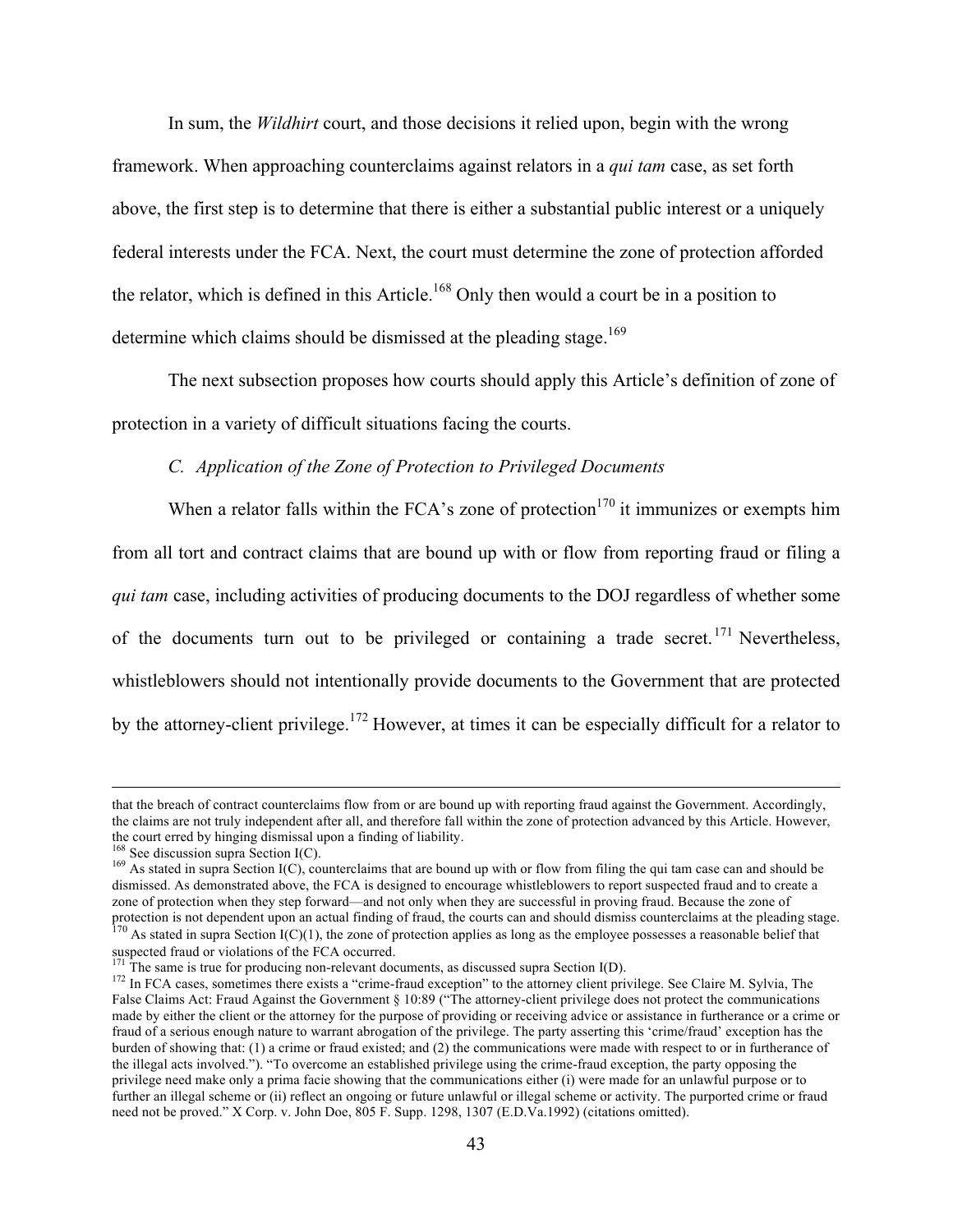determine if a privilege<sup>173</sup> applies or whether the crime-fraud exception erases the privilege. Indeed, the issue of the existence of a privilege (or any exception) is determined by a court on a case-by-case basis, <sup>174</sup> and even attorneys often mistakenly produce privileged documents during litigation. In any event, the production of a privileged document or trade secret to the DOJ as part of reporting fraud to the Government does not remove a relator from the zone of protection. Rather, if the return of documents or a sanction is warranted, it is an issue to be determined by the court in the *qui tam* case pursuant to Federal Rule of Civil Procedure 26. The next two subsections address in particular how a court should treat the production of privileged documents or trade secrets, followed by a new Section addressing the production of non-relevant information.

#### 1. Attorney Client Privilege

As a starting point, once it applies, the zone of protection bars all state-based counterclaims against a relator. Nevertheless, a relator should not intentionally produce to either his counsel of the DOJ documents that are protected by the attorney client privilege,<sup>175</sup> and relator's counsel should not intentionally review,<sup>176</sup> rely upon, or produce to the DOJ privileged documents. Perhaps best practices would be for counsel to advise a relator not to provide documents on law firm letterhead or an email sent from a lawyer. However, because of the difficulty sometimes in determining when a privilege exists, i.e. the routine practice of including an attorney as a carbon copy (cc) to an otherwise obvious normal business document, it is not

<sup>&</sup>lt;sup>173</sup> Thus, a relator should not be expected to make a privilege determination on his own. In addition, inadvertent production of privileged documents happens with some frequency even by counsel for a party.<br><sup>174</sup> X Corp. v. John Doe, 805 F. Supp. 1298, 1305-06 (E.D.Va.1992) (citing Upjohn Co. v. United States, 449 U.S. 383, 389

<sup>(1981)).</sup>

<sup>&</sup>lt;sup>175</sup> Assuming that a relator had access to privileged documents during his normal course of duties, it is not improper for a relator to have read privileged documents. However, a relator should not provide his qui tam counsel with privileged documents or information as part of reporting fraud against the Government to the Government.

<sup>&</sup>lt;sup>176</sup> One role of qui tam counsel is to review documents for privilege. Hence, the qui tam attorney should review documents provided by a relator for privilege prior to producing the documents to the DOJ. Upon locating a privileged document, the best practice is to stop reading the privileged document and return it to the relator.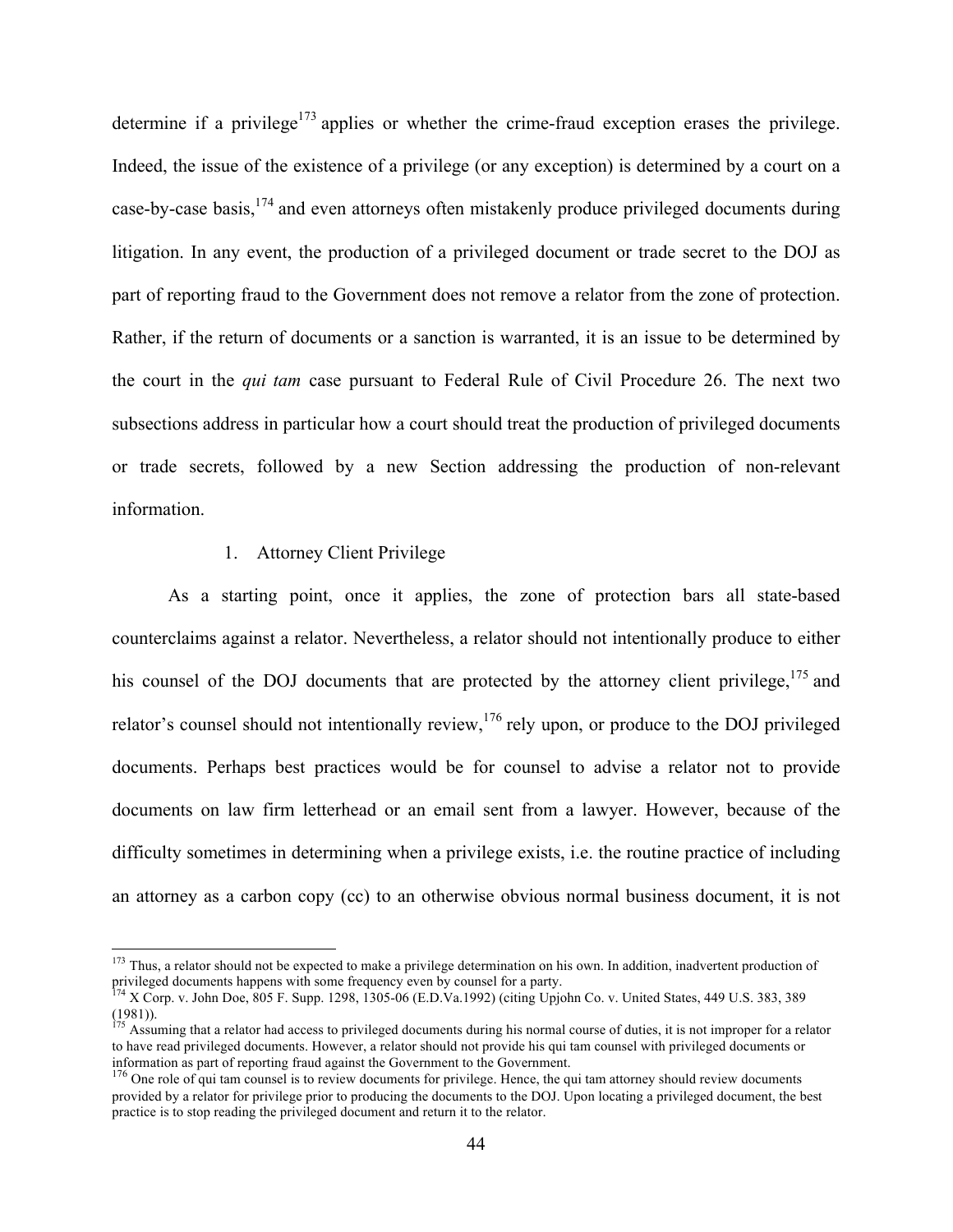always clear whether there are any violations of any ethical rules. In any event, as stated above, the zone of protection applies equally to the production of a privileged document. In other words, a relator remains exempt from any contract or tort cause of action notwithstanding that some of the documents produced to the DOJ contain privileged information. Rather, assuming that a relator is within the zone of protection as defined in this Article, any remedy would flow from Rule 26 and be determined by the court in the *qui tam* case.

The normal remedy under Rule 26 is ordering the return of any privileged documents.<sup>177</sup> In appropriate instances, courts have ordered other reasonable and appropriate sanctions, depending upon the degree of bad faith and prejudice.<sup>178</sup> Given the substantial public interest in the FCA context, it would not be an appropriate sanction to dismiss the *qui tam* case or remove the relator from the case. <sup>179</sup> Indeed, under the FCA there are many safeguards built into the *qui tam* process that limit harm to the defendant if the relator provides privileged documents to the DOJ in a disclosure statement. As an initial matter, the filing of a *qui tam* case generally requires that a relator use the services of an attorney.<sup>180</sup> One of the roles of a *qui tam* counsel is to screen documents for privilege before producing them to the DOJ in the SME. Thus, the first safeguard is that the relator's attorney, who is an officer of the court and bound by ethical rules, will assist

 <sup>177</sup> See U.S. v. Comco Management Corp., 2009 WL 4609595 (C.D. Cal. Dec. 1, 2009). In *Comco*, A whistleblower provided the IRS Whistleblower Office with 25 boxes of documents, which contained some privileged documents. Id. at 1. The company sought return of not only the privileged documents, but all documents. Id. at 1-2.The court ordered return of the privileged documents, but not the non-privileged documents. Id. at 4-5. With respect to the non-privileged documents, the court did require the IRS to allow the defendant to obtain a copy of them. Id. at 4-5.<br><sup>178</sup> In U.S. ex rel. Frazier v. Iasis Healthcare Corp., 2012 WL 130332 (D. Az. Jan. 10, 2012), the court sanctioned qui tam counsel

with fees and costs associated with getting its privileged documents back. The court was concerned and issued sanction because qui tam counsel did not contact the defendant about the privilege issue after the case was unsealed. The court also stated that dismissal was not an appropriate sanction.

<sup>&</sup>lt;sup>179</sup> Again, the relator likely had access to the privileged information and therefore his access was not improper. In certain cases, it may be appropriate to recuse one or more of the relator's counsel who actually read the privileged document assuming there is sufficient prejudice and lack of good faith.<br><sup>180</sup> E.g., Georgakis v. Illinois State University, 722 F.3d 1075, 1077 (7<sup>th</sup> Cir. 2013) (dismissing *qui tam* filed by *pro se* 

whistleblower and ruling that non-lawyer may not file *qui tam* actions).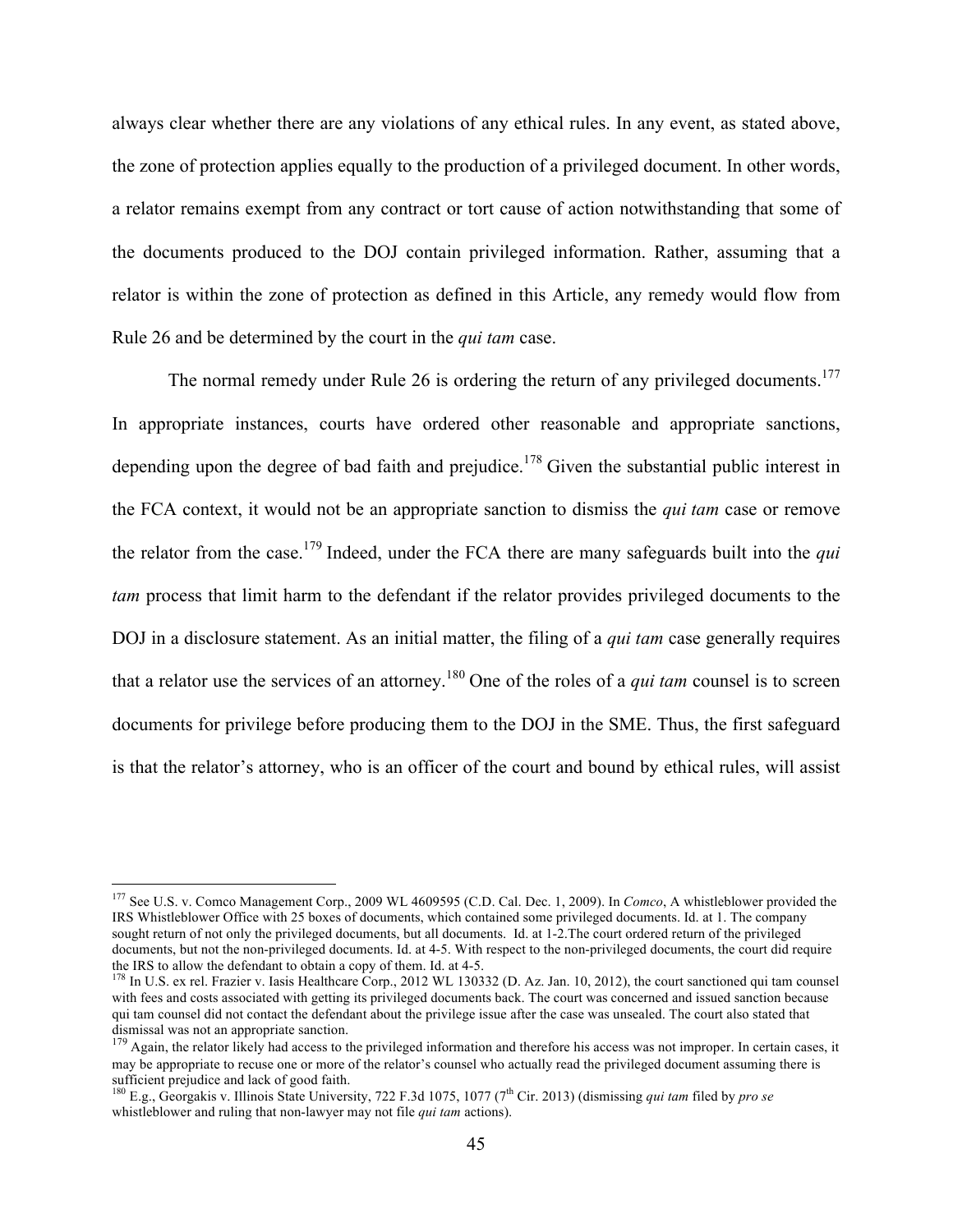in flagging potentially privileged documents and refrain from using privileged documents.<sup>181</sup>

In addition, and more significantly, the FCA's zone of protection applies only when producing documents to the Government and their *qui tam* counsel as part of reporting fraud against the Government, and does not apply to producing documents to third parties, such as the press or competitors.<sup>182</sup> Thus, the court should not order significant sanctions, such as dismissal, when production of privileged documents is limited to turning them over to the DOJ as part of the FCA's required SME.

Moreover, the second safeguard for FCA defendants is the fact that the DOJ has its own protocol for addressing potentially privileged documents produced in a *qui tam* case. Specifically, the DOJ has a general policy of appointing a "taint team" in *qui tam* cases where privileged documents are proffered or produced to it.<sup>183</sup> A separate DOJ attorney that is not working on that *qui tam* case is assigned to review potential privilege issues and ultimately decide that the privilege does not apply at all, or litigate the privilege issue.<sup>184</sup> Only once it is determined that the document is not privileged will the DOJ attorney assigned to the *qui tam* case be allowed to view or use the document in the FCA case.<sup>185</sup>

In sum, because of the safeguards built into the DOJ's *qui tam* practice, even if a relator wrongly produced a privileged document to the DOJ, the document would not be exposed to the public or even used in the *qui tam* case. Accordingly, the normal remedy would be the return of

<sup>182</sup> It is beyond the scope of this Article whether there are similar public interests or zones of protection for reporting fraud committed against insurance companies or other non-Government agencies.<br><sup>183</sup> Although there are no cases discussing DOJ's use of a "taint team" in the FCA context, the author worked at DOJ in the Civil

Fraud Section for 16 years and confirms that DOJ used similar to "taint teams" on *qui tam* cases as described in cases addressing DOJ's Criminal Division use of "taint teams." See U.S. v. SDI Future Health, Inc., 464 F. Supp.2d 1027 (D. Nev. 2006) (describing the taint team procedures and gathering cases addressing DOJ's use of taint team in criminal cases); U.S. v. Taylor, 764 F. Supp.2d 230 (D. Me. 2011) (same). Moreover, it is a general practice of the DOJ to inform counsel for a relator at the start of a *qui tam* case to notify it of any potentially privileged documents and to segregate any potential privileged documents and produce them to the DOJ in a sealed envelope.

<sup>&</sup>lt;sup>181</sup> Again, under best practices, counsel for the relator should not read obviously privileged documents, but return then to the client and instruct him not to provide similar types of documents.

<sup>&</sup>lt;sup>184</sup> Id.<br><sup>185</sup> Id.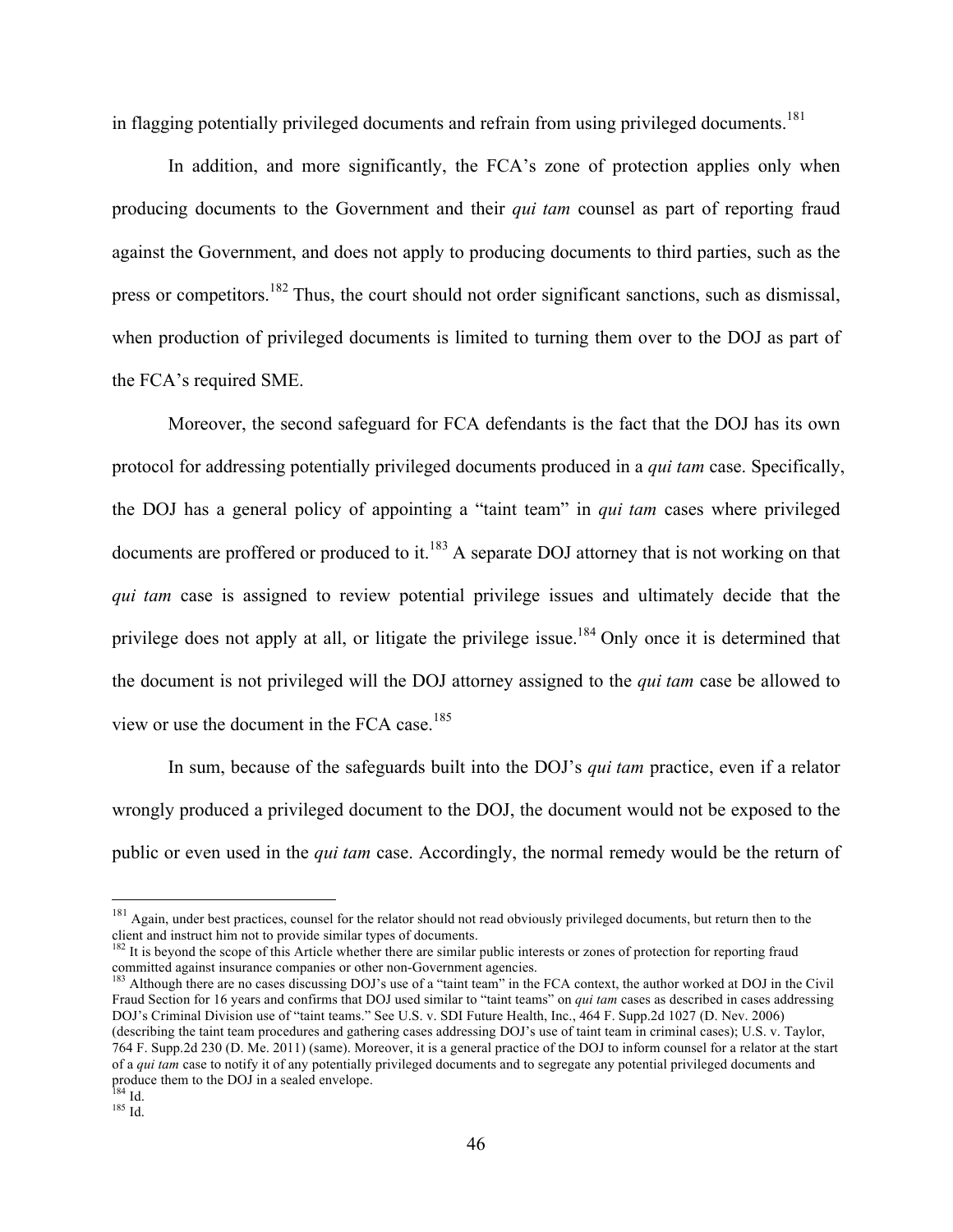the documents, and would never include dismissal of the *qui tam* case.

#### 2. Trade Secrets

The production of a trade secret to the DOJ as part of reporting fraud to the Government does not remove a relator from the zone of protection and continues to bar a defendant from bringing a contract or tort claim against the relator. Again, should a trade secret be improperly produced to the Government, it is an issue to be determined by the court pursuant to Rule 26. In this context, it is even clearer that no remedy or sanctions, other than return of a document or issuance of a protective order, is proper when a relator discloses documents to the DOJ that contain trade secrets or confidential information. Again, apart from the relator who initially had proper access to these documents, the only eyes viewing the information are counsel for the relator and the DOJ attorneys; both of whom are bound by ethical standards and neither of which are competitors of the defendant. In fact, the Trade Secrets Act prohibits Government employees from disclosing trade secrets learned during the course of employment or official duties and carries with it a punishment of up to one year in jail.<sup>186</sup> In addition, it is typical to use documents containing trade secrets or confidential information in FCA cases. The parties simply enter into protective orders during an FCA case when there is a claim of trade secrets or confidential information. Thus, once the *qui tam* complaint is unsealed and served, the defendant is able to obtain a standard protective order prior to any use or disclosure of the documents in support.<sup>187</sup> Moreover, in the event that some confidential information provided to the DOJ is determined to

<sup>&</sup>lt;sup>186</sup> 18 U.S.C.A. § 1905.<br><sup>187</sup> E.g., U.S. ex rel. Purcell v. MWI Corp., 209 F.R.D. 21, 27 (D.D.C. 2002)("A protective order requires that 'a trade secret or other confidential research, development, or commercial information not be revealed or be revealed only in a designated way.' FED.R.CIV.P. 26(c)(7). A trial court possesses broad discretion in issuing a protective order and in determining what degree of protection is required. Seattle Times Co. v. Rhinehart, 467 U.S. 20, 36 (1984); see also United States v. Microsoft Corp., 165 F.3d 952, 959 (D.C.Cir.1999)."; The court "adopts the defendants' alternative proposal for a protective order limiting disclosure to the Government and the relator's counsel."); U.S. ex rel. Barko v. Halliburton Co., 2013 WL 3369074 at \*6 (D.D.C. 2013) (Granting a protective order covering documents that the parties say could disclose "confidential, trade secret, or other proprietary business or financial information.").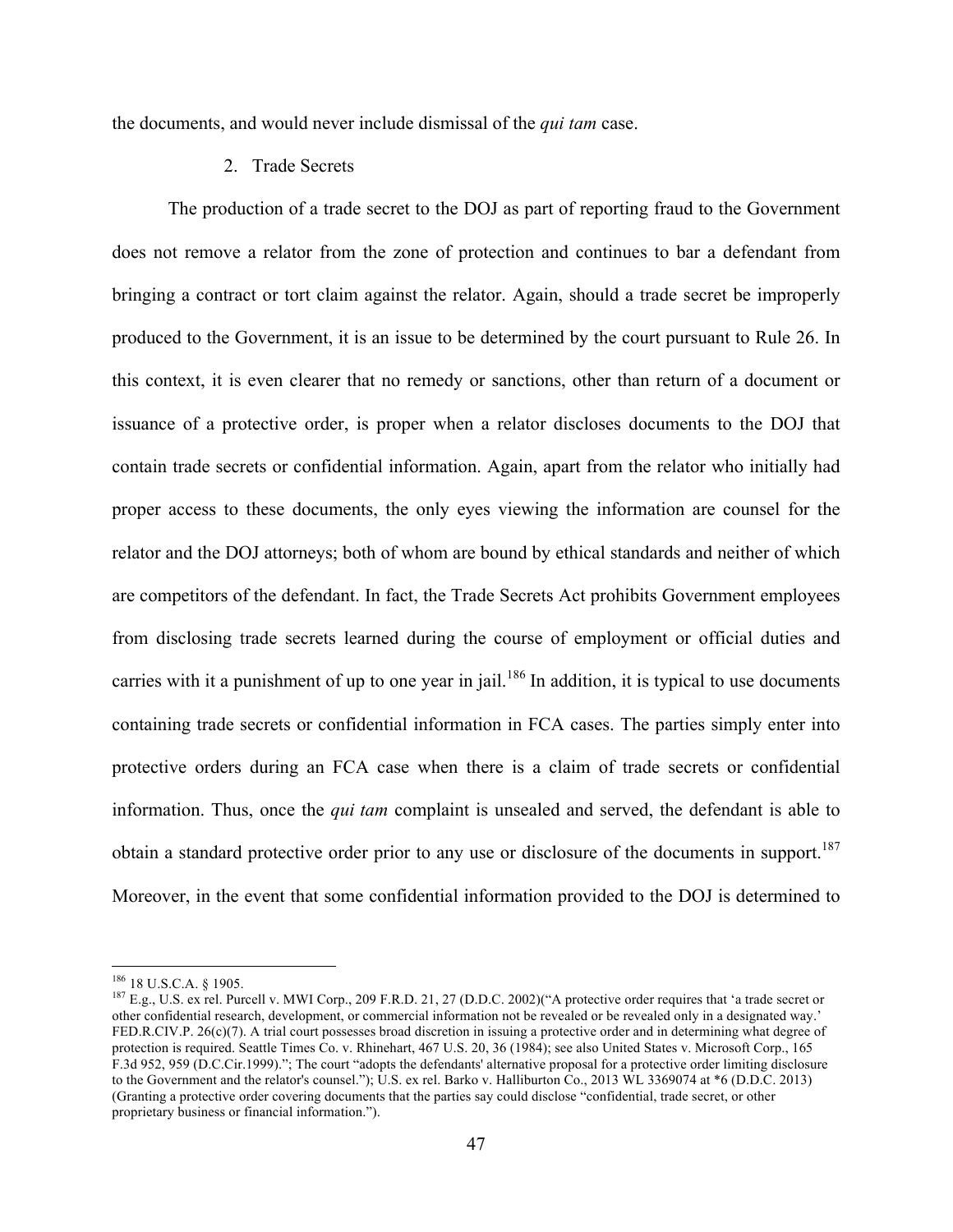be irrelevant the court can order that the documents be returned.<sup>188</sup>

#### *D. Application of the Zone of Protection to Potentially Non-Relevant Documents*

In the process of gathering relevant documents for supporting their FCA case, some relators have also produced to the DOJ information or documents that later turn out to be irrelevant to the fraud. Given the substantial public interest and unique structure of the FCA, the balance clearly favors the relator when some information or documents gathered are not relevant. Thus, the zone of protection applies equally to the entire activity of gathering documents, as long as the employee possessed a reasonable belief that suspected fraud or violations of the FCA occurred. Accordingly, a defendant is not permitted to bring a contract or tort claim against a relator when engaging in activities falling within the FCA's zone of protection merely because some of the documents produced to the DOJ turn out to be non-relevant to the FCA allegations. Rather, any remedy for producing non-relevant documents as part of the SME is determined by the court under Rule 26.

In evaluating the issue, the relevancy standard under Rule  $26(b)(1)$  is fairly light: "Relevant information need not be admissible at the trial if the discovery appears reasonably calculated to lead to the discovery of admissible evidence." Because relevancy is such a low standard, large quantities of documents are relevant to potential claims or defenses even though only a small fraction of documents produced end up being court exhibits or truly essential to proving a case. Therefore, rarely are sanctions issued in open litigated cases where overproduction is an issue, and even more rare, if ever, would it warrant dismissal. With respect

<sup>&</sup>lt;sup>188</sup> Although it may seem at first blush that it is contradictory to allow a relator to copy and produce trade secrets to DOJ while at the same time recognizing additional restrictions apply regarding producing attorney client privileged documents to the DOJ as part of the SME, but the result in both categories hinges upon whether DOJ would be able to use the documents. If so, the relator should be able to copy both types of documents as part of preparing to file a qui tam. Practically speaking, assuming relevancy, DOJ is able to use in a FCA case documents containing trade secrets subject to appropriate protective orders. However, unless there is an exception, such as crime fraud or the defendant relies upon advice of counsel, DOJ is not able to use attorney client privileged documents. Hence, the same guidance is provided to relators; if DOJ would be able to use the documents, they can be produced to DOJ as part of the SME.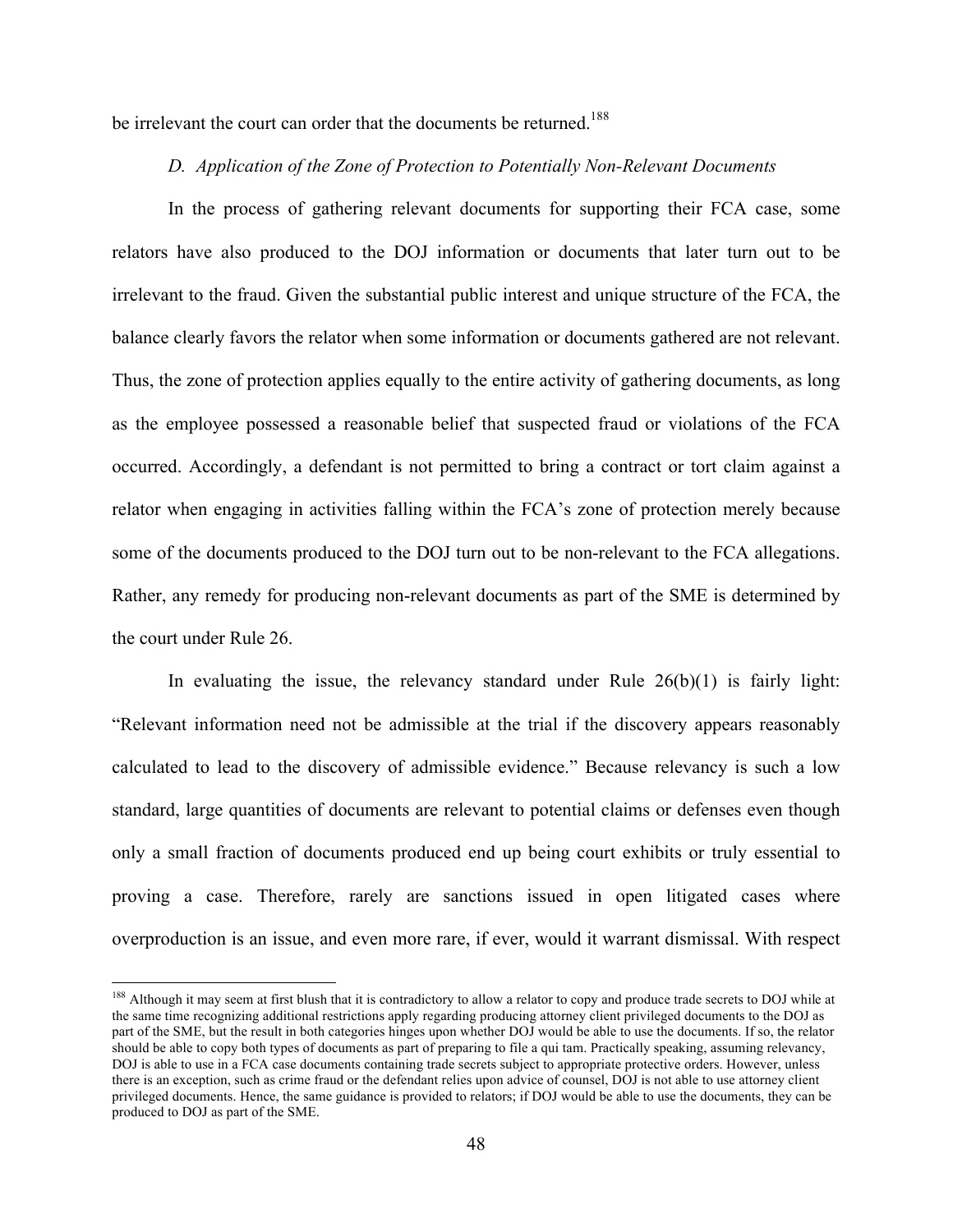to FCA cases, it is typical in large *qui tam* cases for the Government and defendant to produce hundreds of thousands of pages of documents, and even millions of pages of documents.<sup>189</sup> In short, overproduction is a product of the American rule of open discovery in civil cases.<sup>190</sup>

However, because courts have thus far lacked a proper framework for addressing the substantial public interest at stake in an FCA case when a relator produces documents to DOJ as part of the SME, there is a real risk that they will reach incorrect results when addressing relators who have been overly inclusive while gathering for or submitting to the DOJ documentary evidence supporting that their employer is cheating the Government. Again, the courts' first step must be to determine if the zone of protection applies, as defined in this Article. If not, then the defendant may have a cause of action based in contract or tort. However, if the zone of protection applies, it immunizes the relator from all state causes of action, and therefore any remedy would be solely limited to remedies under Rule 26.

Unfortunately, the only Circuit Court of Appeals case to address the issue of overproduction of documents, the Ninth Circuit in *Cafasso v. General Dynamics C4 System, Inc.*, involved such egregious facts that the court chose not to even address if a public policy exception exists for a breach of contract counterclaim against a relator who filed a *qui tam* case.<sup>191</sup> Instead, the Ninth Circuit, in *Cafasso*, affirmed the grant of summary judgment in favor of the company on its counterclaim that the relator breached a confidentiality agreement by removing documents that included non-relevant documents, privileged documents, and trade

<sup>&</sup>lt;sup>189</sup> The author worked on several *qui tam* cases during his 16 years working at the DOJ where more than one million pages of documents were produced during discovery.

<sup>&</sup>lt;sup>190</sup> See 21 PACELR 203, 218 n. 105, MANDATORY DISCLOSURE: A CONTROVERSIAL DEVICE WITH NO EFFECTS (Fall 2000) ("In the current discovery process, attorneys frequently both request and produce more documents than needed, primarily because of perceived ambiguities in the scope of the requests.") (quoting Griffin B. Bell et al., Automatic Disclosure in Discovery-- The Rush to Reform, 27 Ga. L. Rev. 1, 21-39 (1992) at 43-44). In addition, the author worked on several *qui tam* cases while at DOJ where more than one million pages were produced during discovery.

 $191$  U.S. ex rel. Cafasso v. Gen. Dynamics C4 Sys., Inc., 637 F.3d 1047 (9th Cir. 2011).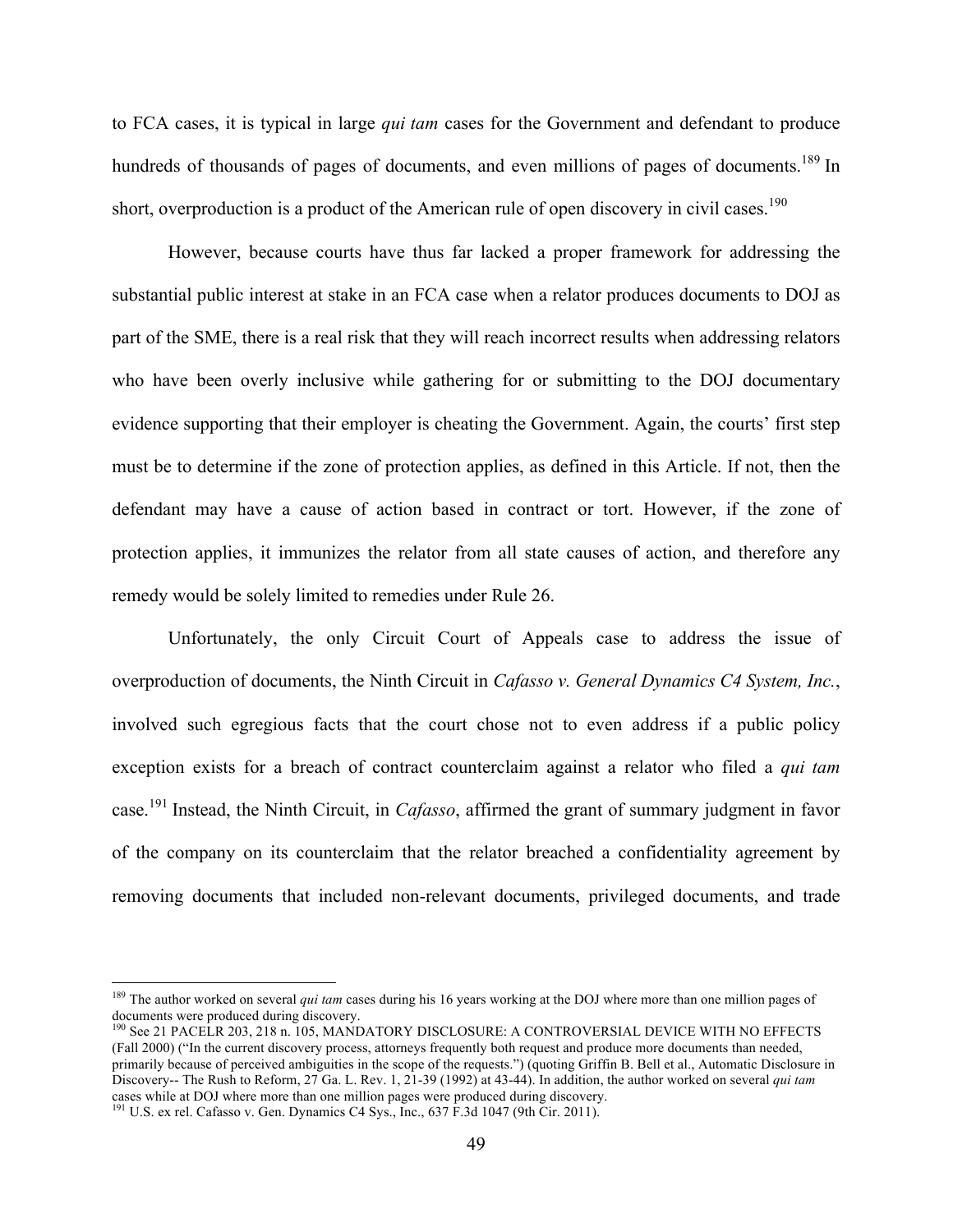secrets.<sup>192</sup> Regrettably, some lower courts have begun to cite this case for the incorrect proposition that copying either large amounts of documents or irrelevant documents is a basis for refusing to dismiss breach of confidentiality clauses without first recognizing the existence of a substantial public interest in protecting relators, i.e. the zone of protection. The proper approach would have been for the Ninth Circuit to first determine whether the relator lacked a reasonable belief that the defendant was committing fraud and thus was acting outside of the zone of protection. It was the lack of a reasonable belief of fraud in *Cafasso*, not the volume of documents *per se*, that would allow a state counterclaim to continue.

In *Cafasso*, an employee believed that her company was defrauding the Government by concealing one patent the company applied for in which she believed the Government had an ownership interest.<sup>193</sup> When she discovered that she was being terminated, she vacuumed up as much information about the company as she could and copied roughly 21 CD's worth pages pertaining to hundreds of unrelated patents just in case she might want to review them. When the company discovered that she took the documents, they filed suit to obtain their return. Two days later, the relator filed a six page, conclusory *qui tam* complaint, which the Government declined to intervene.<sup>194</sup> After discovery, the court dismissed the FCA allegations because the fraud was not actionable under the FCA.195

With respect to the counterclaim, the relator asked the court to create a public policy exception. Although the Ninth Circuit noted that there was "some merit in the public policy exception," the court left open the issue of public policy for another day in a case that more fairly raised it as an issue.<sup>196</sup> The court described the case as a "vast and indiscriminate appropriation"

<sup>192</sup> Id.<br>
193 Id. at xx.<br>
194 Id.<br>
195 Id.<br>
196 Id. at 1062.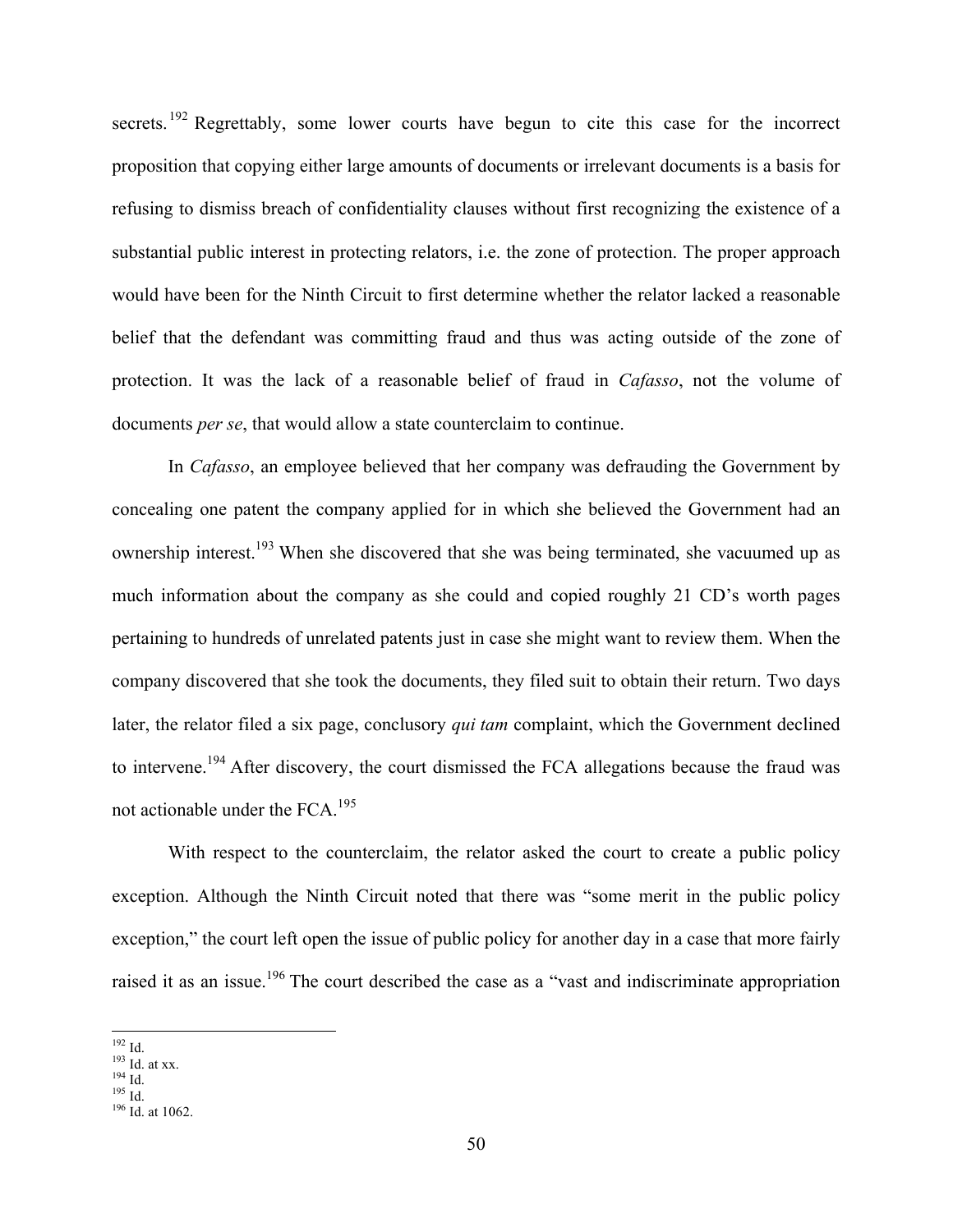of [company] files," because the relator took the documents without reading a single page before copying them. Even more telling and compelling to the issue, the trial court noted that the relator actually **filed** the *qui tam* action **before** reading a single page from the documents she copied.<sup>197</sup>

Having not even read a single page of documents prior to filing a *qui tam* complaint shows that the removal of documents was not truly part of the process of reporting fraud to the Government. Unfortunately, the Ninth Circuit did not have or apply a proper framework, such as the one advanced in this Article, or it would have held that she was not acting within the zone of protection and therefore counterclaims were appropriate. Rather, the court focused too heavily upon the amount of documents taken.

The case was further exasperated by other misconduct by the relator. The Ninth Circuit went on to note that in addition to failing to read or rely upon the documents when filing a *qui tam* case, also "swept up in this unselective taking of documents were attorney-client privileged communications, trade secrets … and at least one patent application that the Patent Office had placed under a secrecy order."<sup>198</sup> Moreover, the Ninth Circuit pointed out that there were "numerous discovery abuses" during the litigation of the FCA case, including attaching privileged documents to the amended complaint, failing to identify documents, seeking discovery of 110 inventions not named in the complaint.<sup>199</sup> The last straw was the fact that the relator admitted in interrogatory responses that she had no evidence in support of her FCA claims.<sup>200</sup> Therefore, the Ninth Circuit concluded,

Although courts perhaps should consider in particular instances for particular documents whether confidentiality policies must give way to the needs of FCA litigation for the public's interest, Cafasso's grabbing of tens of thousands of documents here is overbroad and unreasonable, and cannot be sustained by

<sup>&</sup>lt;sup>197</sup> 2009 WL 1457036 at \*14 (D. Ariz. May 21, 2009).<br><sup>198</sup> Cafasso, 637 F.3d at 1062.<br><sup>199</sup> Id. at 1052.<br><sup>200</sup> Id. at xxx.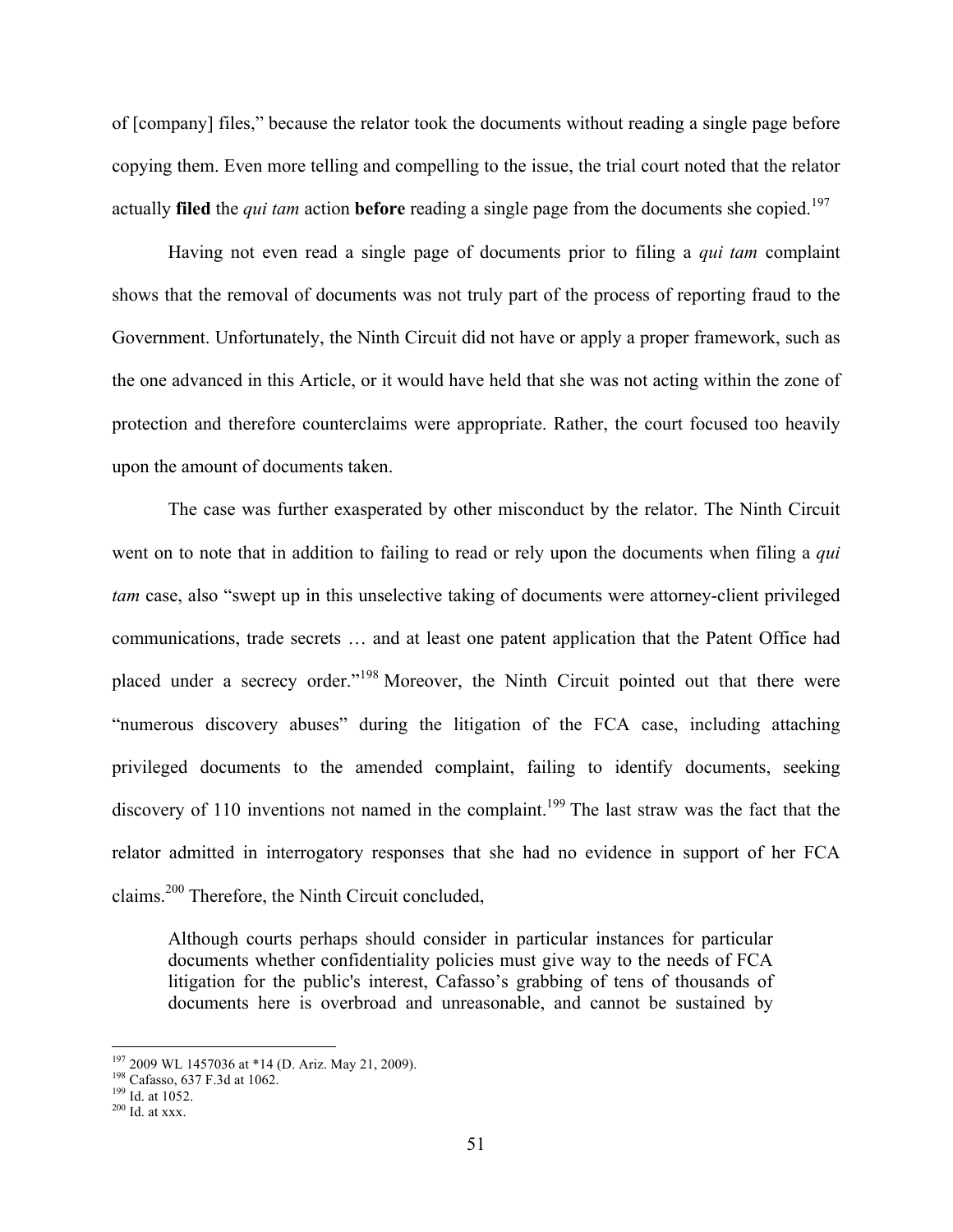reference to a public policy exception.<sup>201</sup>

Unfortunately, the opinion appeared to focus on the amount and relevancy of the documents instead of providing a framework, such as advanced in this Article, which hinges upon whether the conduct was within zone of protection that required a showing of a reasonable belief that the company was violating the FCA. The court could and should have stated that she did not possess a reasonable belief that the company violated the FCA and therefore did not fall within the zone of protection. This would have created a more proper framework for future courts.

This Article advances that even when an employee is ultimately determined to act outside of the zone of protection, the same framework applies and analysis needs to be undertaken. First, the court must recognize that the FCA creates a zone of protection, as defined in this Article.<sup>202</sup> Second, the court must determine if a relator falls within it. By skipping the recognition or definition of a zone of protection, this any other courts will not produce uniform results and risks creating factors or reaching decisions contrary to the substantial public and federal interests.

As matters stand, there is not insufficient guidance for future whistleblowers, and courts might misuse the *Cafasso* case for the incorrect premise that copying large amounts of documents somehow falls outside of a zone of protection.<sup>203</sup> Indeed, it is not the amount of the documents that warranted denial of the motion to dismiss the counterclaim in *Cafasso*. Rather, it was the relator's lack of a reasonable belief that the company was defrauding the Government that excluded her from the zone of protection. In other words, the only way a court can permit a counterclaim against a relator is to find that the relator's activities did not fall within the zone of

<sup>&</sup>lt;sup>201</sup> Id. at 1062.<br><sup>202</sup> See discussion supra Section I(C).<br><sup>203</sup> In fact, this case led the *Wildhirt* court to focus on the broad scope of documents collected as a basis for upholding a counterclaim rather than if the actions fall within a zone of protection.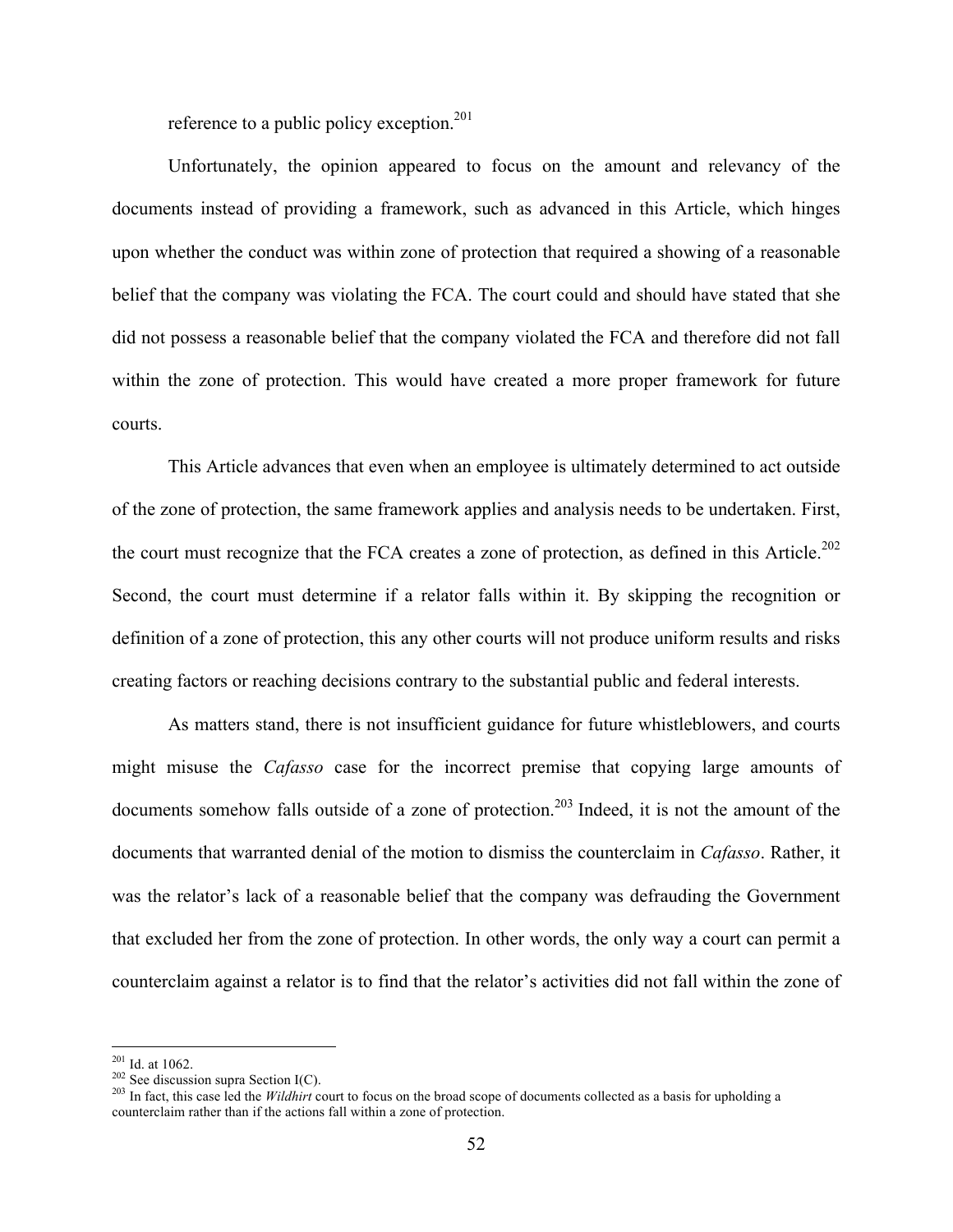protection as defined in this Article. This is true even if the employee only took one document instead of tens of thousands. If she meets the zone of protection she is exempt from counterclaims for taking one document, but if she does not meet the zone of protection she is not exempt from a counterclaim by taking one document. Conversely, if she meets the zone of protection, she is exempt from all counterclaims even if taking ten thousand pages of documents, as otherwise addressed in this Article.

The danger of focusing on the amount of documents, which in the *Cafasso* case consisted of tens of thousands of pages,  $204$  is that the courts may end up incorrectly setting as a standard that a document may be copied and produced to the DOJ only if it could be used as a trial exhibit. If that is the standard, then a company that is liable for fraud might still argue that because only 10 percent of documents were worthy of trial exhibits (or perhaps a similar argument that only 50 percent of the documents met some other relevancy standard) that the relator is nevertheless liable for a claim of breach of contract or tort when the Defendant settles the case for millions of dollars. Defendants would almost certainly argue that relator's liability would always exist if the DOJ either turns down a case or if no finding of a FCA violation results. This would chill whistleblowers from reporting suspected FCA violations.

Creating a rule to limit production of documents based on ultimate relevancy or volume would be counter to the goals of the FCA that encourages disclosure of documents and suspected fraud, because protection would be limited to cases where fraud was established. Again, as stated

<sup>&</sup>lt;sup>204</sup> The reality is that in this electronic age it is relatively easy to gather a lot of documents because a single DVD-ROM disk or even a small USB flash drive or memory stick holds 4 GB of data, which is 4 million key stokes. Understanding file sizes, http://www.gn.apc.org/support/understanding-file-sizes. An average GB of data consists of 64,782 pages of Word files or 677,963 pages of Text files. How Many Pages in a Gigabyte?

http://www.lexisnexis.com/applieddiscovery/lawlibrary/whitepapers/adi fs\_pagesinagigabyte.pdf. As stated previously, at least one court considered the fact that a relator produced as part of his SME to the DOJ over 700,000 pages of internal company documents as a reason for giving a higher award instead of a punishment. U.S. ex rel. Rille v. Hewlett-Packard Co., 784 F. Supp. 2d 1097, 1099 (E.D. Ark. 2011). The court in Rille did not discuss the relator's entitlement to this data or explicitly address its proper use in the qui tam action, but the court noted the "700,000 pages of incriminating documents that [relator] took" as one of the important factors in determining the relators' share of the qui tam settlement. Id. at 1101.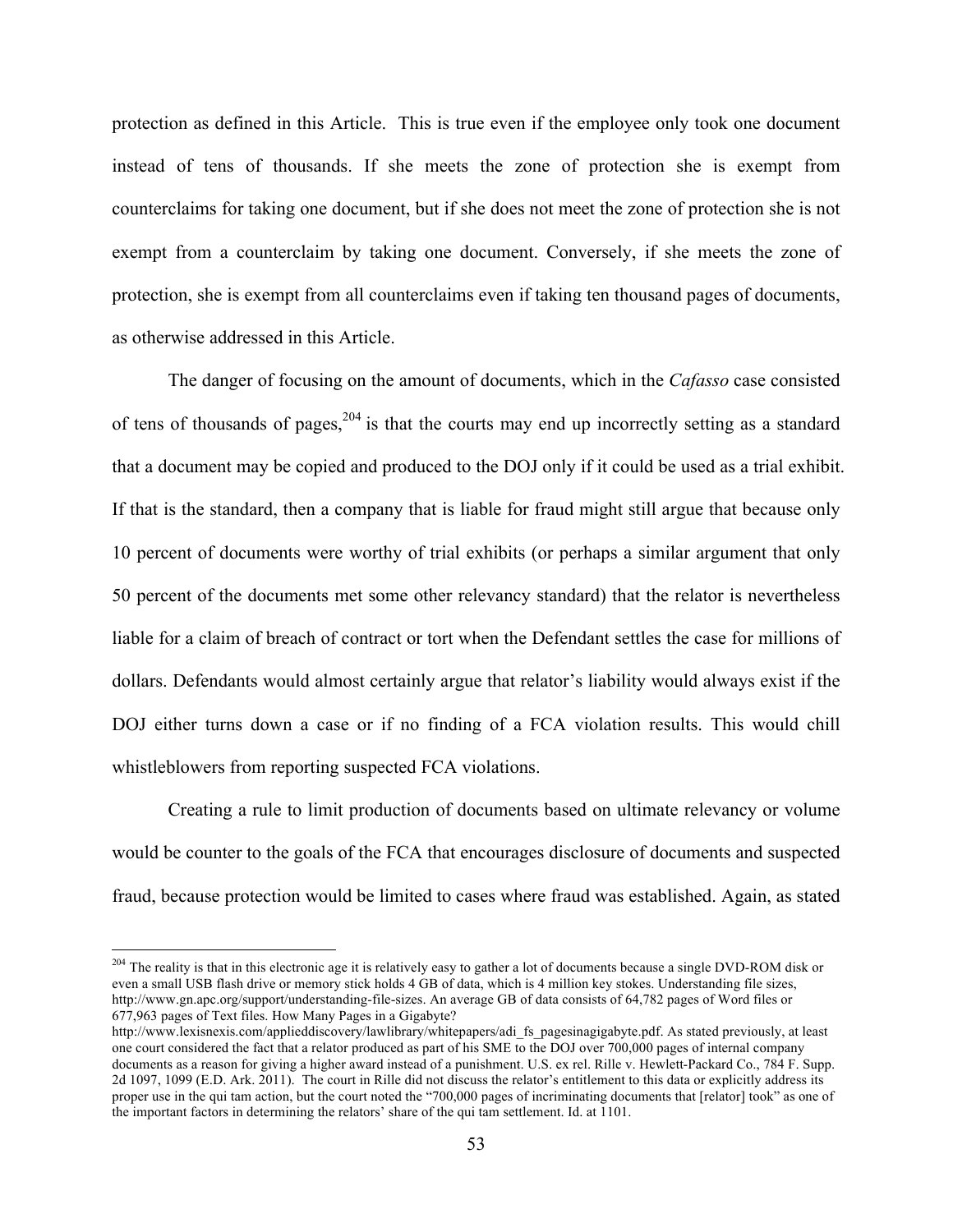earlier, documents are the heart of proving a FCA case. Most FCA cases involve many thousands of pages of documents, with many topping a million pages of documents in large cases.<sup>205</sup> There are often hundreds, if not thousands, of individual false claims in many *qui tam* cases, each of which must be established by sufficient evidence.<sup>206</sup> In addition, because of the heightened Rule 9(b) pleading requirements, a relator must have evidence of the "who, what, when, where, and how of the alleged fraud."<sup>207</sup> To do so, a relator usually gathers and produces a significant amount of documents to support FCA allegations and survive a motion to dismiss.

Moreover, the whistleblowing employee should not be required to know the relevancy rules or determine which documents may be legally significant in supporting allegations of suspected fraud or violations of the FCA.<sup>208</sup> In addition, a relator should not be forced to review every page of every documents sitting at her office desk before providing them to her counsel. Indeed, the relator should not read every page of every file before copying a folder that likely contains relevant information. That would not only waste company time and resources, but would also tip off the defendant that they intend to report fraud, which is contrary to the purpose and provisions of the FCA.

A relator is also entitled to the aid of counsel to determine what documents are relevant to the fraud claim.<sup>209</sup> The relator should be able to use their attorney's professional judgment to

<sup>&</sup>lt;sup>205</sup> "And, interestingly, the False Claims Act has the following provision: they will serve on the company a civil investigative demand where potentially millions of pages of documents will be turned over before any claim is filed." Panel Discussion, Evidence Rules Committee: Symposium On Rule 502, REINVIGORATING RULE 502, 81 Fordham L. Rev. 1533, 1585 (March 2013) (statement by Judge Diamond).

 $^{206}$  In cases the authored worked on at the DOJ on qui tam cases, several cases involved thousands of false claims and during discovery more than a million pages were produced in those qui tam cases.

<sup>207</sup> E.g., U.S. ex rel. Ruhe v. Masimo Corp., CV 10-08169-CJC JCGX, 2012 WL 7681937 (C.D. Cal. July 9, 2012) (cites omitted). See also Charis Ann Mitchell, Comment, A Fraudulent Scheme's Particularity Under Rule 9(b) of the Federal Rules of Civil Procedure, 4 LIB. U. L. REV. 337 (2010).

 $^{208}$  In fact, some courts have held that the FCA requires that the relator hire independent counsel as part of pursuing a qui tam claim. "The relator's counsel focuses on presenting to the Government information, documents, damage theories, lists of witnesses, and the names of potential expert witnesses as a part of its initial disclosure statement. [The relator's counsel] does so with an eye to maximizing the Government's interest in the case." Donald H. Caldwell, Jr., Qui Tam Actions: Best Practices for Relator's Counsel, 38 J. Health L. 367, 377-78 (2005).<br><sup>209</sup> See supra Section II(C)(1).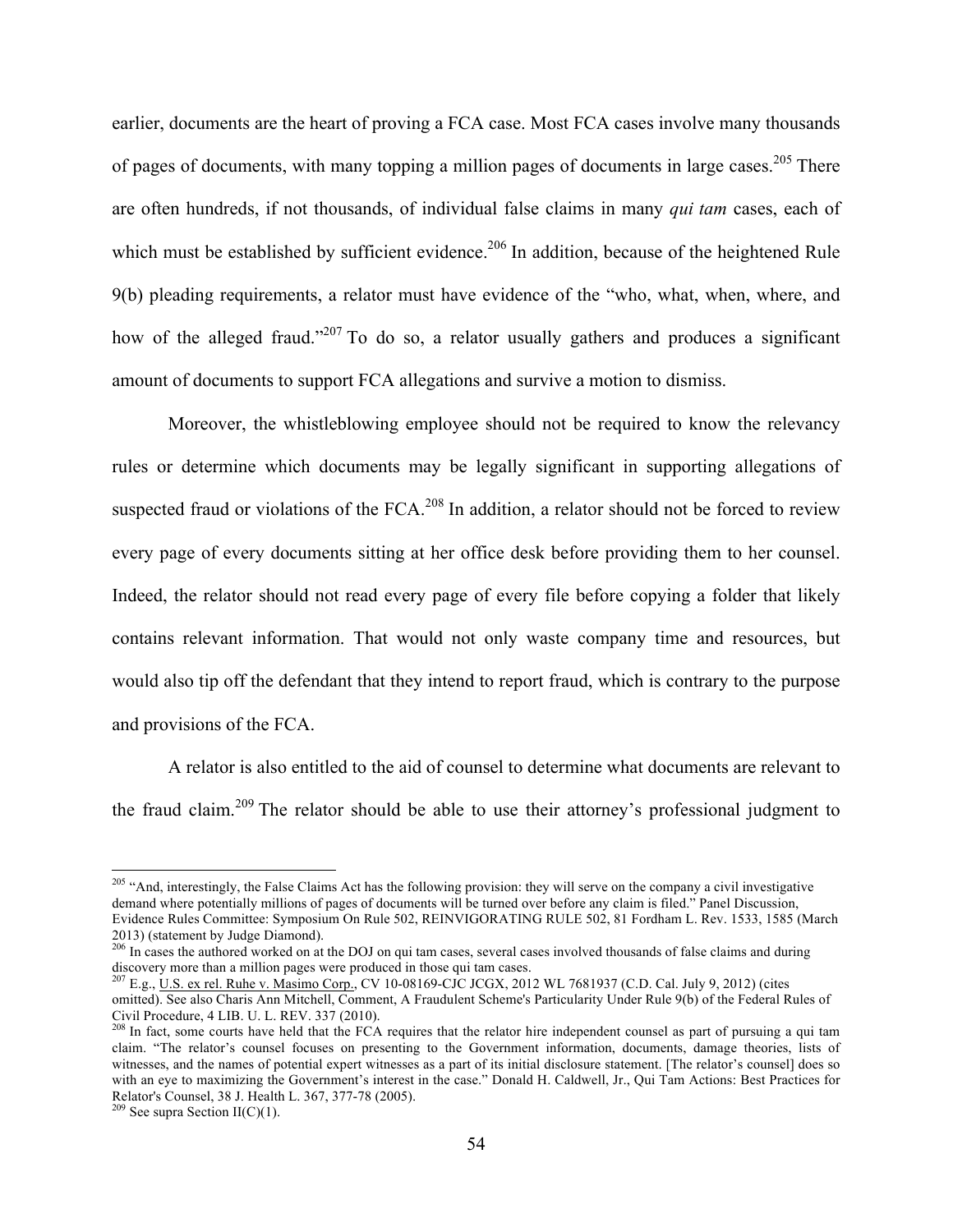determine a document's relevancy. It makes little sense to place the responsibility solely on the whistleblower, who may, as a consequence, spend valuable company time combing through voluminous records to develop their case.<sup>210</sup> Rather, the relator should be permitted to gather and disclose all *potentially* relevant files that they have reasonable access to as part of their duties to their attorney, who then decides which particular documents to produce to the DOJ. Thus, a court should not limit the zone of protection by requiring a whistleblower to discern and only copy what in hindsight a court may consider to be relevant to a FCA action.

Disclosure of overbroad and unrelated documents to the DOJ should not be a basis to displace the zone of protection. The safeguards previously mentioned prevent any improper disclosure of documents not relevant to the *qui tam* claim to the public or competitors. <sup>211</sup> The relator's attorney and DOJ attorneys working on a *qui tam* case have no interest in disclosing the confidential documents outside of the litigation, and those that do face potentially stiff sanctions.<sup>212</sup> As discussed in Section II(C)(1), because the relator already has access to the documents, and the mere disclosure of them to legal counsel or DOJ means that there is limited potential for significant actual harm. When this low risk is weighed against the substantial interest in protecting whistleblowers who provide information to the Government, the balance weighs heavily in favor of protecting whistleblowers who possess a reasonable belief that suspected fraud or violations of the FCA occurred prior to gathering documents, including gathering files or folders that appear to contain relevant information to provide to counsel for a determination of which documents to produce to the Government. Moreover, much like the privilege and trade secret discussions above, the remedy for over-production is the return of the

<sup>&</sup>lt;sup>210</sup> In a large case, there are potentially tens of thousands of relevant documents.<br><sup>211</sup> Again, even if the relator's document disclosure to DOJ is overbroad and includes irrelevant documents, the relator's

disclosure should still fall within the zone of protection because all disclosed documents will only be seen by officers of the court: the relator's attorney and the DOJ.

 $2^{212}$  The author does not condone including privileged materials in the complaint, which may become public.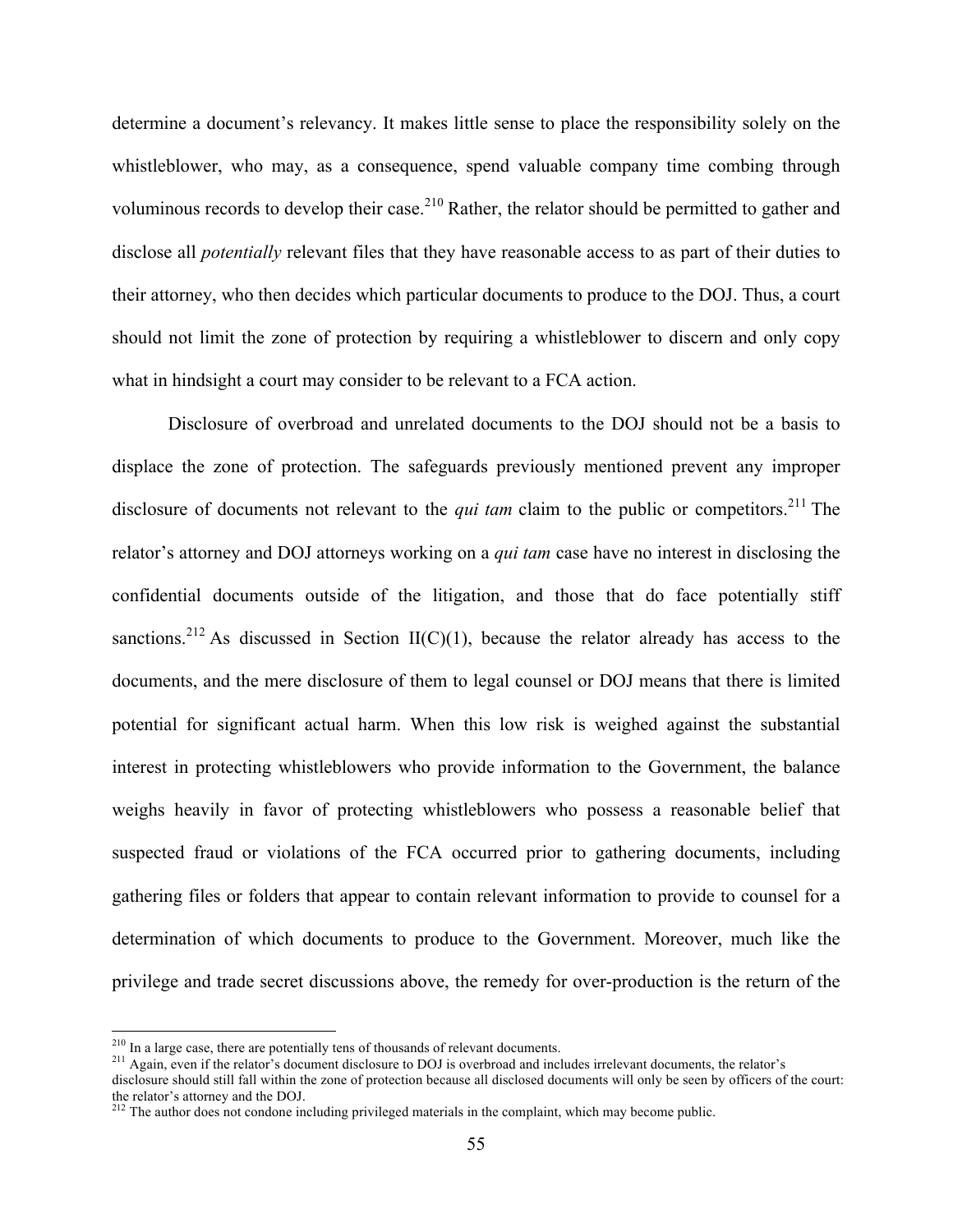documents or other sanctions governed by Rule 26 and not the displacement of the zone of protection when it otherwise applies.<sup>213</sup>

In sum, if an employee falls within the zone of protection of the FCA, they are exempt from contract and tort claims even if some of the documents turn out to be non-relevant. Rather, the exclusive remedy is determined by the court pursuant to Rule 26, and the normal remedy and appropriate solution is to return non-relevant documents to the company, but not to dismiss the *qui tam* case or otherwise remove the protections to the relator flowing from the FCA for reporting suspected fraud against the Government.<sup>214</sup>

1. Not Restricting Gathering Documents to Discovery

A common tactic by defense counsel to attempt to sidestep the strong public policy issues outlined in this Article is to ask the court to order return of documents in the relator's possession<sup>215</sup> or that relator produced to DOJ based upon the theory that only information, not documents, are needed to file a *qui tam* case and that DOJ could obtain documents during discovery or issue a civil investigative demand (CID) under the FCA.<sup>216</sup> As demonstrated earlier, an important aspect of the FCA is the unique provision requiring the relator to turn over all information supporting the FCA allegations as part of filing for a reward.<sup>217</sup> Although this generally occurs prior to filing of the *qui tam* case and before DOJ is typically aware of the

<sup>&</sup>lt;sup>213</sup> Again, this Article limits the zone of protection to gathering documents from the defendant/employer and producing them to an attorney for purposes of considering reporting fraud against the Government, to the DOJ as part of the relator's SME and continuing duty to provide information to the Government, or using them in eventual litigation, e.g., to meet the particularity requirements of Rule 9(b). This Article does not address or take a position on whether it is a protected activity to gather documents for other purposes, such as to support non-FCA actions or to provide copies to those not part of reporting fraud to the Government, such as to the media.

<sup>&</sup>lt;sup>214</sup> When a qui tam attorney elects to operate outside of these parameters, the remedy may include sanctions, but the normal course is not dismissal of a qui tam case based upon disclosing documents to the DOJ provided that the relator was engaged in a zone of protection as defined in this Article.

<sup>&</sup>lt;sup>215</sup> Such a request often occurs after the DOJ elects not to intervene in a case, the case is unsealed and the relator litigates the case independently.

<sup>&</sup>lt;sup>216</sup> See 31 U.S.C. § 3733. Prior to 2009, when the statute was amended, civil investigative demands (CIDs) were seldom used because they had to be approved by the Attorney General. Joseph M. Makalusky, BLOWING THE WHISTLE ON THE NEED TO CLARIFY AND CORRECT THE MASSACHUSETTS FALSE CLAIMS ACT, 94 Mass. L. Rev. 41, 52-53 (March 2012). Even though the Attorney General has been allowed to delegate the issuance of CIDs to the U.S. Attorneys for each district, they have not become automatic or used in every qui tam case.

<sup>&</sup>lt;sup>217</sup> 31 U.S.C. § 3730(b)(2). See infra Section  $I(A)(1)$  FCA: The Statement of Material Evidence.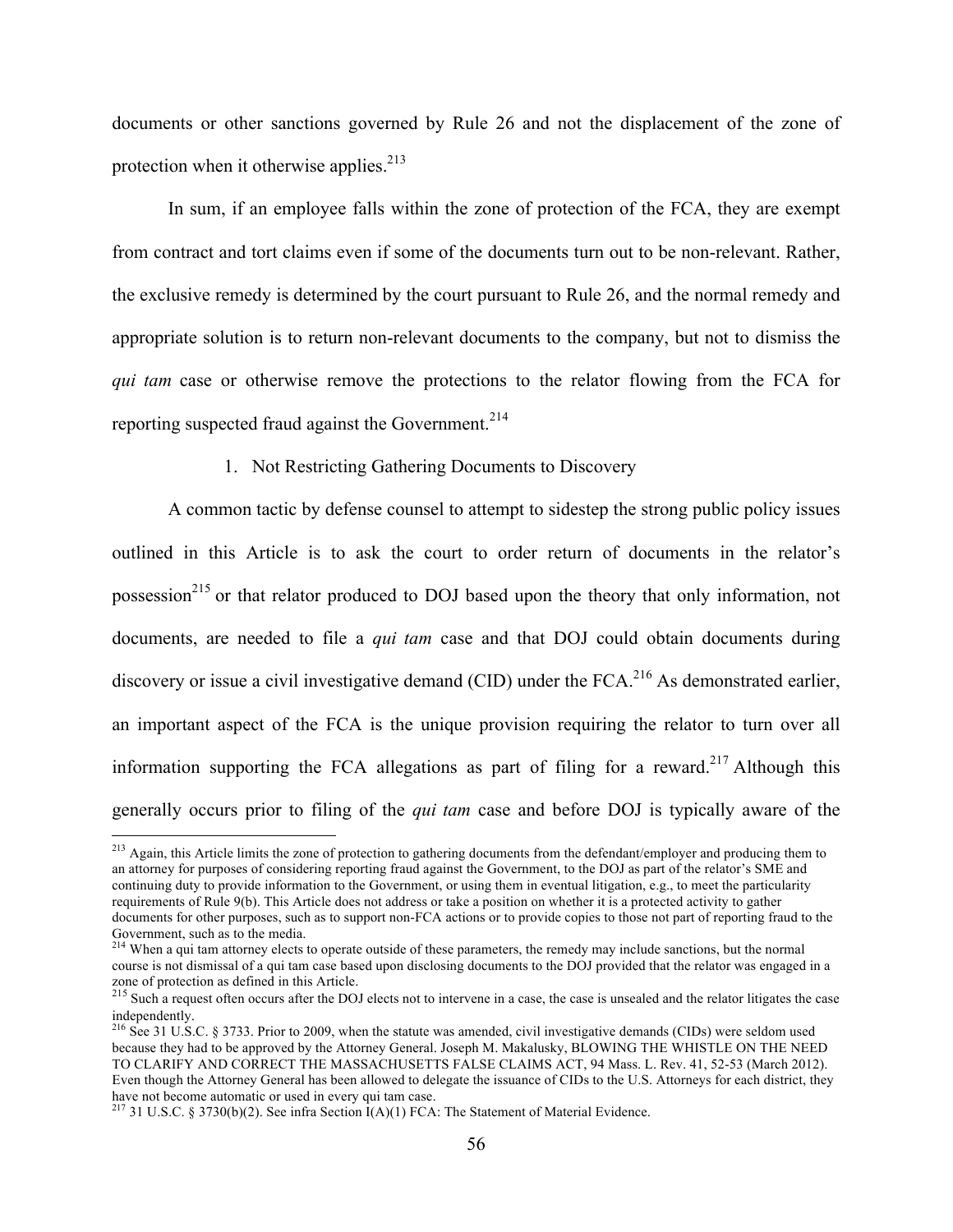allegations, the relator has a continuing duty to cooperate with the DOJ and to provide information within its possession and control during the life of the *qui tam* case. Thus, a relator must supplement its SME with any new information or documents after submitting the initial SME<sup>218</sup> Therefore, the FCA contemplates and condones gathering and producing documents prior to service of the complaint and beginning of formal discovery.

In addition, to deny the relator the ability to support the *qui tam* case would frustrate the strong public policy and federal interests. Again, DOJ declines nearly 80% of *qui tam* cases and lacks resources to investigate every tip or complaint. Thus, only when a relator steps forward with substantial evidence of fraud, usually documents, will DOJ intervene or discovery take place. In addition, defendants frequently file motions to dismiss a *qui tam* under Rule 9(b) in advance of discovery, particularly in non-intervened cases that the relator elects to litigate on behalf of the Government. It is insufficient to survive a motion to dismiss for a Relator to merely inform the court that discovery would supply the "who, what, when, how and why" of the allegations. Rather, the relator must possess the information at the pleading stage, and not just the whereabouts of potentially relevant documents. The substantial public policy interest demands that whistleblowers to step forward with inside information of fraud when filing a *qui tam* case and seeking to get the Government to intervene in the case prior to service of the complaint upon the defendant. Therefore, courts should reject these types of arguments that seek to sidestep the zone of protection and would improperly inhibit relators from producing internal documents to the government as part of the continuing duty of supporting *qui tam* cases prior to service of the complaint on defendants.

<sup>&</sup>lt;sup>218</sup> The relator has a continuing duty to cooperate with the DOJ and to provide information within its possession and control during the life of the *qui tam* case. Thus, a relator must supplement its SME with any new information or documents after submitting the initial SME. It is not uncommon for a relator to amend the SME multiple times after filing a *qui tam* and prior to serving the complaint on the defendant.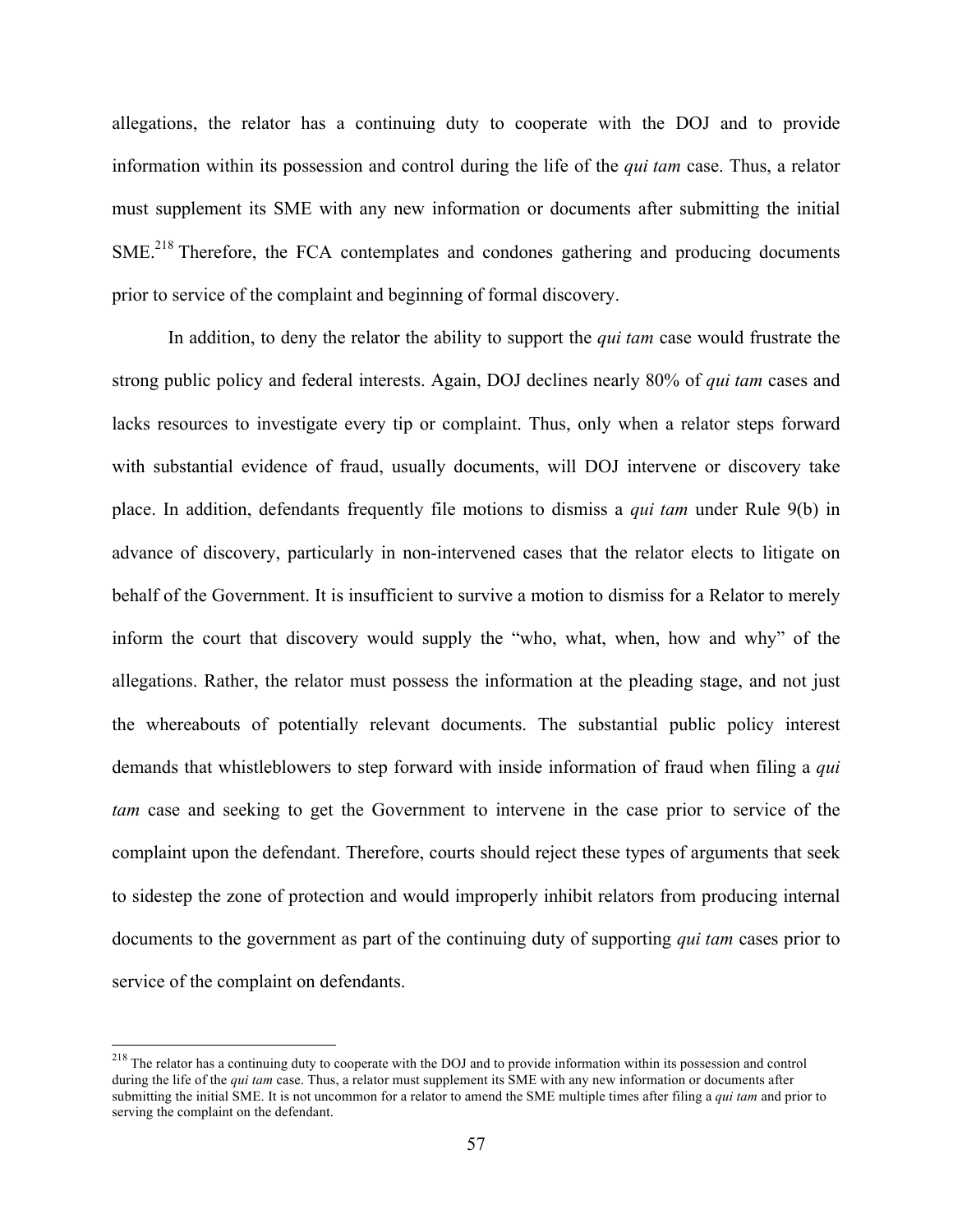#### *E. When Relators Ask Others to Gather Documents*

Although there are no FCA *qui tam* cases on point, a potential thorny issue is what a court should do if a relator asks other current employees to gather company documents for them to provide to the DOJ as part of the SME when filing a *qui tam* case. A similar question was an issue in a FCA retaliation only suit, where an employee claimed to have been fired because he privately contacted the Government to report fraud, which resulted in an audit of the company.<sup>219</sup> Once the employee was terminated, he brought a retaliation suit under the FCA, but did not bring a *qui tam* action.<sup>220</sup> To support the allegations of wrongful termination, the former employee asked a current employee to gather company documents on his behalf.<sup>221</sup> The former employee received some documents before filing the retaliation action and other documents after filing the action.<sup>222</sup> The company filed nine counterclaims and asked the court to dismiss the retaliation case as a sanction for stealing company documents.<sup>223</sup> The court noted that other courts in other settings had considered similar actions to be stealing, but also concluded that courts rarely dismissed the case as a result.<sup>224</sup> The court held that that the former employee improperly engaged in self-help discovery and received stolen documents.<sup>225</sup> Nevertheless, the court refused to dismiss the claim because it was too harsh a sanction and issued a  $$20,000$  sanction.<sup>226</sup>

This Article demonstrates that the zone of protection applies to a relator asking other current employees to gather company documents and therefore bars any contract or tort claim

<sup>&</sup>lt;sup>219</sup> Glynn v. EDO Corp., 2010 WL 3294347 (D. Md. August 20, 2010).<br><sup>220</sup> Id. at \*2. Thus, the case was not filed under seal.<br><sup>221</sup> Id.<br><sup>222</sup> The wrongful termination action was field on June 21, 2007. Id. at \*2. An emplo February 20, 2007, April 7-9, 2007, August 21, 2007, September 18, 2007, and February 5, 2008. Id. at \*5.<br>
<sup>223</sup> Id. at \*3-4.<br>
<sup>225</sup> Id. at \*3-5. This case is further distinguishable from a qui tam case because the other

documents knew that there was an ongoing lawsuit and that they were helping an adversary in known litigation, and circumventing the restrictions on contacting represented parties and discovery rules.  $226$  Id. at  $*4-5$ .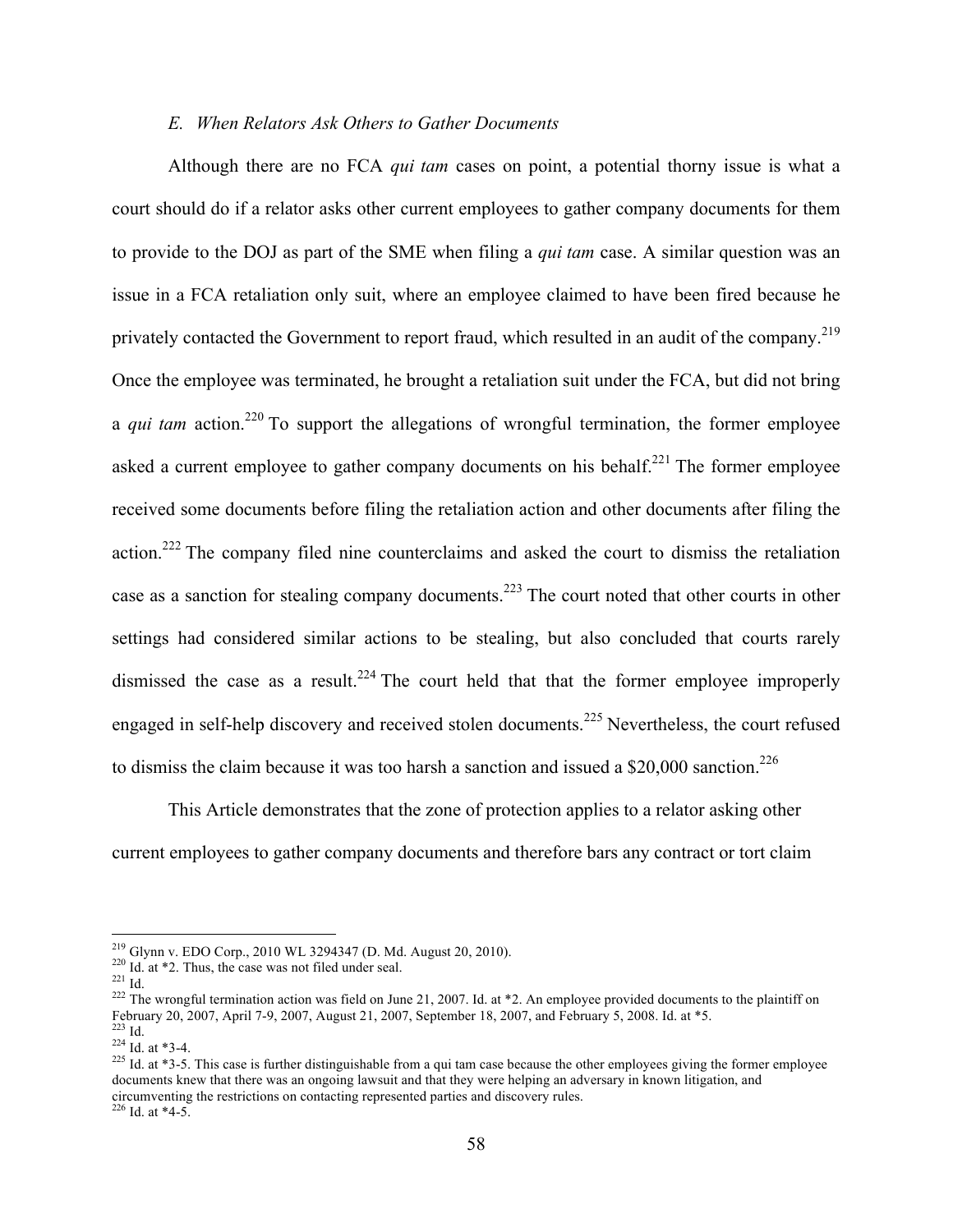against either the relator or assisting employees. <sup>227</sup> As demonstrated earlier, an FCA *qui tam* case is unique because its sole purpose is to advance substantial public and federal interests. While only one employee may actually file a *qui tam* case, <sup>228</sup> the goal and purpose of the FCA is to protect all employees who gather documents as part of reporting fraud against the Government. In fact, Congress amended the FCA's anti-retaliation provision in 2009 to broaden the protection to all persons, whether employees, contractors, or agents. The amendments also include protection for "associated others" when a relator reports fraud against the Government. The FCA statute now reads:

(1) In general. Any employee, contractor, or agent shall be entitled to all relief necessary to make that employee, contractor, or agent whole, if that employee, contractor, or agent is discharged, demoted, suspended, threatened, harassed, or in any other manner discriminated against in the terms and conditions of employment because of lawful acts done by the employee, contractor, agent or **associated others** in furtherance of an action under this section or other efforts to stop 1 or more violations of this subchapter.<sup>229</sup>

Although there are no cases defining the term "associated others," it is clear that Congress intended to protect more than just the person who files a *qui tam* case, but also all of those who assist the relator in reporting fraud or bringing a FCA case.<sup>230</sup>

In short, the zone of protection for FCA cases covers any employee who gathers documents for the purpose of reporting suspected fraud against the Government or assisting another in reporting the fraud. Although these non-filing employees are just a conduit for another

<sup>&</sup>lt;sup>227</sup> Although asking current employees to copy internal company documents in a case once the complaint is served on the defendant could be viewed as questionable, particularly in FCA retaliation cases where the relator is not prosecuting fraud allegations on behalf of the government, the zone of protection would nonetheless apply and any sanction would be assessed by the court under Rule 26.

<sup>&</sup>lt;sup>228</sup> In fact, the "first to file" rule bars a second relator from brining a second *qui tam* case. 31 U.S.C. § 3730(e)(3) ("In no event may a person bring an action under subsection (b) which is based upon allegations or transactions which are the subject of a civil suit or an administrative civil money penalty proceeding in which the Government is already a party."). Although somewhat rare, it is possible for two relators to join together to file a single *qui tam* case.<br><sup>229</sup> 31 U.

<sup>&</sup>lt;sup>230</sup> The Congressional record includes a speech by Rep. Howard Berman in which he said, "This language is intended to deter and penalize indirect retaliation by, for example, firing a spouse or child of the person who blew the whistle." Reprinted at FCAG APP A-3 (Congressional Record (May 18, 2009).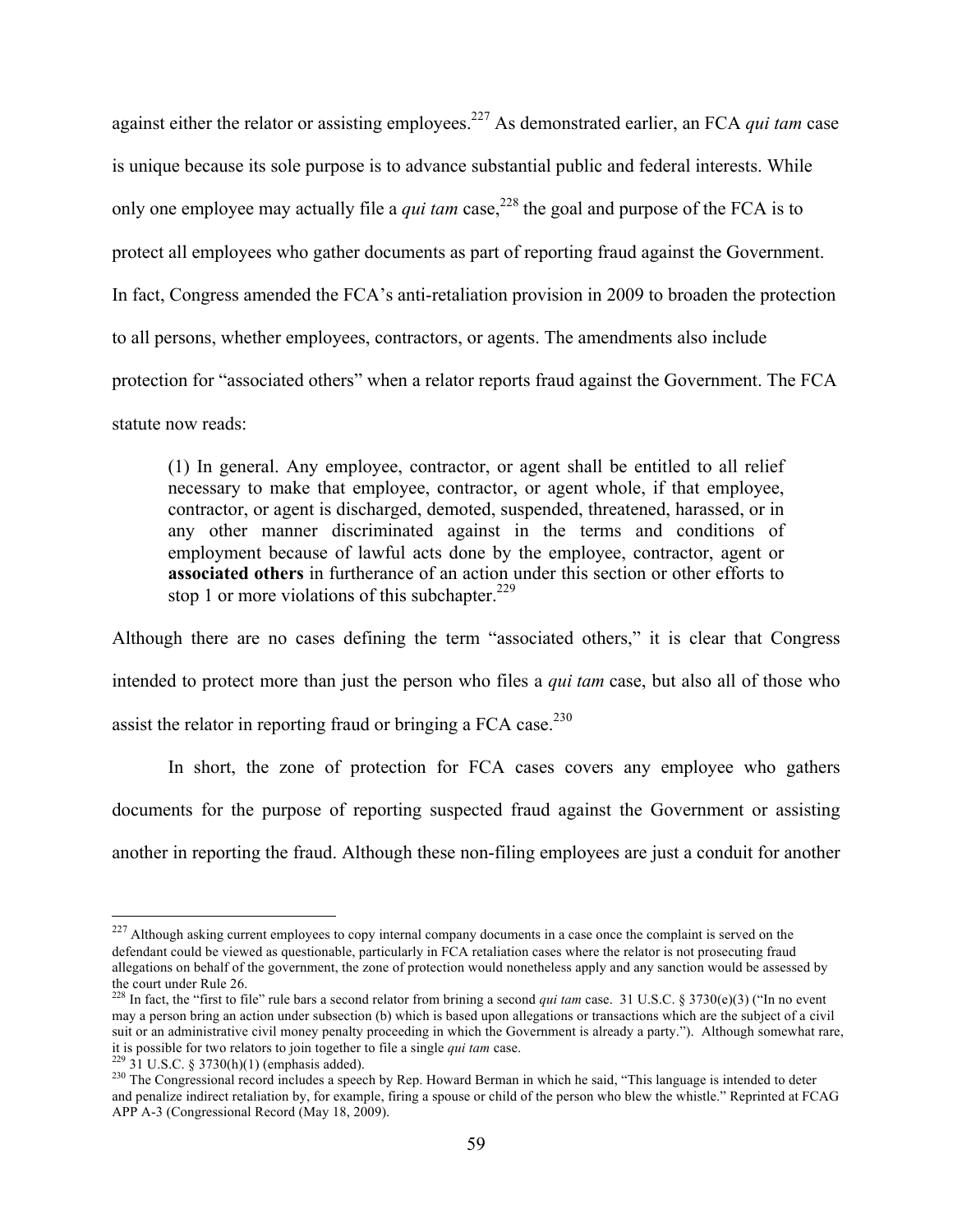whistleblower who turns the documents over to the Government, the same substantial public interest is still being served. Indeed, a non-filing employee has the same right to report the fraud but may have chosen not to risk becoming a relator in a *qui tam* case because of the stigma attached to whistleblowers or the fact that the name of the relator who files a *qui tam* is often made public.231 Moreover, the FCA *qui tam* provisions only pay a reward to the first to file a *qui tam*, <sup>232</sup> but the need for information from multiple people is apparent. Indeed, the anti-retaliation provisions of the FCA apply to every employee regardless of whether they are the ones to file a FCA *qui tam* case. Therefore, the zone of protection under the FCA extends to another employee being asked for documents in support of allegations that the employer is defrauding the Government.

This does not mean that there are no remedies for discovery abuses. As stated in the definition of the zone of protection, "After the defendant has been served with the complaint and the litigation commences, normal discovery rules begin to apply and any violations are subject to court's authority and controlled by the Federal Rules of Civil Procedure."<sup>233</sup> In other words, although the defendant may not bring a state claim against the relator or non-filing employee providing assistance to the relator, normal discovery rules begin to apply upon serving the complaint and "once the complaint is served an employee may not continue to gather new documents from the defendant/employer outside of the discovery rules."<sup>234</sup> Therefore, the protections to employees are not extended at the total expense of defendant's privacy. Rather, the safeguards built into the definition of the zone of protection and remedies discussed above

 $^{231}$  See Under Seal v. Under Seal, 326, F.3d 479, 486 (4th Cir. 2003) (There is a presumption in favor of unsealing qui tam complaints, but the seal may be retained by a showing of a significant countervailing interest.).<br>
<sup>232</sup> See supra Note 225.<br>
<sup>233</sup> See Section (C)(1) Defining the Zone of Protection.

 $^{234}$  Id. Nevertheless, "even after the complaint is served, a relator may continue to use appropriate informal discovery techniques, including obtaining documents from former employees and engaging in other informal discovery techniques permitted by local practices or the Federal Rules of Civil Procedure." Id.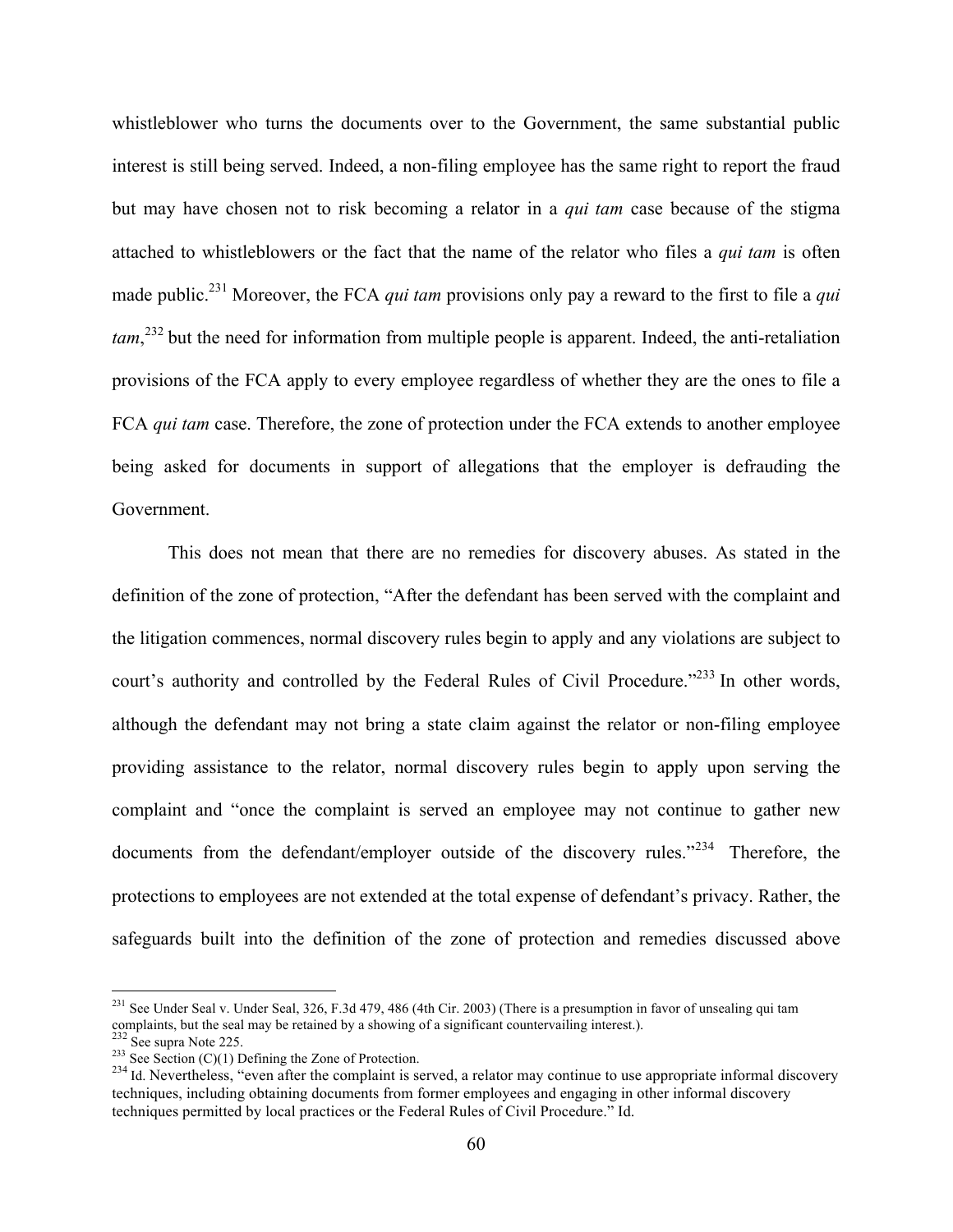provide for proper protection of the defendant's rights as well.

#### III. BALANCING THE FCA'S ZONE OF PROTECTION AGAINST THE COUNTERVAILING PUBLIC INTEREST IN ALLOWING TORT CLAIMS AGAINST A RELATOR

Just as the courts' reliance on the independent damages approach for breach of contract counterclaims is misplaced, their reliance on that same approach for tort counterclaims is also misplaced for the same reasons. As discussed in Section I(C), there should be no distinction between the protection offered to a relator filing a *qui tam* whether it is immunity from an action by an employer based in contract or tort. In that section, this Article outlined two distinct lines of Supreme Court cases which both independently would demand that a zone of protection be afforded to relators, whether stemming from a substantial public policy interest that voids contract provisions (as well as couching contract claims under tort law), or flowing from the uniquely federal interests, which creates federal common law that displaces state tort law.<sup>235</sup>

In 2007, a court predicted that limiting dismissal to contract counterclaims under the *Rumery* line of cases would simply result in clever defendants seeking tort counterclaims.<sup>236</sup> That court was correct. Recently, several courts have missed the mark by refusing to dismiss tort counterclaims against relators. Those courts incorrectly established an "independent damages" model, which seemingly allows tort counterclaims to continue if the elements of the tort claims are different from elements of the FCA claims, while others appear to reserve dismissal of tort claims to instances where FCA violations are proven in court. However, the correct approach is to apply the zone of protection to all counterclaims, including torts. In other words, the zone of

 <sup>235</sup> Under *Rumery*, courts cannot enforce any contract as void against public policy that hinders a relator from filing a *qui tam* case because the substantial public policy interests of the FCA creates a zone of protection for relators. Similarly, the same public policy reasoning requires that the zone of protection apply equally to tort claims based on the same conduct that, as a matter of law, cannot breach a contract or it would nullify the policy simply because clever counsel could couch any claim as a tort. Under *Boyle*, a court should recognize that federal common law exists because the FCA creates unique and substantial federal interests in protecting the public fisc that would be thwarted and therefore shields relators from state tort claims.<br><sup>236</sup> U.S. ex rel. Miller v. Bill Harbert Intern. Const., Inc., 505 F. Supp. 2d 20, 26 (D.D.C. 2007) (noting that

been alert to the likelihood that clever defendants will seek what federal law denies them under the guise of affirmative state law rights of action, and have held that 'there can be no right to assert state law counterclaims that, if prevailed on, would end in the same result"").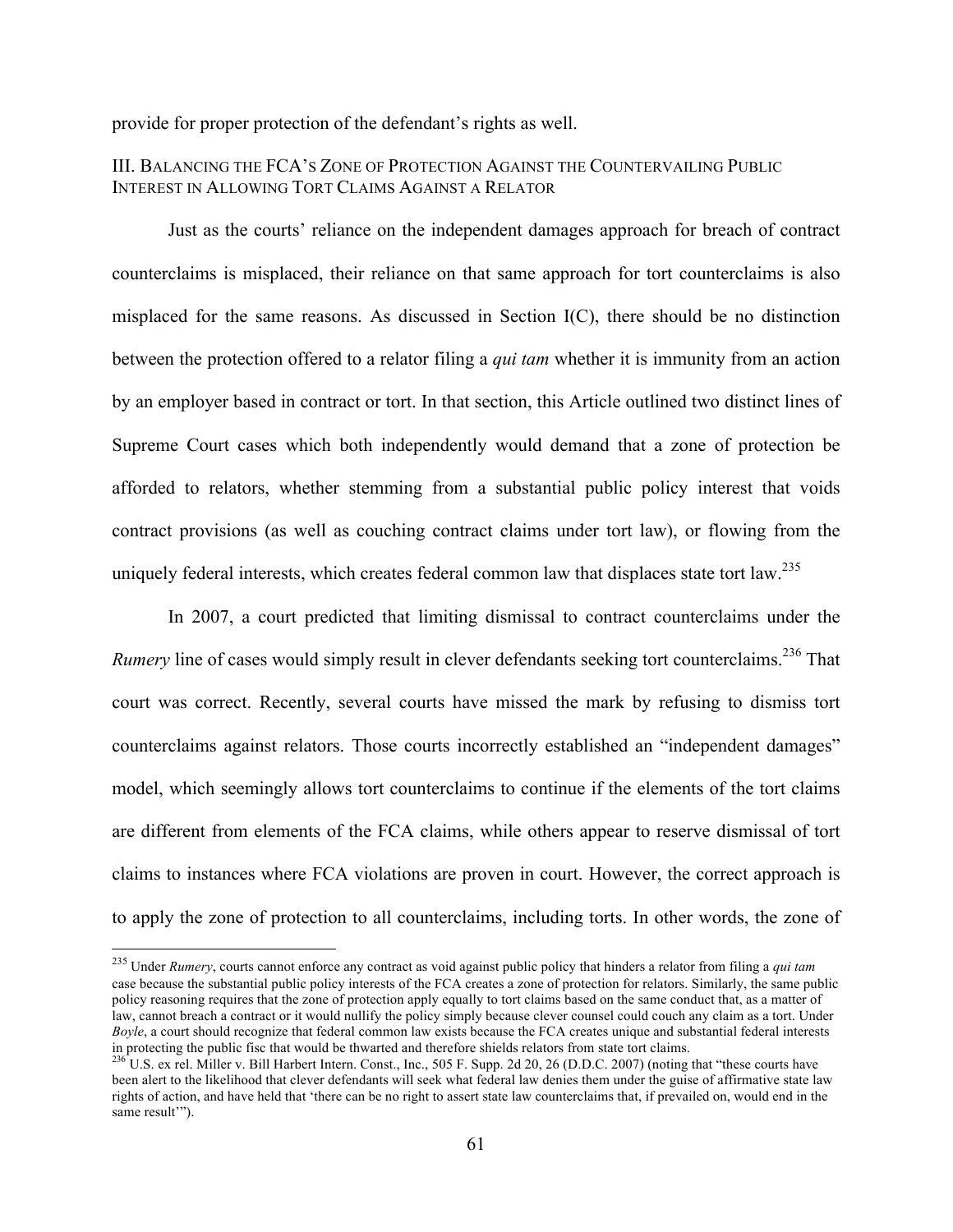protection applies to all activities that are bound up with or flow from reporting suspected fraud against the Government to the Government.

#### *A. Cases Incorrectly Applying Independent Damages Approach to Torts*

Unfortunately, the only circuit court of appeals case addressing availability of tort claims against relators in the *qui tam* context failed to apply a proper framework when approaching the issues and therefore did not rule whether the public interest at issue is substantial or what protection flows from the FCA to relators.<sup>237</sup> Simply put, the Ninth Circuit Court of appeals failed to adopt the correct test for determining whether to allow tort counterclaims against a relator.<sup>238</sup> As a result, several lower courts are applying the wrong standard.

In 1993, in *U.S. ex rel. Madden v. General Dynamics Corp.*, an employer responded to a *qui tam* case by a former employee by bringing eight counterclaims, consisting of a mix of contract and tort claims.<sup>239</sup> The district court dismissed all of the counterclaims because they would "discourage *qui tam* plaintiffs from filing suit." The Ninth Circuit reversed and held that "*qui tam* defendants can bring counterclaims for **independent** damages."<sup>240</sup> The court reasoned that the defendants have a due process right to bring compulsory counterclaims that would be lost if not raised.<sup>241</sup>

The Ninth Circuit, almost in passing, noted that its decision that seemingly allows independent counterclaims "may act to encourage *qui tam* defendants to bring counterclaims" cast in the form or nature of independent damages instead of the prohibited class of those seeking indemnity.<sup>242</sup> The court nevertheless summarily declined to bar of counterclaims beyond what it

<sup>&</sup>lt;sup>237</sup> U.S. ex rel. Madden v. General Dynamics Corp., 4 F.3d 827, 829 (9<sup>th</sup> Cir. 1993).<br><sup>238</sup> Id.<br><sup>239</sup> Id. (duty of lovalty and breach of fiduciary duty; breach of implied covenant of good faith and fair dealing; violati California Labor Code; libel; trade libel; fraud; interference with economic relations; and misappropriation of trade secrets).<br><sup>240</sup> Id. at 831 (emphasis added).<br><sup>241</sup> Id.<br><sup>242</sup> Id.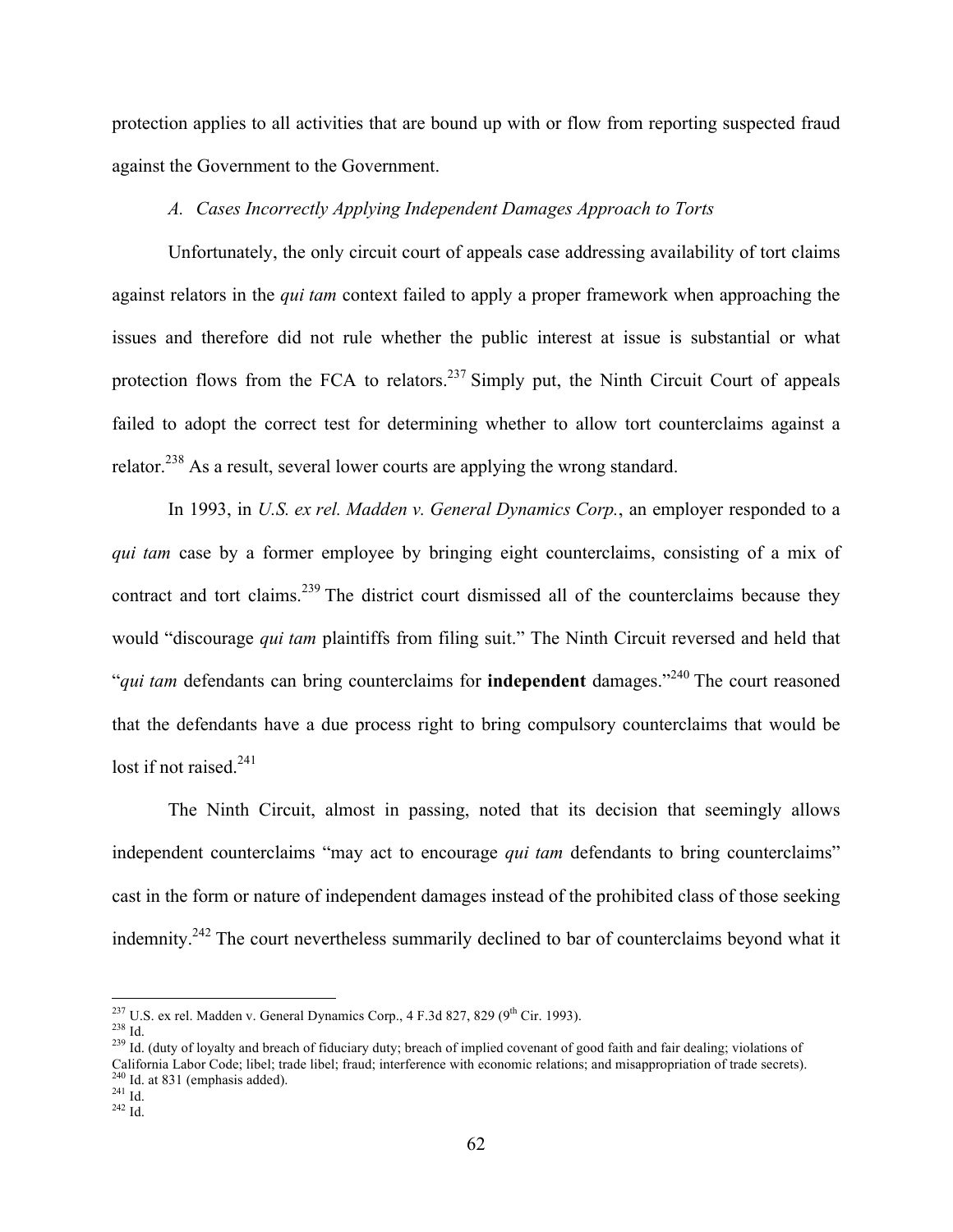considered to be dependent claims. The court reasoned,

we are not persuaded that it is necessary to bar counterclaims in *qui tam* actions in order to provide relators with the proper incentive to file suit. The bounty provisions of the FCA already serve this purpose. See 31 U.S.C. § 3730(c). Rather, we believe that some mechanism must be permitted to insure that relators do not engage in wrongful conduct in order to create the circumstances for *qui tam* suits and to discourage relators from bringing frivolous actions. Counterclaims for independent damages serve these purposes.<sup>243</sup>

According to the Ninth Circuit, "if a *qui tam* defendant is found not liable, the counterclaims can be addressed on the merits."<sup>244</sup>

The same problems occur in the tort context as discussed in the prior section that more poignantly addressed contract claims addressing when the protection to relators hinges upon a finding of liability instead of a reasonable belief that fraud is afoot when reporting suspected fraud. As discussed earlier, an approach that requires waiting to see if the defendant is found liable leaves counterclaims hanging over the relator's head and chills potential whistleblowers from stepping forward. This approach is also unworkable because a finding of liability is extremely rare in the FCA context.

The court should have begun by recognizing the substantial public interest, followed by determining that the FCA creates a zone of protection. This framework would have permitted the court to still uphold any counterclaims upon a finding that the relator acted outside of the zone of protection.245

Because this is the only appellate decision, many lower courts have unfortunately applied this flawed approach of determining whether the counterclaims are dependent or independent of the company's FCA liability.<sup>246</sup> In other words, the Ninth Circuit's prophesy is being fulfilled; its

<sup>&</sup>lt;sup>243</sup> Id.<br><sup>244</sup> Id.<br><sup>245</sup> See discussion supra Section I(C). The same safeguards discussed in the prior sections apply equally here.<br><sup>245</sup> According to a treatise that has gathered cases in this area of the law, "Some dis Act bars such independent counterclaims because such claims would discourage qui tam actions, contrary to the purposes of the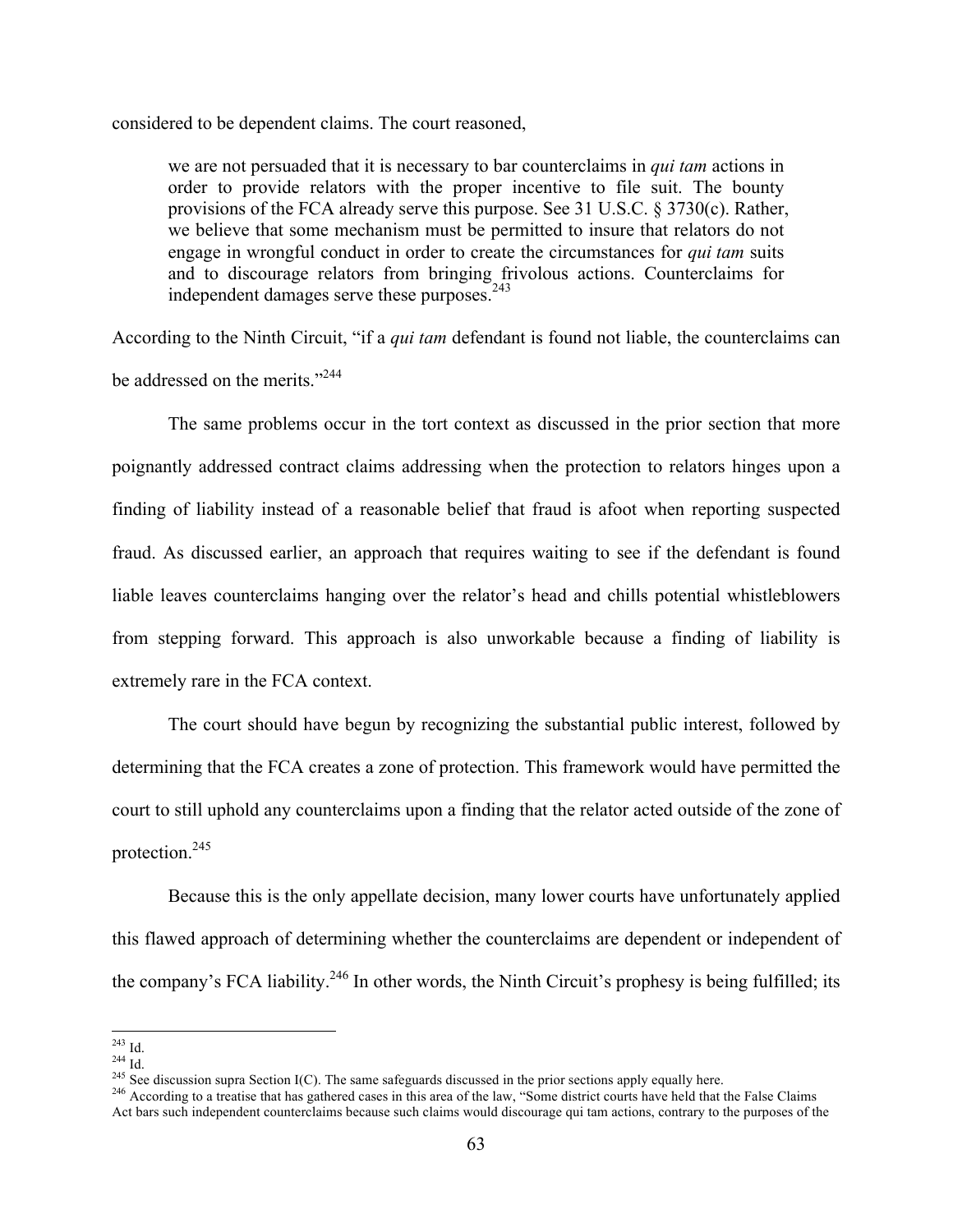decision is encouraging FCA *qui tam* defendants to bring counterclaims cast in the form of independent damages or tort claims. As a result, many courts are following the independent counterclaim standard and thwarting the purpose of the FCA to encourage and protect relators who report fraud against the Government.

The Ninth Circuit's forecast of clever defendants bringing numerous tort claims against a relator for providing information to the Government as part of filing a *qui tam* case has proven true.<sup>247</sup> For example, in 2009, the district court for the District of Columbia in *Head*<sup>248</sup> faced a decision on how to rule on a dozen counterclaims against the relator in a FCA case.<sup>249</sup> As mentioned earlier, the court readily dispatched the two claims based on breach of contract for reporting fraud because they violated public policy. The court, however, faced ten more tort related counterclaims, which were the type of disguised counterclaims predicted by the Ninth Circuit in *Madden*.

Although the *Head* court initially recognized a strong public policy interest in attracting whistleblowers to file *qui tam* cases, it failed to go deeper in its analysis and find that the interest was actually a substantial public interest. It also failed to adopt a federal common law zone of protection. Consequently, the court relied on a variety of different state law rules to dismiss most, but not all of the counterclaims. Indeed, *Head* provides a good illustration of the extent to which a relator faces retaliatory tort claims flowing from his actions relating to bringing an FCA claim.

Because the court did not define the zone of protection or acknowledge federal common law, the court looked solely to state law defenses when ruling on a motion to dismiss the state

False Claims Act. Other courts have allowed such counterclaims to proceed or considered the claims on the merits and dismissed them." FCAG § 11:94.<br><sup>247</sup> General Dynamics Corp., 4 F.3d at 829.

<sup>&</sup>lt;sup>248</sup> This case was discussed at supra Section II(A).<br><sup>249</sup> United States *ex rel*. Head v. Kane Co., 668 F. Supp. 2d 146 (D.D.C. 2009) (including defamation; tortious interference with economic advantage; intentional interference with contract; intentional interference with prospective economic advantage; malicious prosecution; libel; slander; breach of contract; and fraud).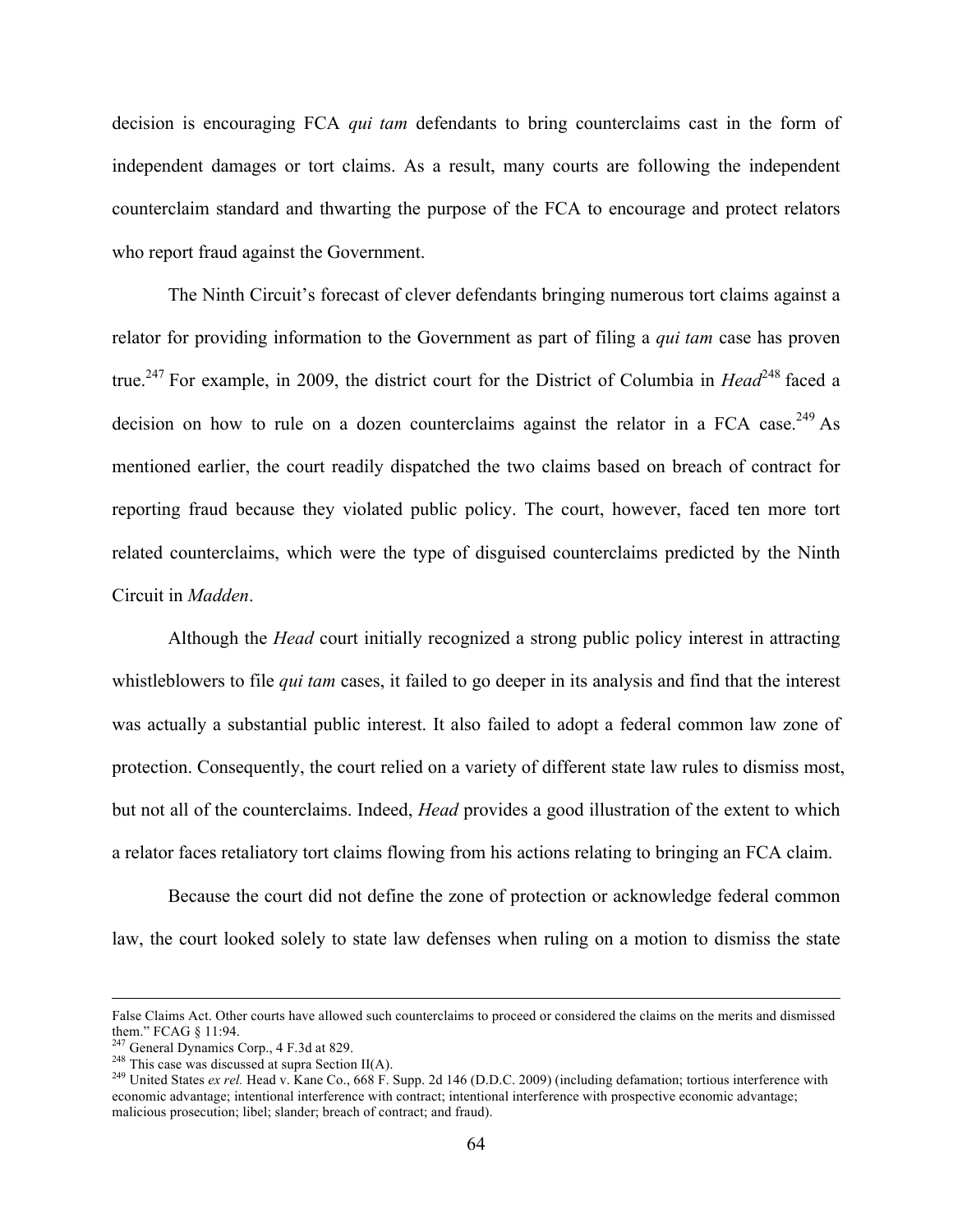common law counterclaims against the relator. For instance, the court refused to dismiss at the pleading stage the defamation, libel, and slander counterclaims and effectively stayed them until the result of the FCA case and being contingent upon exoneration of the defendant.<sup>250</sup> The court reasoned that claims would be dismissed later if the defendant was found liable because the plaintiff would be entitled to the defense of truth.<sup>251</sup> At the end of the opinion, however, the court noted that "[t]o the extent that Defendant relies upon any allegation made by Head in pleadings filed in this Court or in support of the Government's investigation, its counterclaims are barred by absolute privilege."<sup>252</sup> It is not clear what claims of libel or slander the court considered viable, such as reporting fraud to federal or state agencies apart from the actual complaint, which would also fall within the zone of protection. Failing to dismiss such claims at the pleading stage chills potential relators. The correct approach would be to immediately shield the relator from all tort claims within the zone of protection.

Next, the *Head* court dismissed the counterclaim for malicious prosecution without prejudice as premature because one element of the claim requires that the case be terminated in favor of the defendant.253 However, the very nature of the unique *qui tam* statute demands an exemption from malicious prosecution when covered by the zone of protection as defined herein. Hence, the only way for a relator to be eligible for a reward is to actually file a *qui tam* complaint in court.<sup>254</sup> To allow a malicious prosecution claim to proceed if the relator fails to prove the FCA claim in court strikes at the very heart of the *qui tam* statute. Again, it is rare to ever obtain such a finding of liability. In any event the definition of zone of protection provides the claimed

<sup>&</sup>lt;sup>250</sup> Id. at xx.<br><sup>251</sup> Id.<br><sup>252</sup> Id. at 155 (citing Finkelstein, Thompson & Loughran v. Hemispherx Biopharma, Inc., 774 A.2d 332, 338 (D.C.2001) ("Along with the overwhelming majority of the States, the District of Columbia has long recognized an absolute privilege for statements made preliminary to, or in the course of, a judicial proceeding, so long as the statements bear some relation to the proceeding");<br>Brown v. Collins. 402 F.2d 209. 212 (D.C.Cir.1968): Restatement (First) of Torts § 587 (200

<sup>&</sup>lt;sup>253</sup> Kane Co., 668 F. Supp. 2d at 156.<br><sup>254</sup> See 31 U.S.C. § 3730(b)(1) (requiring relator to file qui tam); see also U.S. ex rel. Babalola v. Sharma, Slip Copy, 2013 WL 431821 \*3 (S.D. Tex. Feb. 1, 2013) ("relator must file her qui tam" to be eligible for an award).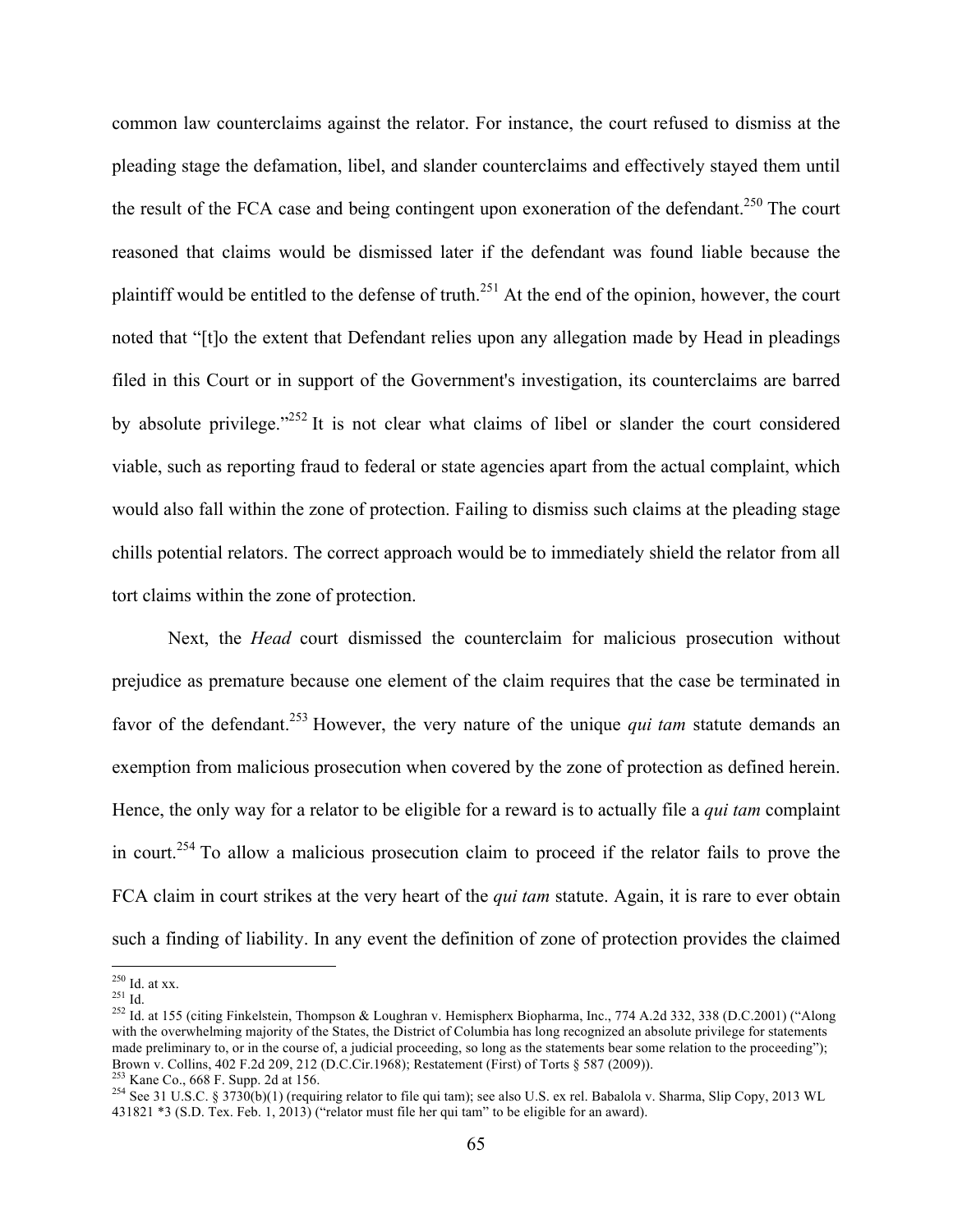protection needed by defendants in that it requires a reasonable belief of a violation of the FCA. If that is met, the federal common law should mandate an absolute privilege or bar from a malicious prosecution claim or any similar tort claims, including libel. In fact, relators are entitled to an exemption from tort liability from all claims bound up in or flow from engaging in an activity within the zone of protection. Failure to dismiss these tort counterclaims thwarts the very heart and purpose of the *qui tam* provisions of the FCA.

Another example of courts applying the incorrect independent damage framework includes a 2013 case in which the court in *Wildhirt* refused to dismiss the claim of tortious interference with prospective economic advantage based upon reporting suspected fraud against the Government to the Government. The court reasoned that, under state law, the absolute privilege for statements made in a legal proceeding, such as a *qui tam* complaint, is an affirmative defense and not ripe for review at the motion to dismiss stage because there is no finding at this time that the relator acted in good faith in filing the case.<sup>255</sup> Again, hinging dismissal on a finding of fraud improperly thwarts the purpose of the FCA.

In sum, these cases highlight and demonstrate the need for a uniform federal approach. Moreover, they show why a unique federal interest is being thwarted by the application of state law tort claims. Protections to a federal relator reporting fraud against the federal fisc through the unique FCA *qui tam* provisions should not be dependent upon what state law defenses exist. Rather, as in *Boyle*, the courts should recognize federal common law and displace state law claims.

#### *B. Appling the Zone of Protection to Torts*

The correct approach is to recognize that the FCA creates either a substantial public or uniquely federal interests and adopt this Article's definition of zone of protection as the formula

 $^{255}$  Wildhirt v. AARS Forever, Inc., et al., 2013 WL 5304092 at \*xxxx.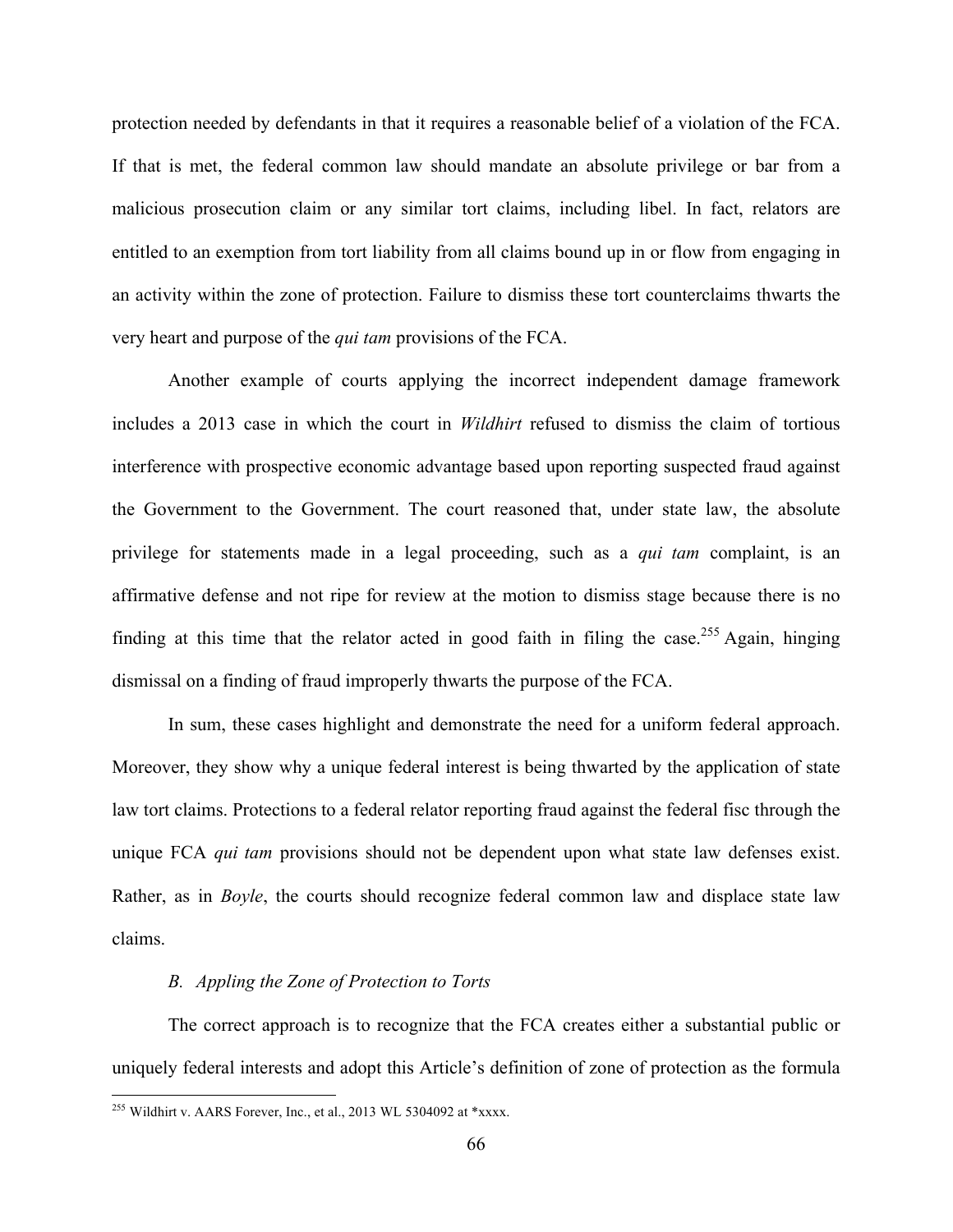for determining whether a contract or tort claim can be pursued against a relator. In short, similar to contract claims, courts should find a general exemption from tort claims where a relator meets the definition of a zone of protection associated with filing a *qui tam* case. Because this Article has established that there exists both a substantial public and federal interests, the courts can and should create or apply a federal privilege against counterclaims that exempt from all tort claims which are bound up with or flow from engaging in an activity within the zone of protection afforded by the FCA. $256$ 

In sum, because of the lack of recognition of a substantial public interest (or a unique federal interest) and resulting zone of protection, courts have reached a variety of inconsistent and varied results when addressing tort counterclaims, such as malicious prosecution, and libel, against relators. The courts also incorrectly rely solely upon state defenses or state privileges instead of recognizing federal defenses or privileges flowing from the FCA. The current case law provides little guidance and often less protection from tort counterclaims related to reporting fraud against the Government.<sup>257</sup> This Article corrects these errors by demonstrating that a relator is exempt from all tort claims which are bound up with or flow from engaging in an activity within the zone of protection afforded by the FCA.

With respect to protecting defendant from overreaching, there already are ample protections built into the FCA framework. First, the FCA requires that the allegations be filed under seal to allow the DOJ to investigate the allegations. The Government has the option to intervene or decline the *qui tam* case. If it intervenes, the company is facing allegations by the Government itself, which eliminates the main concerns. If the DOJ declines, the Government can move to dismiss the case or allow the relator to proceed. If the relator proceeds alone, there are

<sup>&</sup>lt;sup>256</sup> Boyle v. United Technologies Corp., 487 U.S. 500, 504 (1988) (citations omitted).<br><sup>257</sup> Additional cases are gathered in a treatise, False Claims Act: Fraud Against The Government, available on Westlaw at Claire M. Sylvia, The False Claims Act: Fraud Against the Government § 11:94 (Counterclaims against relator) (updated April 2013).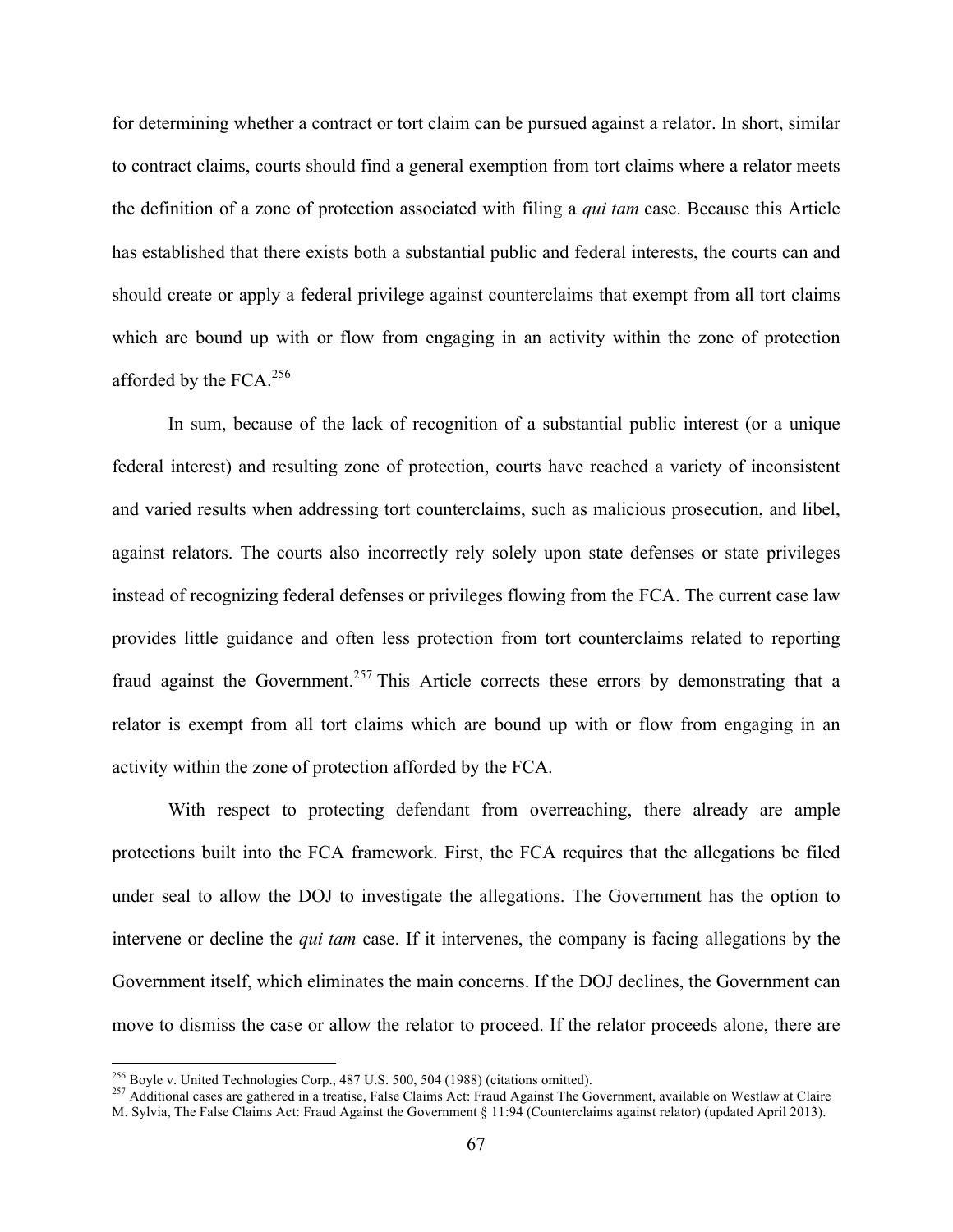additional safeguards. Specifically, the FCA has a built-in remedy for defendants allowing the recovery of costs:

(4) If the Government does not proceed with the action and the person bringing the action conducts the action, the court may award to the defendant its reasonable attorneys' fees and expenses if the defendant prevails in the action and the court finds that the claim of the person bringing the action was clearly frivolous, clearly vexatious, or brought primarily for purposes of harassment.<sup>258</sup>

In addition, the court has inherent powers to address vexatious litigation through Federal Rule of Civil Procedure 11 sanctions against the relator or relator's counsel.

In sum, the zone of protection applies equally to tort claims. The next subsection provides examples of actions that are not flowing from the zone of protection in which a tort claim would be allowed to be maintained.

1. Examples of Actions Not Flowing from the Zone of Protection

If a claim against a relator is based upon actions that do not flow from or bound up with the zone of protection, a court could still allow a state tort claim. However, by definition, it would not be a compulsory counterclaim or even permitted in the *qui tam* action because it is truly independent from the process of a relator gathering information and reporting the allegations that their company defrauded the Government, which is what a *qui tam* action alleges.<sup>259</sup>

For instance, one court correctly found that an employee breached an independent fiduciary duty to its employer because when he received a copy of a subpoena from the Government addressed to the company (even though it resulted from the fact that the employee filed a *qui tam*) she failed to inform the company of the subpoena but produced company

<sup>&</sup>lt;sup>258</sup> 3730(d)(4).<br><sup>259</sup> Even if the action against the relator were filed in a separate action, it would be limited to conduct that is not bound up with or flowing from gathering information for reporting suspected fraud or filing a *qui tam* case.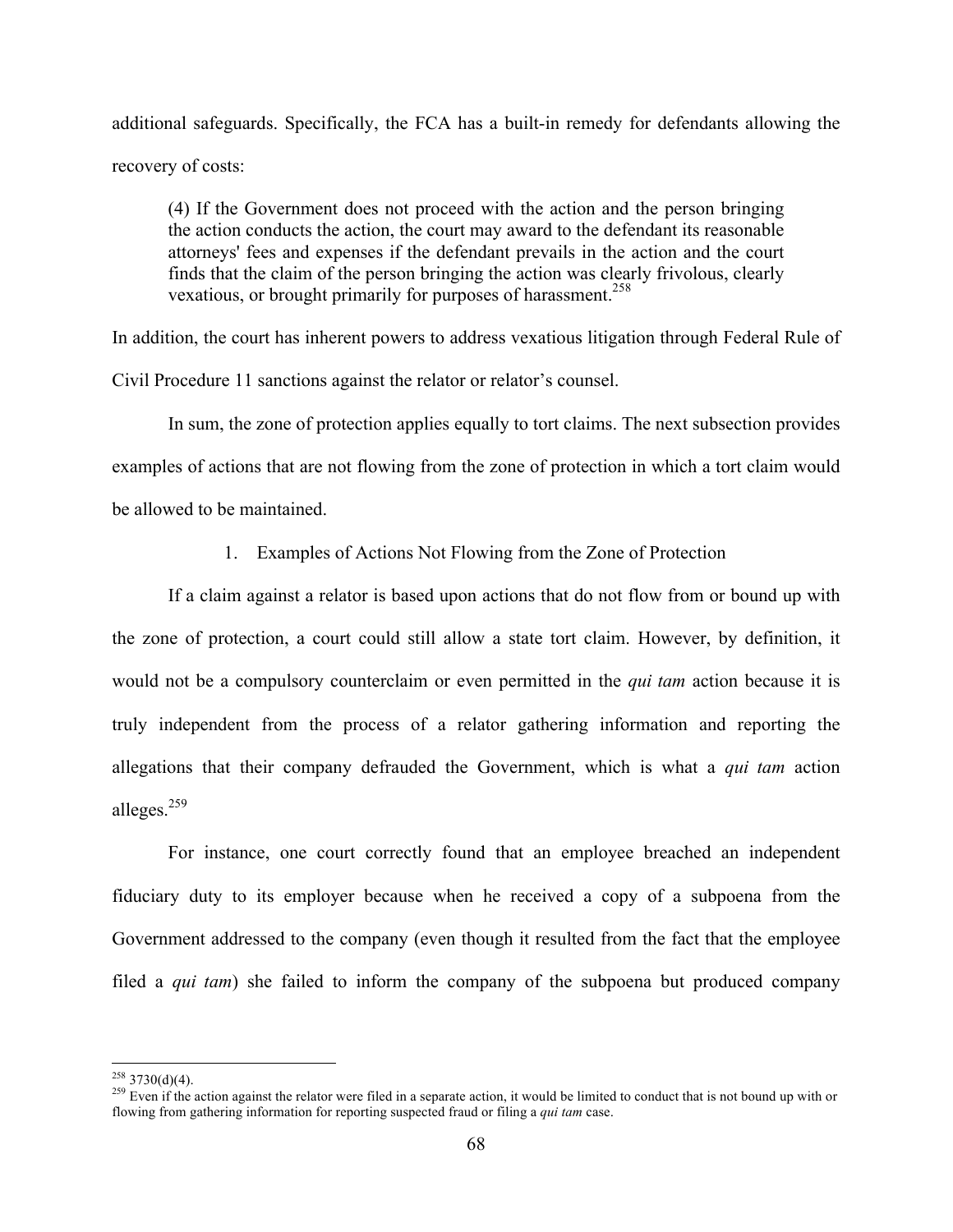documents to the Government herself, purportedly on behalf of the company.<sup>260</sup> The court reached the correct result because the tort was not the act of producing documents to the DOJ when she suspected fraud against the Government, but concealing a subpoena addressed to the company.<sup>261</sup>

Similarly, a company may bring a claim against an employee who alters or destroys company records. <sup>262</sup> Although the activity of producing internal company records to the Government is protected, destroying documents clearly is not. Finally, the zone of protection does not prevent a court from issuing discovery sanctions occurring during litigation after the complaint is served. In short, although a defendant may not bring a tort suit, a court may properly issue costs as sanctions against a relator in a *qui tam* for serious litigation abuses during litigation once the complaint is served. 263

In sum, the zone of protection created by the FCA's substantial public and federal interests in protecting whistleblowers creates an exemption from tort claims which are bound up with or flow from the entire process of gathering company documents and information to report suspected fraud to the Government or filing a *qui tam* complaint.

#### IV. CONCLUSION

The FCA creates both a substantial public policy and unique federal interests in enlisting and protecting relators who report fraud against the Government or file FCA *qui tam* cases, and either interest standing alone would mandate the creation of a "zone of protection" that immunizes whistleblowers from all contract or tort claims that are bound up with or flow from reporting suspected fraud against the Government to the Government. This Article proposes a

<sup>&</sup>lt;sup>260</sup> United States ex rel. Grandeau v. Cancer Treatment Centers of America, 2005 WL 300414, Civil Action No. 99–8287 (N.D.

Ill. 2005).<br><sup>261</sup> Id.<br><sup>262</sup> United States ex rel. Hartman v. Allegheny General Hospital, 2005 WL 2106627, 2005 U.S. Dist. LEXIS 18321 at \*15, Civil Action No. 02–1948 (W.D. Pa. 2005).<br><sup>263</sup> United States ex rel. Scott v. Metropolitan Health Corp., 2005 WL 3434830, Civil Action No. 02–485 (W.D. Mich. 2005).